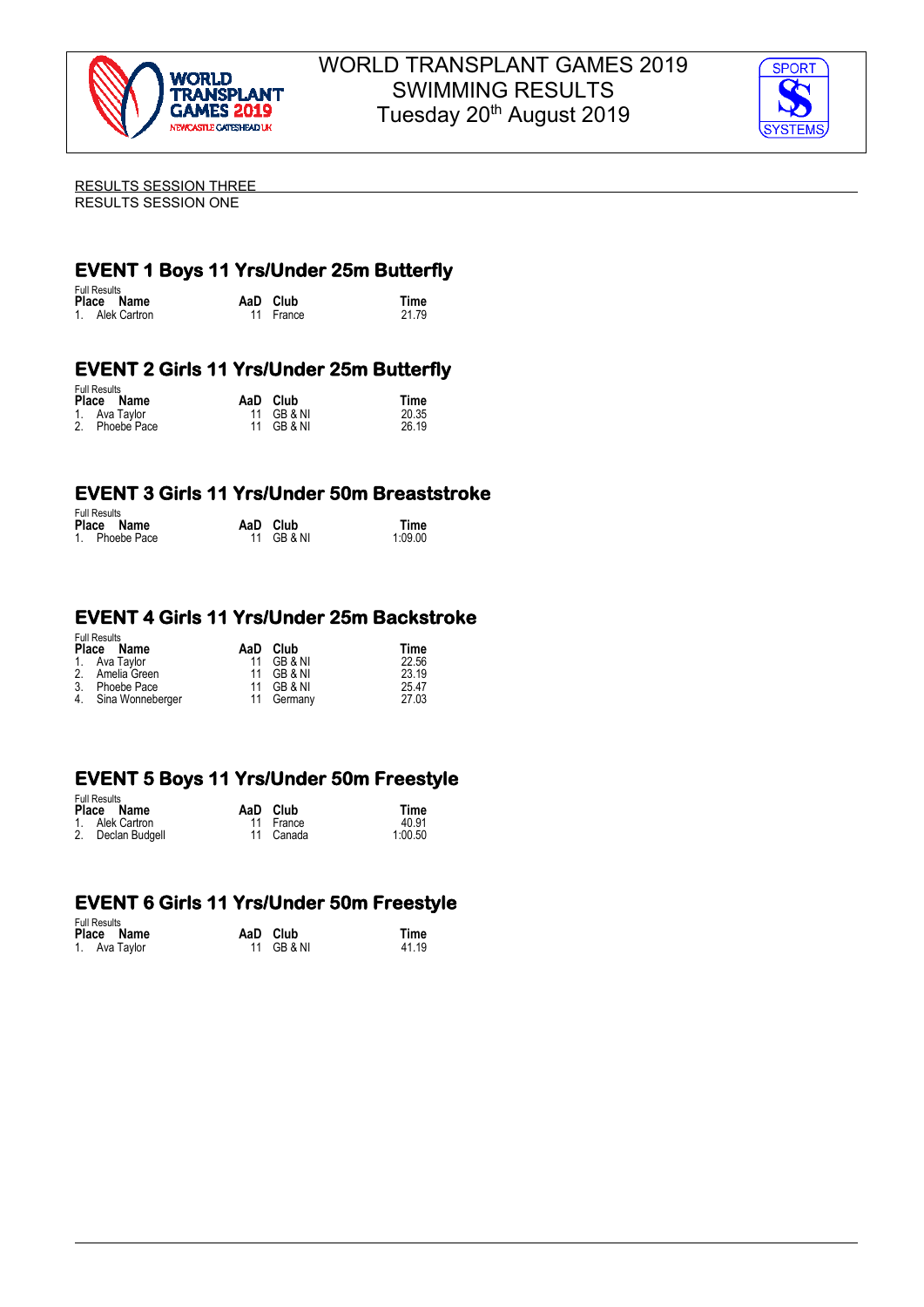

# WORLD TRANSPLANT GAMES 2019 SWIMMING RESULTS Tuesday 20<sup>th</sup> August 2019



#### RESULTS SESSION THREE RESULTS SESSION TWO

## **EVENT 11 Mens 18/29 Yrs 200m Freestyle**

|              | <b>Full Results</b>    |     |                    |         |                |       |         |         |
|--------------|------------------------|-----|--------------------|---------|----------------|-------|---------|---------|
| <b>Place</b> | Name                   | AaD | Club               | Гіmе    | <b>FINA Pt</b> | 50    | 100     | 150     |
|              | Lewis Watt             | 29  | GB & NI            | 2:33.97 | 290            | 33.63 | 1:11.83 | 1:52.90 |
| 2.           | Peter Quittner         | 29  | Hungary            | 2:34.73 | 286            | 33.32 | 1:10.57 | 1:51.72 |
| 3.           | Kieran Hevcock         | 29  | GB & NÌ            | 2:35.33 | 283            | 34.38 | 1:12.62 | 1:53.80 |
| 4.           | Levente Korcsik        | 29  | Hungary            | 2:47.34 | 226            | 35.64 | 1:17.04 | 2:02.92 |
| 5.           | Lars Van Hulzen        | 29  | <b>Netherlands</b> | 2:48.03 | 223            | 33.88 | 1:13.63 | 2:00.40 |
| 6.           | Carmelo Mendoza Guerre | 29  | Colombia           | 3:29.00 | 116            | 40.00 | 1:25.96 |         |
|              | Cameron Llovd          | 29  | GB & NI            | DNF     |                |       |         |         |

# **EVENT 12 Mens 30/39 Yrs 200m Freestyle**

| <b>Place</b> | <b>Full Results</b><br>Name | AaD | Club       | Time    | <b>FINA Pt</b> | 50    | 100     | 150                      |
|--------------|-----------------------------|-----|------------|---------|----------------|-------|---------|--------------------------|
| 1.           | Liam Barnett                | 39  | GB & NI    | 2:04.61 | 548            | 27.14 | 58.65   | 1:32.48                  |
| 2.           | Christopher Bagley          | 39  | <b>USA</b> | 2:05.44 | 537            | 28.35 | 59.37   | 1:32.30                  |
| 3.           | Lucas Ferrini               | 39  | Argentina  | 2:24.93 | 348            | 32.80 | 1:09.11 | 1:47.22                  |
|              | 4. Benoit Raymond           | 39  | Canada     | 2:41.92 | 249            | 35.28 | 1:15.43 | 1:59.53                  |
| 5.           | Andres Prieto               | 39  | Colombia   | 2:42.34 | 248            | 36.57 | 1:16.75 | 1:59.58                  |
| 6.           | Jaroslaw Mazurowski         | 39  | Poland     | 2:45.16 | 235            | 35.36 | 1:16.91 | $\overline{\phantom{0}}$ |
| 7.           | Mohsen Mehri                | 39  | Iran       | 2:49.25 | 218            | 35.70 | 1:17.34 | 2:02.60                  |

#### **EVENT 13 Mens 40/49 Yrs 200m Freestyle**  Full Results

| <b>Place</b> | Name              | AaD | Club       | Time    | <b>FINA Pt</b> | 50    | 100     | 150     |
|--------------|-------------------|-----|------------|---------|----------------|-------|---------|---------|
|              | David Farmer      | 49  | <b>USA</b> | 2:37.30 | 272            | 37.12 | 1:17.61 | 1:59.23 |
| 2.           | Hernan Sachero    | 49  | Argentina  | 2:40.30 | 257            | 34.58 | 1:13.52 | 1:56.14 |
| 3.           | Michael Mackinnon | 49  | Australia  | 2:45.61 | 233            | 34.27 | 1:15.22 | 2:00.71 |
| 4.           | Uwe Albrect       | 49  | Germany    | 2:47.41 | 226            | 38.09 | 1:20.20 | 2:05.08 |
| 5.           | Darren Smith      | 49  | GB & NI    | 3:12.26 | 149            | 36.90 | 1:21.43 | 2:12.48 |
|              | lan Norman        | 49  | GB & NI    | DNC     |                |       |         |         |

## **EVENT 14 Mens 50/59 Yrs 200m Freestyle**

|                  | <b>Full Results</b>     |     |               |            |                |         |         |         |
|------------------|-------------------------|-----|---------------|------------|----------------|---------|---------|---------|
|                  | <b>Place</b><br>Name    | AaD | Club          | Time       | <b>FINA Pt</b> | 50      | 100     | 150     |
|                  | Ross Minichilli         | 59  | Australia     | 2:36.40    | 277            | 32.72   | 1:09.66 | 1:51.99 |
| 2.               | <b>Richard Percival</b> | 59  | GB & NI       | 2:39.62    | 260            | 34.83   | 1:14.12 | 1:56.51 |
| 3.               | Mick Anson              | 59  | GB & NI       | 2:51.58    | 210            |         |         |         |
| $\overline{4}$ . | Alberto Zanetti         | 59  | Italy         | 3:12.18    | 149            | 40.41   | 1:28.70 | 2:20.96 |
| 5 <sub>1</sub>   | <b>Gabriel Novoa</b>    | 59  | Argentina     | 3:21.89    | 128            | 40.57   | 1:32.53 | 2:27.65 |
| 6.               | Guoxiang Shen           | 59  | China         | 4:53.38    | 42             | 1:01.52 | 2:15.57 | 3:37.38 |
|                  | Eli Yashar              | 59  | <b>Israel</b> | 5:23.65    | 31             | 1:01.75 | 2:26.10 | 3:54.23 |
|                  | <b>Stuart McLeod</b>    | 59  | Australia     | <b>DNC</b> |                |         |         |         |
|                  | <b>Phil Talbert</b>     | 59  | <b>USA</b>    | DNC        |                |         |         |         |

## **EVENT 15 Mens 60/79 Yrs 200m Freestyle**

| 60/69 Yrs Age Group - Full Results |          |              |                    |                 |       |         |                          |
|------------------------------------|----------|--------------|--------------------|-----------------|-------|---------|--------------------------|
| <b>Place</b><br>Name               | AaD      | Club         | Time               | <b>FINA Pt</b>  | 50    | 100     | 150                      |
| Jim Gill                           | 69       | <b>USA</b>   | 2:54.12            | 201             | 42.11 | 1:24.78 | 2:10.47                  |
| Simon Randerson<br>2.              | 69       | GB & NI      | 3:10.67            | 153             | 42.77 | 1:30.62 | 2:21.28                  |
| 3.<br>John Coman                   | 69       | Australia    | 3:34.73            | 107             | 45.45 | 1:39.50 | 2:35.75                  |
| Peter Heffernan<br>4.              | 69       | Ireland      | 4:05.00            | 72              | 49.92 | 1:49.61 | $\overline{\phantom{a}}$ |
| Jinxiang Lu                        | 69       | China        | <b>DNC</b>         |                 |       |         |                          |
| 70/79 Yrs Age Group - Full Results |          |              |                    |                 |       |         |                          |
|                                    |          |              |                    |                 |       |         |                          |
| Name<br><b>Place</b>               | AaD      | Club         | Time               | <b>FINA Pt</b>  | 50    | 100     | 150                      |
| David Landes                       | 79       | USA          | 3:01.11            | 178             | 41.33 | 1:26.15 | 2:13.81                  |
| Arthur Deffaa<br>2.                | 79       | <b>USA</b>   | 3:11.91            | 150             | 43.78 | 1:31.91 | 2:22.96                  |
| 3.<br><b>William Noble</b>         | 79       | GB & NI      | 3:33.57            | 108             | 43.46 | 1:38.50 | 2:35.33                  |
| Roberto Cantoni<br>4.<br>5.        | 79<br>79 | <b>Italy</b> | 4:06.20<br>4:49.48 | $\frac{71}{43}$ | 52.52 | 1:53.35 | 3:00.21<br>3:32.74       |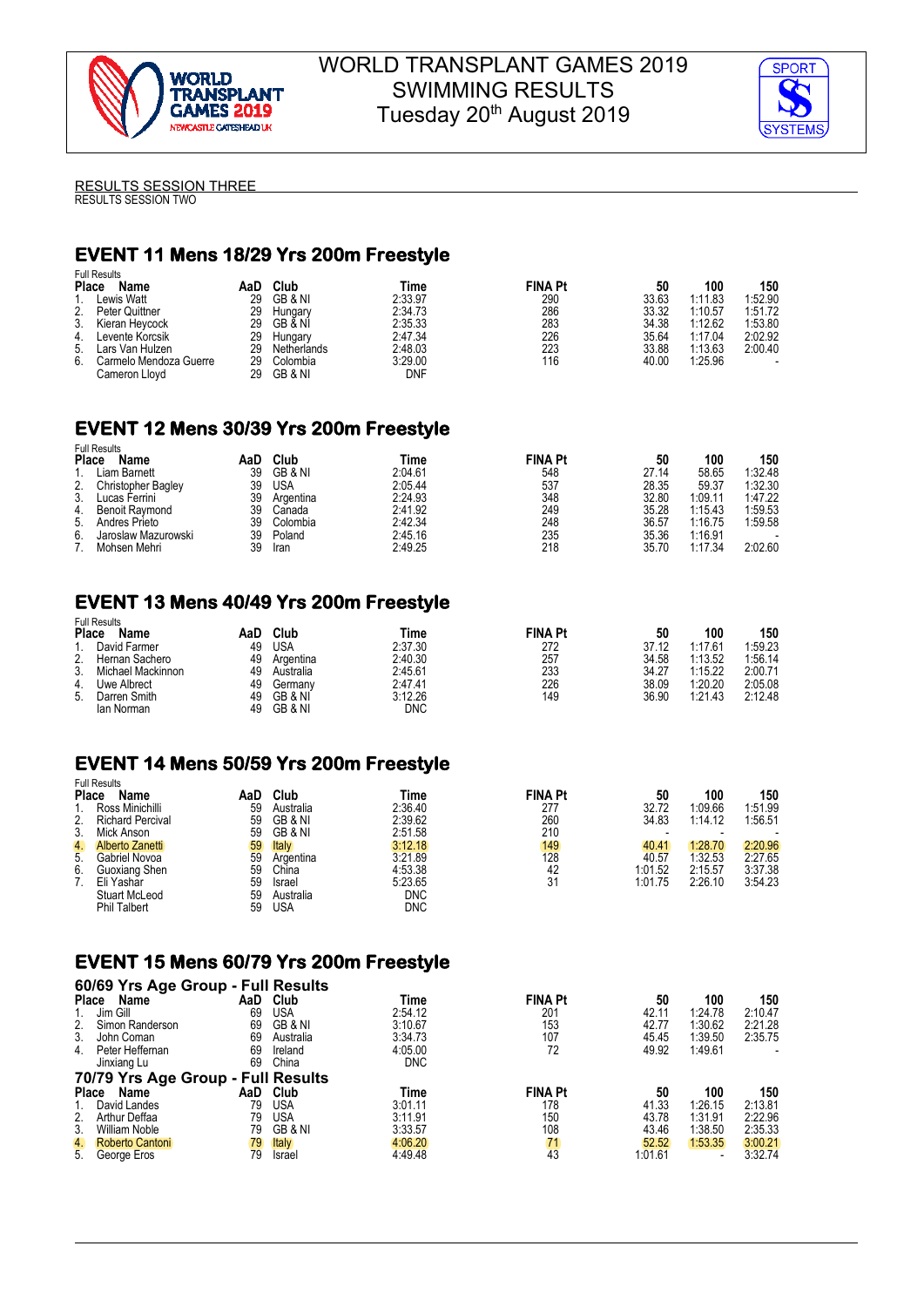



#### RESULTS SESSION THREE RESULTS SESSION TWO

# **EVENT 16 Womens 18/39 Yrs 200m Freestyle**

| 18/29 Yrs Age Group - Full Results |     |         |         |                |       |         |         |
|------------------------------------|-----|---------|---------|----------------|-------|---------|---------|
| <b>Place</b><br>Name               | AaD | Club    | Time    | <b>FINA Pt</b> | 50    | 100     | 150     |
| 1. Kelly Young                     | 29  | GB & NI | 2:43.92 | 327            | 37.81 | 1:19.26 | 2:03.00 |
| 2. Alexandra Gyurko                | 29  | Hungary | 2:44.00 | 326            | 36.79 | 1:18.40 | 2:02.16 |
| 30/39 Yrs Age Group - Full Results |     |         |         |                |       |         |         |
| Place<br>Name                      | AaD | Club    | Time    | <b>FINA Pt</b> | 50    | 100     | 150     |
| 1. Jillian Best                    | 39  | Canada  | 2:28.33 | 441            | 33.82 | 1:10.59 | 1:49.56 |
| 2 <sub>1</sub><br>Jodie Cox        | 39  | GB & NI | 2:36.41 | 376            | 34.75 | 1:13.67 | 1:55.38 |

## **EVENT 17 Womens 40/49 Yrs 200m Freestyle**

| <b>Place</b> | <b>Full Results</b><br>Name | AaD | Club      | Time    | <b>FINA Pt</b> | 50    | 100     | 150     |
|--------------|-----------------------------|-----|-----------|---------|----------------|-------|---------|---------|
| 1.           | Caroline McNeill            | 49  | GB & NI   | 3:03.05 | 235            | 39.05 | 1:23.98 | 2:14.13 |
| 2.           | Rosaura Escudero            | 49  | Argentina | 3:25.12 | 167            | 46.17 | 1:38.18 | 2:33.22 |
| 3.           | <b>Hagit Forsher</b>        | 49  | Israel    | 3:34.73 | 145            | 49.60 | 1:44.89 | 2:40.23 |
| 4.           | Angela Rathien              | 49  | Germany   | 3:48.74 | 120            | 47.80 | 1:45.73 | 2:47.34 |
|              | 5. Elvira Cebrian Pedron    | 49  | Spain     | 4:41.27 | 64             | 54.06 | 2:05.71 |         |

# **EVENT 18 Womens 50/59 Yrs 200m Freestyle**

|              | <b>Full Results</b>  |     |            |         | <b>FINA Pt</b> |         |         |         |
|--------------|----------------------|-----|------------|---------|----------------|---------|---------|---------|
| <b>Place</b> | Name                 | AaD | Club       | Time    |                | 50      | 100     | 150     |
|              | Patricia Zuppan-Hood | 59  | <b>USA</b> | 3:01.06 | 242            | 36.63   | 1:21.09 | 2:13.55 |
| 2.           | Deirdre Faul         | 59  | Ireland    | 3:08.71 | 214            | 40.10   | 1:25.76 | 2:16.23 |
| 3.           | Catherine Whitworth  | 59  | GB & NI    | 3:17.35 | 187            | 43.66   | 1:32.97 | 2:26.96 |
| 4.           | Gillian Ferguson     | 59  | GB & NI    | 3:31.06 | 153            | 48.44   | 1:41.60 | 2:36.51 |
| 5.           | Judit Berente        | 59  | Hungary    | 3:33.30 | 148            | 47.96   | 1:43.02 | 2:40.40 |
| 6.           | Deborah Chudy        | 59  | GB & NI    | 3:57.65 | 107            | 49.56   | 1:47.40 | 2:51.91 |
|              | Rowena Thomas Breese | 59  | GB & NI    | 4:26.03 | 76             | 59.76   | 2:06.85 |         |
| 8.           | Carol Fitzsimons     | 59  | <b>USA</b> | 4:36.60 | 68             | 1:03.16 | 2:15.73 | 3:28.52 |
| 9.           | Simone Avelino       | 59  | Brazil     | 4:44.51 | 62             | 56.56   | 2:05.38 | 3:23.49 |
| 10.          | Lynette Lepore       | 59  | Australia  | 5:13.52 | 46             | 1:07.27 | 2:28.73 | 3:51.76 |

## **EVENT 19 Womens 60/79 Yrs 200m Freestyle**

|                   | 60/69 Yrs Age Group - Full Results |     |         |         |                |       |         |                          |
|-------------------|------------------------------------|-----|---------|---------|----------------|-------|---------|--------------------------|
| Place Name        |                                    | AaD | Club    | Time    | <b>FINA Pt</b> | 50    | 100     | 150                      |
| 1. Allegra Martin |                                    | 69  | GB & NI | 4:05.55 | 97             | 54.77 | 1:56.54 | $\overline{\phantom{a}}$ |
|                   | 70/79 Yrs Age Group - Full Results |     |         |         |                |       |         |                          |
| Place             | Name                               | AaD | Club    | Time    | <b>FINA Pt</b> | 50    | 100     | 150                      |
| 1. Margaret Mills |                                    | 79. | GB & NI | 4:03.96 | 99             | 57.78 | 2:01.12 | 3:06.70                  |

## **EVENT 22 Womens 30/39 Yrs 50m Backstroke**

|                       | <b>Full Results</b>   |          |             |         |
|-----------------------|-----------------------|----------|-------------|---------|
|                       | Place Name            | AaD      | Club        | Time    |
| 1.                    | Yuen Yi Chung         | 39       | Hong Kong   | 38.24   |
| 2.                    | <b>Crystal Harris</b> | 39       | <b>USA</b>  | 44.07   |
| $\frac{3}{4}$ .<br>5. | Sara Marquina         | 39<br>39 | Spain       | 45.49   |
|                       | Jessica Habegger      |          | Switzerland | 45.70   |
|                       | Kathryn Glover        | 39       | GB & NI     | 47.96   |
| 6.                    | Maria Jose Vilella    | 39<br>39 | Argentina   | 50.12   |
| 7.                    | Rowena Bredschneijder |          | Netherlands | 51.45   |
| 8.                    | Hilary Hoagwood       | 39       | USA         | 1:00.16 |
| 9.                    | Romina Perez Manelli  | 39<br>39 | Argentina   | 1:04.48 |
|                       | 10. Lilian Alencar    |          | Brazil      | 1:04.91 |
|                       | 11. Oksana Petrova    | 39       | Russia      | 1:09.71 |
|                       | Marie-Eve Chainey     | 39       | Canada      | DQ 3    |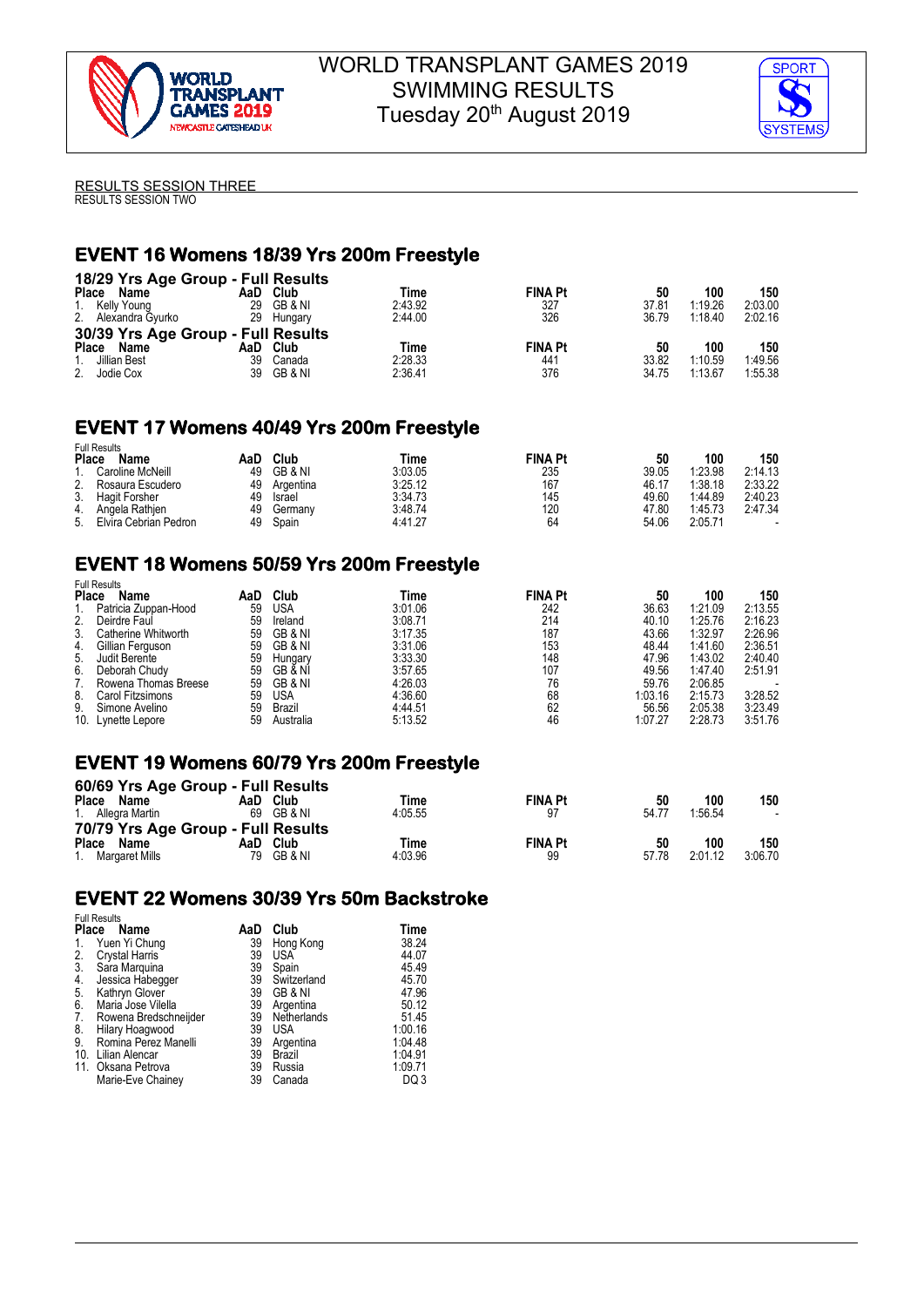



## **EVENT 31 Mens 12/17 Yrs 50m Butterfly**

| 15/17 Yrs Age Group - Full Results |                 |  |            |       |  |
|------------------------------------|-----------------|--|------------|-------|--|
|                                    | Place Name      |  | AaD Club   | Time  |  |
|                                    | 1. Rhys Bonnell |  | 17 GB & NI | 34.07 |  |
|                                    | 2. Saad Qayyum  |  | 17 GB & NI | 35.31 |  |

## **EVENT 32 Mens 18/29 Yrs 50m Butterfly**

|             | <b>Full Results</b>       |     |                |       |
|-------------|---------------------------|-----|----------------|-------|
| Place Name  |                           | AaD | Club           | Time  |
| $1_{\cdot}$ | Declan Bennett            | 29  | GB & NI        | 29.76 |
|             | 2. Mark Barna             |     | 29 Hungary     | 34.02 |
|             | 3. Lars Van Hulzen        |     | 29 Netherlands | 35.18 |
|             | 4. Ka Kit Chan            |     | 29 Hong Kong   | 36.96 |
| 5.          | Andres Lobato             | 29  | Mexico         | 39.48 |
|             | 6. Carmelo Mendoza Guerre |     | 29 Colombia    | 40.54 |

## **EVENT 33 Mens 30/39 Yrs 50m Butterfly**

| <b>Full Results</b>   |                                             |      |                                                                    |
|-----------------------|---------------------------------------------|------|--------------------------------------------------------------------|
| Place Name            | AaD                                         | Club | Time                                                               |
| 1. Christopher Bagley | 39                                          | USA  | 26.12                                                              |
| 2. Liam Barnett       |                                             |      | 26.34                                                              |
|                       |                                             |      | 27.04                                                              |
|                       | 39                                          |      | 34.24                                                              |
| Jakub Janczewski      |                                             |      | <b>DNC</b>                                                         |
| David Deri            |                                             |      | DQ 4                                                               |
|                       | 3. Jeandre Geldenhuys<br>4. Anthony Parsons |      | 39 GB & NI<br>39 South Africa<br>Canada<br>39 Poland<br>39 Hungary |

### **EVENT 34 Mens 40/49 Yrs 50m Butterfly**

|            |  |              | 40/49 Yrs Age Group - Full Results |
|------------|--|--------------|------------------------------------|
| Dissa Nama |  | $\mathbf{A}$ |                                    |

| Place Name         |    | Club      | Time        |
|--------------------|----|-----------|-------------|
| Michael Brett      | 49 | Canada    | 29.33       |
| 2. Matthew Burrows | 49 | GB & NI   | 30.20       |
| 3. David Farmer    | 49 | USA       | 30.66       |
| Matt Castle        | 49 | USA       | 31.45       |
| 5. Peter Barendse  | 49 |           | 37.39       |
| Uwe Albrect        | 49 | Germany   | 38.80       |
| Hernan Sachero     | 49 | Argentina | DNC         |
|                    |    | AaD       | Netherlands |

### **EVENT 35 Mens 50/59 Yrs 50m Butterfly**

| Place Name          | AaD                 | Club       | Time  |
|---------------------|---------------------|------------|-------|
| 1. James Shuck      | 59                  | <b>USA</b> | 32.22 |
| 2. Ross Minichilli  | 59                  | Australia  | 37.11 |
| 3. Richard Percival | 59                  | GB & NI    | 37.65 |
| Hamish Barrie       | 59                  | GB & NI    | 41.24 |
| Gabriel Novoa       | 59                  | Argentina  | 45.72 |
| Guoxiang Shen       | 59                  | China      | 50.34 |
| Marcelo Gianesi     | 59                  | Brazil     | DNC   |
|                     | <b>Full Results</b> |            |       |

## **EVENT 36 Mens 60/79 Yrs 50m Butterfly**

| 60/69 Yrs Age Group - Full Results |    |            |         |
|------------------------------------|----|------------|---------|
| Place Name                         |    | AaD Club   | Time    |
| 1. Chikara Wakamatsu               | 69 | Japan      | 35.20   |
| 2. Peter Jakubovics                |    | 69 Hungary | 1:00.23 |
| 3. Xi Hong Cai                     | 69 | China      | 1:08.72 |
| 70/79 Yrs Age Group - Full Results |    |            |         |
| Place Name                         |    | AaD Club   | Time    |
| 1. Arthur Deffaa                   | 79 | <b>USA</b> | 38.84   |
| 2. Robert Kirkbride                | 79 | Australia  | 55.90   |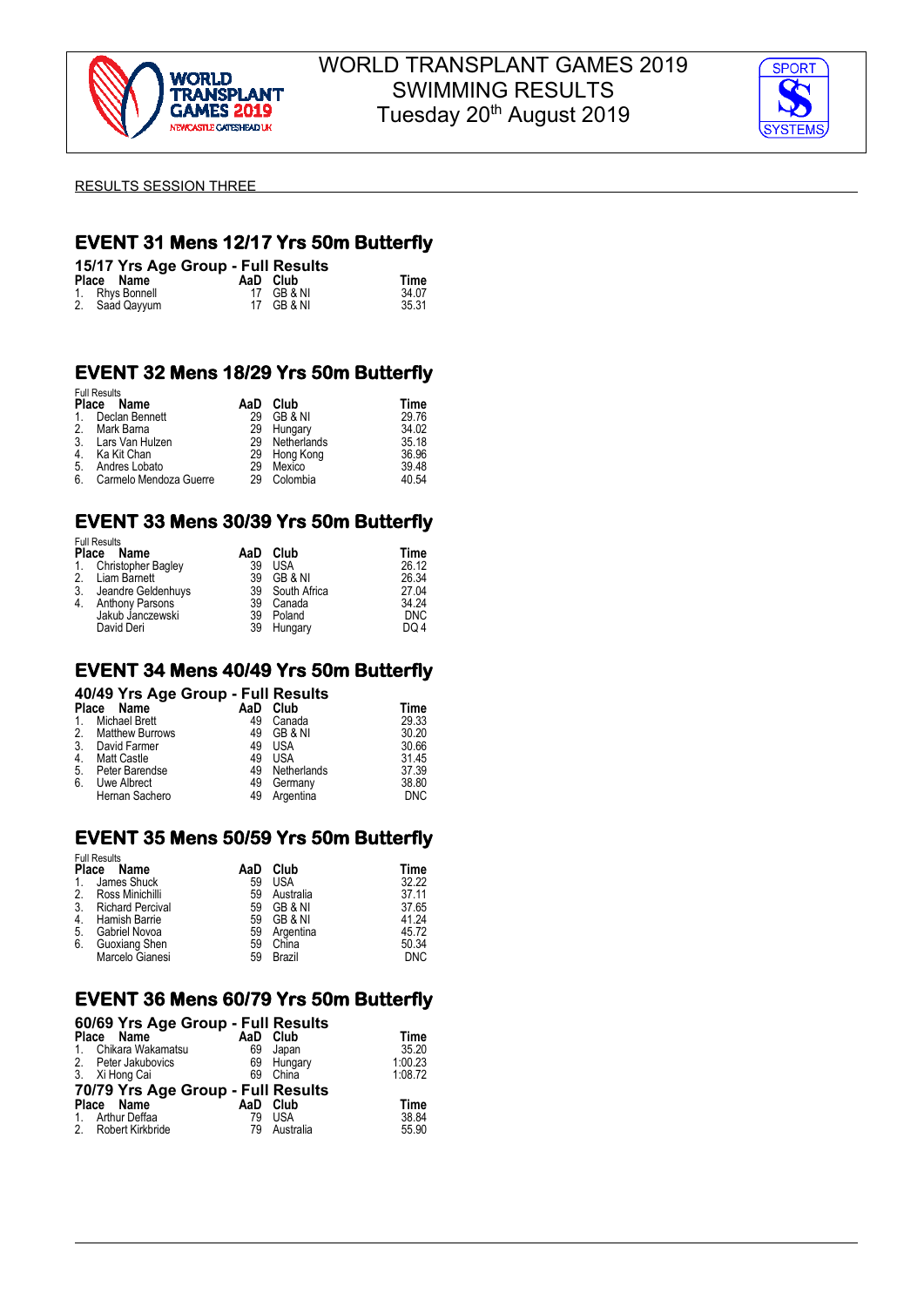



## **EVENT 37 Womens 12/17 Yrs 50m Butterfly**

|                                         | 12/14 Yrs Age Group - Full Results |                 |             |
|-----------------------------------------|------------------------------------|-----------------|-------------|
| Place Name                              | AaD Club                           |                 | <b>Time</b> |
| 1. Timea Sipos<br>2. Ellie Greenwood    |                                    | 14 Hungary      | 38.33       |
|                                         | 14                                 | GB & NÌ         | 44.63       |
|                                         | 15/17 Yrs Age Group - Full Results |                 |             |
| Place Name                              | AaD Club                           |                 | <b>Time</b> |
| 1. Dana Carroll                         | 17                                 | Australia       | 34.50       |
| 2. Daniela De Rossi<br>3. Kristen Henry | 17                                 | <b>Italy</b>    | 36.15       |
|                                         |                                    | 17 South Africa | 38.79       |
| 4. Elspeth French                       |                                    | 17 GB & NI      | 45.07       |

## **EVENT 38 Womens 18/29 Yrs 50m Butterfly**

| <b>Full Results</b><br>Place Name |                          |    | AaD Club   | Time  |
|-----------------------------------|--------------------------|----|------------|-------|
|                                   | 1. Larissa Giuliano      | 29 | <b>USA</b> | 32.92 |
|                                   | 2. Nicole Mackenzie      |    | 29 GB & NI | 34.71 |
|                                   | 3. Erinn Hoyt            | 29 | <b>USA</b> | 35.20 |
|                                   | 4. Kelly Young           | 29 | GB & NI    | 35.71 |
|                                   | 5. Domitille Charpentier | 29 | France     | 58.46 |

## **EVENT 39 Womens 30/49 Yrs 50m Butterfly**

#### **30/39 Yrs Age Group - Full Results**

|                 | $-0.0001$ $-0.00001$ $-0.0000$     |     | ----------- |            |
|-----------------|------------------------------------|-----|-------------|------------|
|                 | Place<br>Name                      | AaD | Club        | Time       |
| 1.              | Jillian Best                       | 39  | Canada      | 32.73      |
| 2.              | Janka Penther                      | 39  | GB & NI     | 53.32      |
| 3.              | Paula Medina Gomez                 | 39  | Colombia    | 1:27.63    |
|                 | Maria Jose Vilella                 | 39  | Argentina   | <b>DNC</b> |
|                 | Sara Marquina                      | 39  | Spain       | <b>DNC</b> |
|                 | 40/49 Yrs Age Group - Full Results |     |             |            |
|                 | Place<br>Name                      | AaD | Club        | Time       |
| 1.              | Marcela Navarro                    | 49  | Mexico      | 36.71      |
| $\frac{2}{3}$ . | Shirley Chung                      | 49  | Canada      | 37.93      |
|                 | Caroline McNeill                   | 49  | GB & NI     | 43.41      |
|                 |                                    |     |             |            |

## **EVENT 40 Womens 50/69 Yrs 50m Butterfly**

|              | 50/59 Yrs Age Group - Full Results |     |            |            |  |  |
|--------------|------------------------------------|-----|------------|------------|--|--|
|              | Place Name                         | AaD | Club       | Time       |  |  |
|              | 1. Patricia Zuppan-Hood            | 59  | <b>USA</b> | 38.15      |  |  |
| 2.           | Rossana Mateos                     | 59  | Argentina  | 42.35      |  |  |
| 3.           | Catherine Whitworth                | 59  | GB & NI    | 46.25      |  |  |
| 4.           | Maria De Witte                     | 59  | Belgium    | 50.51      |  |  |
|              | 5. Carol Fitzsimons                | 59  | USĂ        | 1:07.21    |  |  |
|              | 6. Rowena Thomas Breese            |     | 59 GB & NI | 1:07.51    |  |  |
|              | Pamela Gauvin-Fernande 59          |     | <b>USA</b> | <b>DNC</b> |  |  |
|              | 60/69 Yrs Age Group - Full Results |     |            |            |  |  |
| <b>Place</b> | Name                               | AaD | Club       | Time       |  |  |
| $1_{-}$      | Karen Rockell                      | 69  | GB & NI    | 48.44      |  |  |
|              | 2. Judit Jeszenkovits              | 69  | Hungary    | 57.71      |  |  |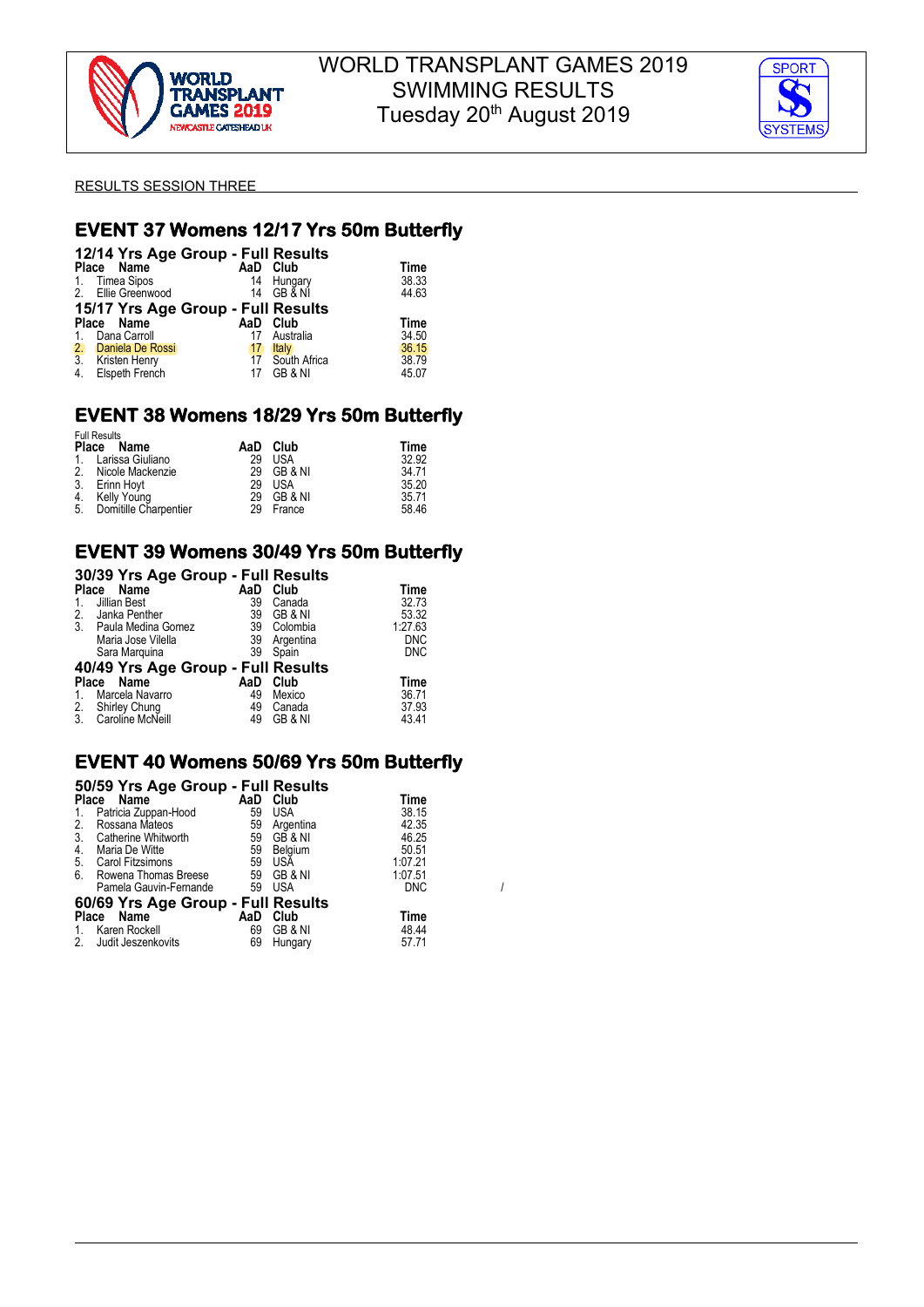



## **EVENT 41 Mens 12/17 Yrs 100m Breaststroke**

| 12/14 Yrs Age Group - Full Results |            |         |       |
|------------------------------------|------------|---------|-------|
| Place<br>Name                      | AaD Club   | Time    | 50    |
| 1. Luca Biagetti                   | 14 GB & NI | 2:00.66 | 54.36 |
| 15/17 Yrs Age Group - Full Results |            |         |       |
| <b>Place</b><br>Name               | AaD Club   | Time    | 50    |
| 1. Adam Domonkos                   | Hungary    | 1:29.90 | 41.92 |

#### **EVENT 42 Mens 18/29 Yrs 100m Breaststroke**  Full Results

| ี นแ เ งษมเม          |                 |         |       |
|-----------------------|-----------------|---------|-------|
| <b>Place</b><br>Name  | Club<br>AaD     | Time    | 50    |
| 1.<br>Andre Jorge     | 29<br>Portugal  | 1:12.25 | 33.41 |
| 2.<br>Levente Korcsik | 29 Hungary      | 1:25.75 | 38.17 |
| 3.<br>Mark Barna      | 29<br>Hungary   | 1:26.53 | 38.87 |
| 4.<br>Kieran Heycock  | 29<br>GB & NI   | 1:30.90 | 40.25 |
| 5. Ka Kit Chan        | 29<br>Hong Kong | 1:37.23 | 44.71 |
| 6.<br>Marcel Michna   | 29<br>Germany   | 1:37.94 | 44.71 |
|                       |                 |         |       |

### **EVENT 43 Mens 30/39 Yrs 100m Breaststroke**

|              | <b>Full Results</b>    |     |           |            |       |
|--------------|------------------------|-----|-----------|------------|-------|
| <b>Place</b> | Name                   | AaD | Club      | Time       | 50    |
| 1.           | <b>Anthony Parsons</b> | 39  | Canada    | 1:21.12    | 37.32 |
| 2.           | Andres Prieto          | 39  | Colombia  | 1:22.43    | 38.38 |
| 3.           | Yudai Kimura           | 39  | Japan     | 1:27.39    | 39.40 |
| 4.           | Jaroslaw Mazurowski    | 39  | Poland    | 1:36.06    | 46.34 |
| 5.           | Martin Lane            | 39  | GB & NI   | 1:37.88    | 42.79 |
| 6.           | David Deri             | 39  | Hungary   | 1:39.75    | 47.73 |
| 7.           | Kin Wai Wong           | 39  | Hong Kong | 1:55.08    | 52.70 |
| 8.           | Noel Marsden           | 39  | Ireland   | 2:03.67    | 55.83 |
|              | Jakub Janczewski       | 39  | Poland    | <b>DNC</b> |       |

## **EVENT 44 Mens 40/49 Yrs 100m Breaststroke**

| <b>Full Results</b>          |                 |         |       |  |  |
|------------------------------|-----------------|---------|-------|--|--|
| <b>Place</b><br>Name         | Club<br>AaD     | Time    | 50    |  |  |
| <b>Matthew Burrows</b><br>1. | GB & NI<br>49   | 1:21.99 | 38.17 |  |  |
| 2.<br>Hernan Sachero         | 49<br>Argentina | 1:26.00 | 39.87 |  |  |
| 3.<br>Alexander Ceranka      | 49<br>Germany   | 1:36.94 | 42.00 |  |  |

# **EVENT 45 Mens 50/59 Yrs 100m Breaststroke**

|              | <b>Full Results</b>   |     |               |            |       |  |
|--------------|-----------------------|-----|---------------|------------|-------|--|
| <b>Place</b> | Name                  | AaD | Club          | Time       | 50    |  |
| 1.           | Andrzej Lewandowski   | 59  | Poland        | 1:32.05    | 41.42 |  |
| 2.           | Hamish Barrie         | 59  | GB & NI       | 1:36.96    | 42.85 |  |
| 3.           | Nicholas Stonehouse   | 59  | GB & NI       | 1:43.79    | 47.51 |  |
| 4.           | Yim Wong              | 59  | Hong Kong     | 1:51.08    | 48.69 |  |
| 5.           | Guoxiang Shen         | 59  | China         | 1:54.55    | 56.92 |  |
| 6.           | <b>Ralf Struckhof</b> | 59  | Germany       | 2:01.14    | 54.54 |  |
| 7.           | Eli Yashar            | 59  | <b>Israel</b> | 3:11.57    |       |  |
|              | Paolo Rossetto        | 59  | Italy         | <b>DNC</b> |       |  |

## **EVENT 46 Mens 60/69 Yrs 100m Breaststroke**

|              | <b>Full Results</b> |     |            |            |         |
|--------------|---------------------|-----|------------|------------|---------|
| <b>Place</b> | Name                | AaD | Club       | Time       | 50      |
| $1_{\cdot}$  | Jim Gill            | 69  | <b>USA</b> | 1:39.95    | 48.92   |
| 2.           | Chikara Wakamatsu   | 69  | Japan      | 1:41.65    | 47.29   |
| 3.           | Jinxiang Lu         | 69  | China      | 1:45.52    | 50.95   |
| 4.           | Francisco Ventaja   | 69  | Spain      | 2:06.84    | 53.25   |
|              | 5. Richard Adams    | 69  | GB & NI    | 2:07.19    | 57.85   |
| 6.           | David John Drewett  | 69  | Australia  | 2:19.30    | 59.58   |
| 7.           | Andrzei Marciniak   | 69  | Poland     | 2:21.50    | 1:04.75 |
| 8.           | Franz Grall         | 69  | Austria    | 2:34.50    |         |
|              | Xi Hong Cai         | 69  | China      | <b>DNF</b> |         |

### **EVENT 47 Mens 70/79 Yrs 100m Breaststroke**

| <b>Full Results</b> |             |             |         |         |  |  |
|---------------------|-------------|-------------|---------|---------|--|--|
| Place<br>Name       | Club<br>AaD |             | Time    | 50      |  |  |
| 1. Robert Kirkbride | 79          | Australia   | 2:05.39 | 59.80   |  |  |
| 2.<br>Johan Duin    | 79          | Netherlands | 2:46.65 | 1:18.68 |  |  |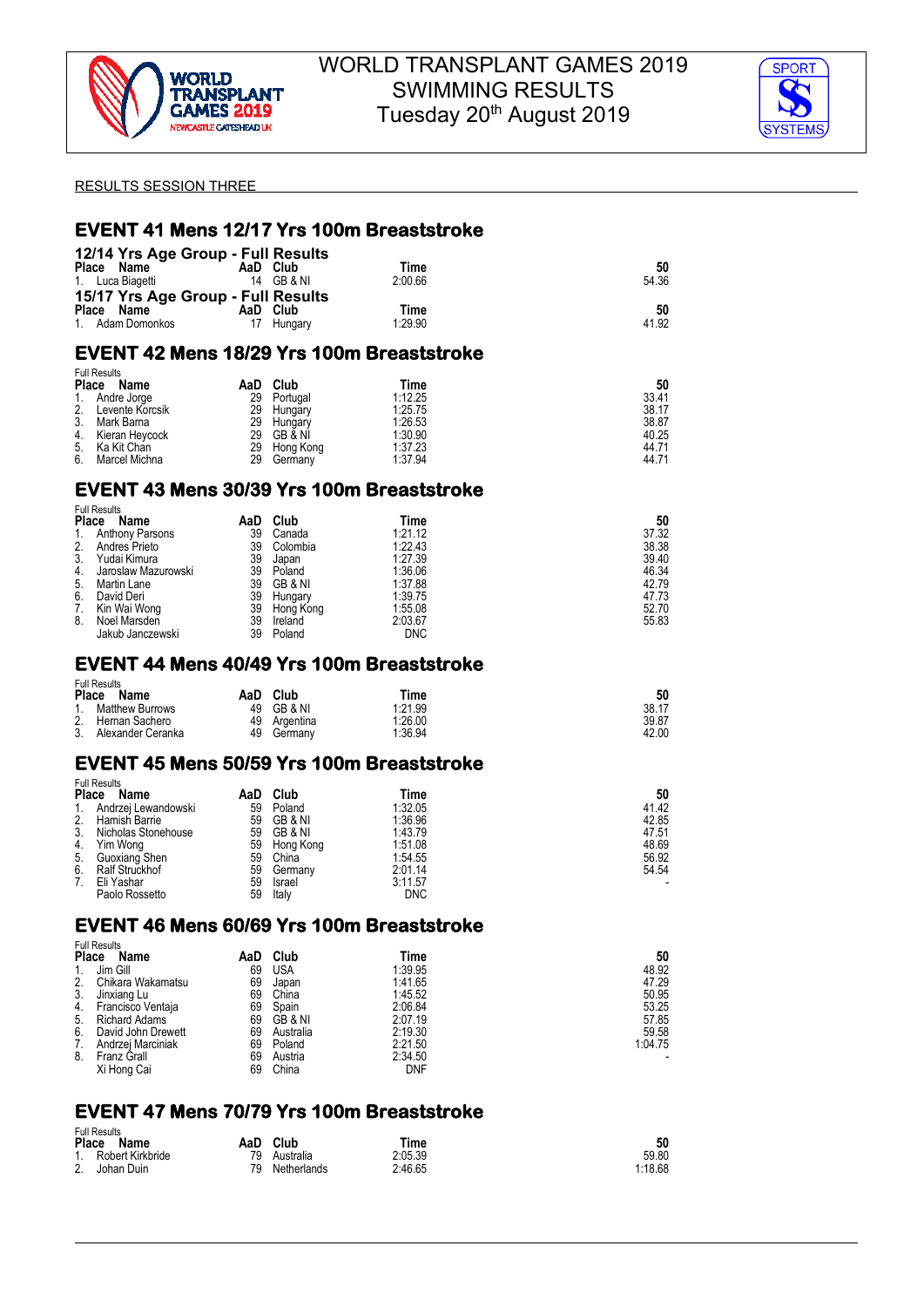



## **EVENT 48 Womens 12/17 Yrs 100m Breaststroke**

| 12/14 Yrs Age Group - Full Results |          |                    |         |
|------------------------------------|----------|--------------------|---------|
| <b>Place</b><br>Name               | AaD Club | Time               | 50      |
| 1 <sup>1</sup><br>Ellie Greenwood  | 14       | 1:48.39<br>GB & NI | 51.83   |
| 2.<br>Maisie Danher                | 14       | 1:49.89<br>GB & NI | 51.05   |
| 3. Eve Hamill                      | 14       | 2:08.17<br>GB & NI | 58.17   |
| 15/17 Yrs Age Group - Full Results |          |                    |         |
| <b>Place</b><br>Name               | AaD Club | Time               | 50      |
| 1. Elspeth French                  | 17       | 1:56.52<br>GB & NI | 52.97   |
| 2.<br>Ambre Dusautier              |          | 2:26.67<br>France  | 1:06.99 |

# **EVENT 49 Womens 18/39 Yrs 100m Breaststroke**

| 18/29 Yrs Age Group - Full Results |                                    |                |         |       |  |  |  |
|------------------------------------|------------------------------------|----------------|---------|-------|--|--|--|
| Place Name                         | AaD Club                           |                | Time    | 50    |  |  |  |
| Nicole Mackenzie<br>1.             | 29                                 | GB & NI        | 1:33.28 | 43.74 |  |  |  |
|                                    | 30/39 Yrs Age Group - Full Results |                |         |       |  |  |  |
| Place Name                         | AaD Club                           |                | Time    | 50    |  |  |  |
| 1. Kathryn Glover                  | 39                                 | GB & NI        | 1:40.73 | 48.07 |  |  |  |
| 2. Rowena Bredschneijder           | 39                                 | Netherlands    | 1:48.64 | 51.96 |  |  |  |
| 3 <sub>1</sub><br>Jessica Habegger |                                    | 39 Switzerland | 1:50.30 | 51.12 |  |  |  |
| 4.<br>Hilary Hoagwood              | 39                                 | <b>USA</b>     | 2:07.12 | 59.40 |  |  |  |
| Janka Penther                      |                                    | 39 GB & NI     | DQ      |       |  |  |  |
|                                    |                                    |                |         |       |  |  |  |

#### **EVENT 50 Womens 40/49 Yrs 100m Breaststroke**  Full Results

| Name | AaD                                                                                                                | Club    | Time    | 50              |
|------|--------------------------------------------------------------------------------------------------------------------|---------|---------|-----------------|
|      | 49                                                                                                                 | Canada  | 1:44.82 | 50.27           |
|      | 49                                                                                                                 | Canada  | 1:48.70 | 48.65           |
|      | 49                                                                                                                 | GB & NI | 2:06.19 | 56.80           |
|      | 49                                                                                                                 | USA     | DQ 7    |                 |
|      | 49                                                                                                                 | Spain   | DQ 7    |                 |
|      | <b>Place</b><br>Shirley Chung<br>Michelle Hounslow<br>Louise McLellan<br>Agnieszka Rapacz<br>Elvira Cebrian Pedron |         |         | ı uli i vəsullə |

## **EVENT 51 Womens 50/59 Yrs 100m Breaststroke**

|              | <b>Full Results</b>   |     |          |         |         |
|--------------|-----------------------|-----|----------|---------|---------|
| <b>Place</b> | Name                  | AaD | Club     | Time    | 50      |
| 1.           | Deirdre Faul          | 59  | Ireland  | 1:44.67 | 50.39   |
| 2.           | Maria Taborda         | 59  | Portugal | 1:47.08 | 50.73   |
| 3.           | Gillian Ferguson      | 59  | GB & NI  | 1:49.53 | 52.09   |
| 4.           | Maria De Witte        | 59  | Belgium  | 2:02.77 | 57.92   |
| 5.           | Deborah Chudy         | 59  | GB & NI  | 2:05.77 | 57.61   |
| 6.           | Sheila Gregan         | 59  | Ireland  | 2:16.34 | 1:00.54 |
| 7.           | Hagit Siman Tov       | 59  | Israel   | 2:19.99 |         |
|              | Eti Ester Chen Breier | 59  | Israel   | DQ 7    |         |
|              | Ann Peet              | 59  | GB & NI  | DQ 7    |         |
|              | Xin He                | 59  | China    | DQ 7    |         |

#### **EVENT 52 Womens 60/69 Yrs 100m Breaststroke (Re-work)**  Full Results

| i uli Nesults        |               |         |         |
|----------------------|---------------|---------|---------|
| <b>Place</b><br>Name | Club<br>AaD   | Time    | 50      |
| Allegra Martin<br>1. | GB & NI<br>69 | 2:06.67 | 1:00.13 |
| Kathleen Gerlach     | USA<br>69     | 4:42.54 | 2:19.34 |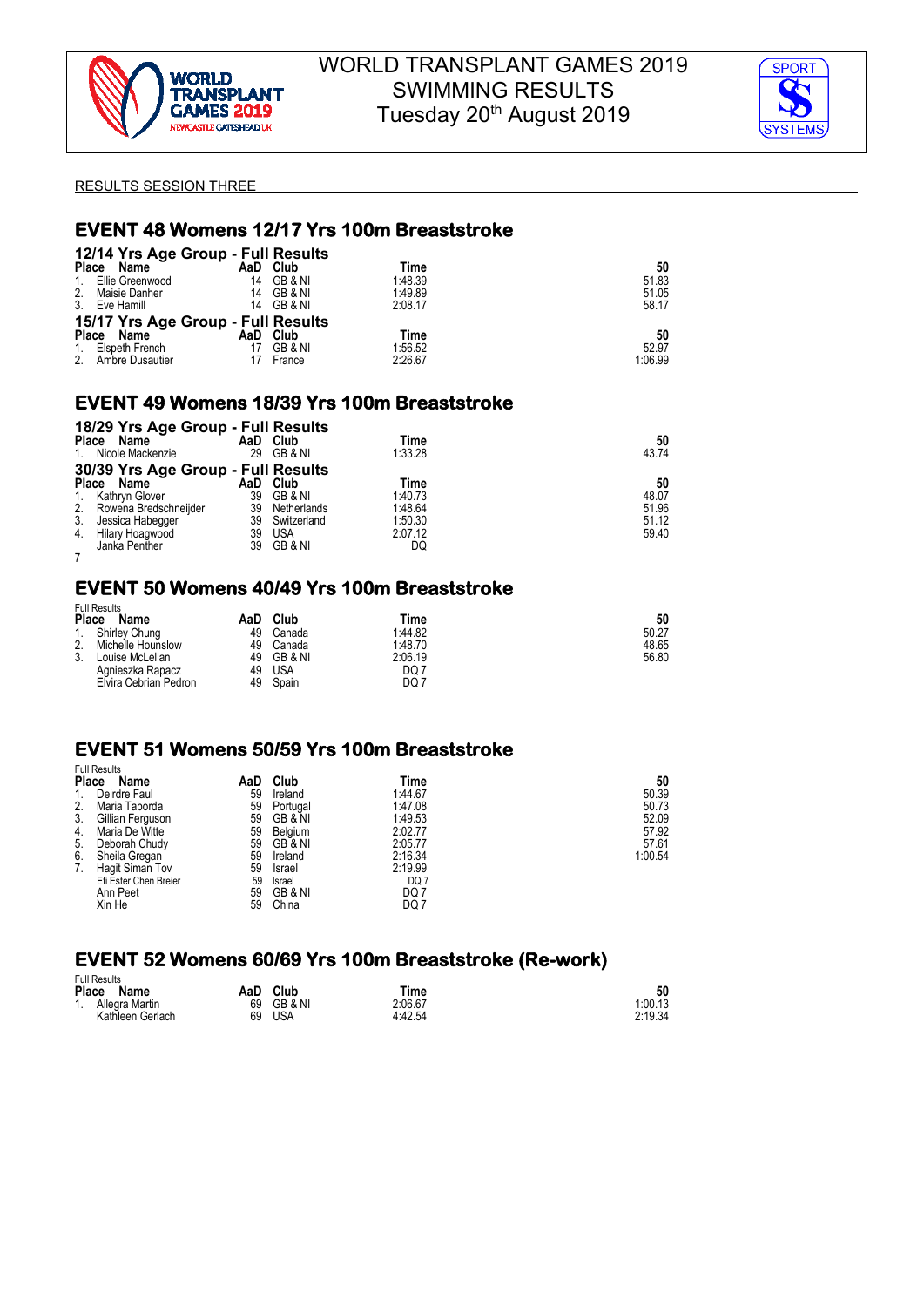



## **EVENT 53 Mens 12/17 Yrs 50m Backstroke**

|             | 15/17 Yrs Age Group - Full Results |  |
|-------------|------------------------------------|--|
| Dissa Magaz | $\lambda$ -D $\lambda$             |  |

| Place Name      | AaD Club   | Time  |
|-----------------|------------|-------|
| 1. Paul Meikle  | 17 GB & NI | 35.73 |
| 2. Rhys Bonnell | 17 GB & NI | 36.03 |
| 3. Saad Qayyum  | 17 GB & NI | 43.71 |

## **EVENT 54 Mens 18/29 Yrs 50m Backstroke**

| <b>Full Results</b><br>Place Name | AaD | Club           | Time  |
|-----------------------------------|-----|----------------|-------|
| 1. Aleks Walczak                  | 29  | Poland         | 31.52 |
| 2. Lars Van Hulzen                |     | 29 Netherlands | 40.69 |
| 3. Andres Lobato                  |     | 29 Mexico      | 41.40 |
| 4. Cameron Lloyd                  |     | 29 GB & NI     | 41.89 |
| 5. Marcel Michna                  | 29  | Germanv        | 42.13 |

## **EVENT 55 Mens 30/39 Yrs 50m Backstroke**

|                  | <b>Full Results</b> |     |                 |         |
|------------------|---------------------|-----|-----------------|---------|
| Place            | Name                | AaD | Club            | Time    |
| 1.               | Jeandre Geldenhuys  |     | 39 South Africa | 31.08   |
| 2.               | Martin Lane         | 39  | GB & NI         | 49.55   |
| 3.               | Noel Marsden        | 39  | Ireland         | 53.83   |
| $\overline{4}$ . | Cagin Sigin         | 39  | Turkev          | 1:01.77 |
|                  | Benoit Raymond      | 39  | Canada          | DQ 8    |
|                  | Jakub Janczewski    | 39  | Poland          | DQ      |
|                  |                     |     |                 |         |

#### **EVENT 56 Mens 40/49 Yrs 50m Backstroke**

|                | <b>Full Results</b><br>Place Name |    | AaD Club | Time       |
|----------------|-----------------------------------|----|----------|------------|
| $\mathbf{1}$ . | <b>Matt Castle</b>                | 49 | USA      | 34.56      |
|                | 2. Rodrigo Machado                | 49 | Brazil   | 34.69      |
|                | Pasquale Lacovone                 | 49 | Italy    | <b>DNC</b> |
|                | <b>Michael Brett</b>              | 49 | Canada   | DQ         |
|                |                                   |    |          |            |

## **EVENT 57 Mens 50/59 Yrs 50m Backstroke**

|       | <b>Full Results</b> |     |             |       |
|-------|---------------------|-----|-------------|-------|
| Place | Name                | AaD | Club        | Time  |
| 1.    | Peter Van Maurik    | 59  | Netherlands | 38.59 |
| 2.    | James Shuck         | 59  | <b>USA</b>  | 38.60 |
| 3.    | Andrzej Lewandowski | 59  | Poland      | 39.63 |
| 4.    | Mick Anson          | 59  | GB & NI     | 41.19 |
| 5.    | Andrea Sironi       | 59  | Italy       | 45.67 |
| 6.    | Laszlo Istvan Iker  | 59  | Hungary     | 56.68 |
|       | Thorsten Krasselt   | 59  | Germany     | DQ 8  |
|       |                     |     |             |       |

## **EVENT 58 Mens 60/69 Yrs 50m Backstroke**

|    | <b>Full Results</b>  |     |            |         |
|----|----------------------|-----|------------|---------|
|    | Place Name           | AaD | Club       | Time    |
| 1. | <b>Fred Nelis</b>    | 69  | <b>USA</b> | 42.98   |
|    | 2. Simon Randerson   | 69  | GB & NI    | 46.26   |
|    | 3. Peter Heffernan   | 69  | Ireland    | 49.61   |
| 4. | Peter Jakubovics     | 69  | Hungary    | 53.99   |
| 5. | Richard Adams        | 69  | GB & NI    | 55.75   |
| 6. | Jack Eigel           | 69  | USA        | 1:00.69 |
|    | 7. Dominique Barraux | 69  | France     | 1:05.13 |

# **EVENT 59 Mens 70/79 Yrs 50m Backstroke**

| <b>Full Results</b><br>Place Name | AaD Club       | Time    |
|-----------------------------------|----------------|---------|
| 1. William Noble                  | 79 GB & NI     | 46.67   |
| 2. Tom Glennon                    | 79 USA         | 55.01   |
| 3. Veijo Uotinen                  | 79 Finland     | 59.06   |
| 4. Johan Duin                     | 79 Netherlands | 1:19.14 |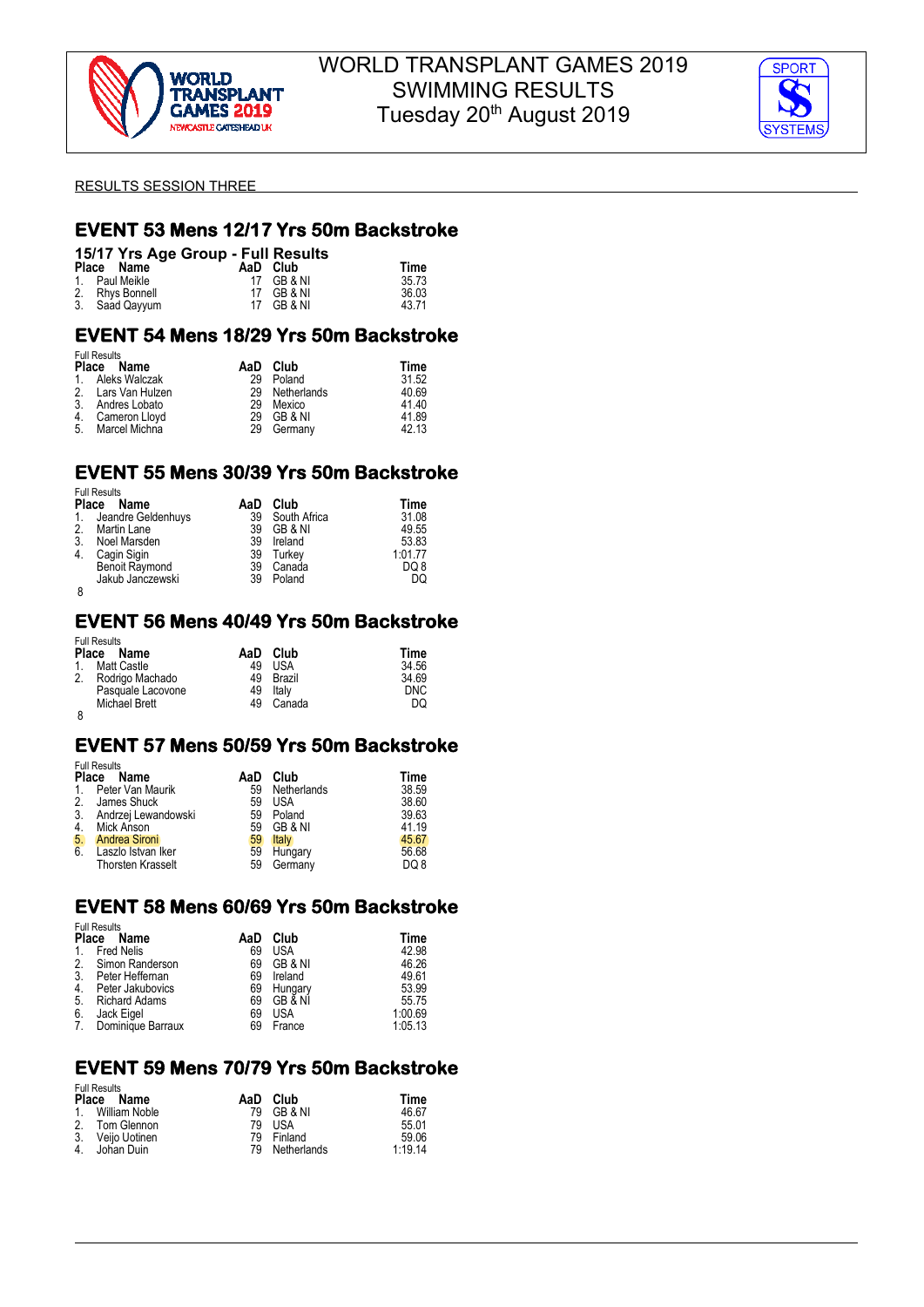



## **EVENT 60 Womens 12/17 Yrs 50m Backstroke**

|                |                    | 12/14 Yrs Age Group - Full Results |              |                 |
|----------------|--------------------|------------------------------------|--------------|-----------------|
|                | Place Name         | AaD                                | Club         | Time            |
| 1.             | Timea Sipos        | 14                                 | Hungary      | 41.47           |
|                | 2. Ellie Greenwood | 14                                 | GB & NÌ      | 42.45           |
|                | Eve Hamill         | 14                                 | GB & NI      | DQ <sub>9</sub> |
|                |                    | 15/17 Yrs Age Group - Full Results |              |                 |
|                | Place Name         | AaD Club                           |              | Time            |
| $\blacksquare$ | Daniela De Rossi   | 17                                 | <b>Italy</b> | 42.29           |
|                | 2. Ambre Dusautier | 17                                 | France       | 53.96           |
|                | 3. Uarda Klinaku   | 17                                 | France       | 1:05.53         |
| 4.             | Melissa Habani     | 17                                 | France       | 1:21.20         |

## **EVENT 61 Womens 18/29 Yrs 50m Backstroke**

|    | <b>Full Results</b> |     |                |       |
|----|---------------------|-----|----------------|-------|
|    | Place Name          | AaD | Club           | Time  |
|    | 1. Kelly Young      | 29  | GB & NI        | 40.01 |
|    | 2. Erinn Hoyt       | 29  | <b>USA</b>     | 40.47 |
| 3. | Alicia Armstrong    | 29  | GB & NI        | 41.07 |
| 4. | Alexandra Gyurko    |     | 29 Hungary     | 41.76 |
| 5. | Emilie Dafflon      |     | 29 Switzerland | 59.41 |
|    | Lucia Mee           | 29  | GB & NI        | DNC   |
|    | Larissa Giuliano    | 29  | USA            | DQ    |
|    |                     |     |                |       |

## **EVENT 62 FINAL OF EVENT 22 Womens 30/39 Yrs 50m Backstroke**

|              | <b>Full Results</b>   |     |             |         |
|--------------|-----------------------|-----|-------------|---------|
| <b>Place</b> | <b>Name</b>           | AaD | Club        | Time    |
| 1.           | Yuen Yi Chung         | 39  | Hong Kong   | 38.13   |
| 2.           | <b>Crystal Harris</b> | 39  | <b>USA</b>  | 44.36   |
| 3.           | Sara Marquina         | 39  | Spain       | 45.13   |
| 4.           | Jessica Habegger      | 39  | Switzerland | 45.60   |
| 5.           | Maria Jose Vilella    | 39  | Argentina   | 50.70   |
| 6.           | Rowena Bredschneijder | 39  | Netherlands | 51.76   |
| 7.           | Hilary Hoagwood       | 39  | USA         | 1:03.15 |
| 8.           | Lilian Alencar        | 39  | Brazil      | 1:04.24 |
| 9.           | Romina Perez Manelli  | 39  | Argentina   | 1:05.99 |
|              | Kathryn Glover        | 39  | GB & NI     | DQ      |
| 9            |                       |     |             |         |

## **EVENT 63 Womens 40/49 Yrs 50m Backstroke**

| <b>Full Results</b> |                      |     |         |         |  |
|---------------------|----------------------|-----|---------|---------|--|
| Place               | Name                 | AaD | Club    | Time    |  |
| 1.                  | Marcela Navarro      | 49  | Mexico  | 38.93   |  |
|                     | 2. Michelle Hounslow | 49  | Canada  | 40.18   |  |
| 3.                  | Shirley Chung        | 49  | Canada  | 43.54   |  |
| 4.                  | Caroline McNeill     | 49  | GB & NI | 45.46   |  |
| 5.                  | <b>Hagit Forsher</b> | 49  | Israel  | 50.34   |  |
| 6.                  | Berna Cayhan         | 49  | Turkey  | 1:01.45 |  |
| 7.                  | Louise McLellan      | 49  | GB & NI | 1:04.70 |  |

### **EVENT 64 Womens 50/59 Yrs 50m Backstroke**

| Place          | <b>Full Results</b><br>Name | AaD | Club       | Time       |
|----------------|-----------------------------|-----|------------|------------|
| 1.             | Michelle Daley              | 59  | Australia  | 42.44      |
|                | 2. Rossana Mateos           | 59  | Argentina  | 48.17      |
| 3.             | Pamela Lane                 | 59  | GB & NI    | 51.19      |
| 4.             | Ann Peet                    | 59  | GB & NI    | 52.98      |
| 5.             | Judit Berente               | 59  | Hungary    | 54.87      |
| 6.             | Dora Saraiva                | 59  | Portugal   | 1:13.36    |
| 7 <sub>1</sub> | Xin He                      | 59  | China      | 1:13.95    |
|                | Jennifer Choo Chee          | 59  | Canada     | <b>DNC</b> |
|                | Pamela Gauvin-Fernande      | 59  | <b>USA</b> | <b>DNC</b> |

## **EVENT 65 Womens 60/79 Yrs 50m Backstroke**

| 60/69 Yrs Age Group - Full Results<br>Place Name | AaD Club |            | Time  |
|--------------------------------------------------|----------|------------|-------|
| 1. Catherine Guitard                             | 69       | France     | 47.98 |
| 2. Karen Rockell                                 |          | 69 GB & NI | 49.58 |
| 3. Donna Hart                                    |          | 69 Canada  | 59.89 |
| 70/79 Yrs Age Group - Full Results               |          |            |       |
| Place Name                                       | AaD Club |            | Time  |
| 1. Margaret Mills                                | 79       | GB & NI    | 57.71 |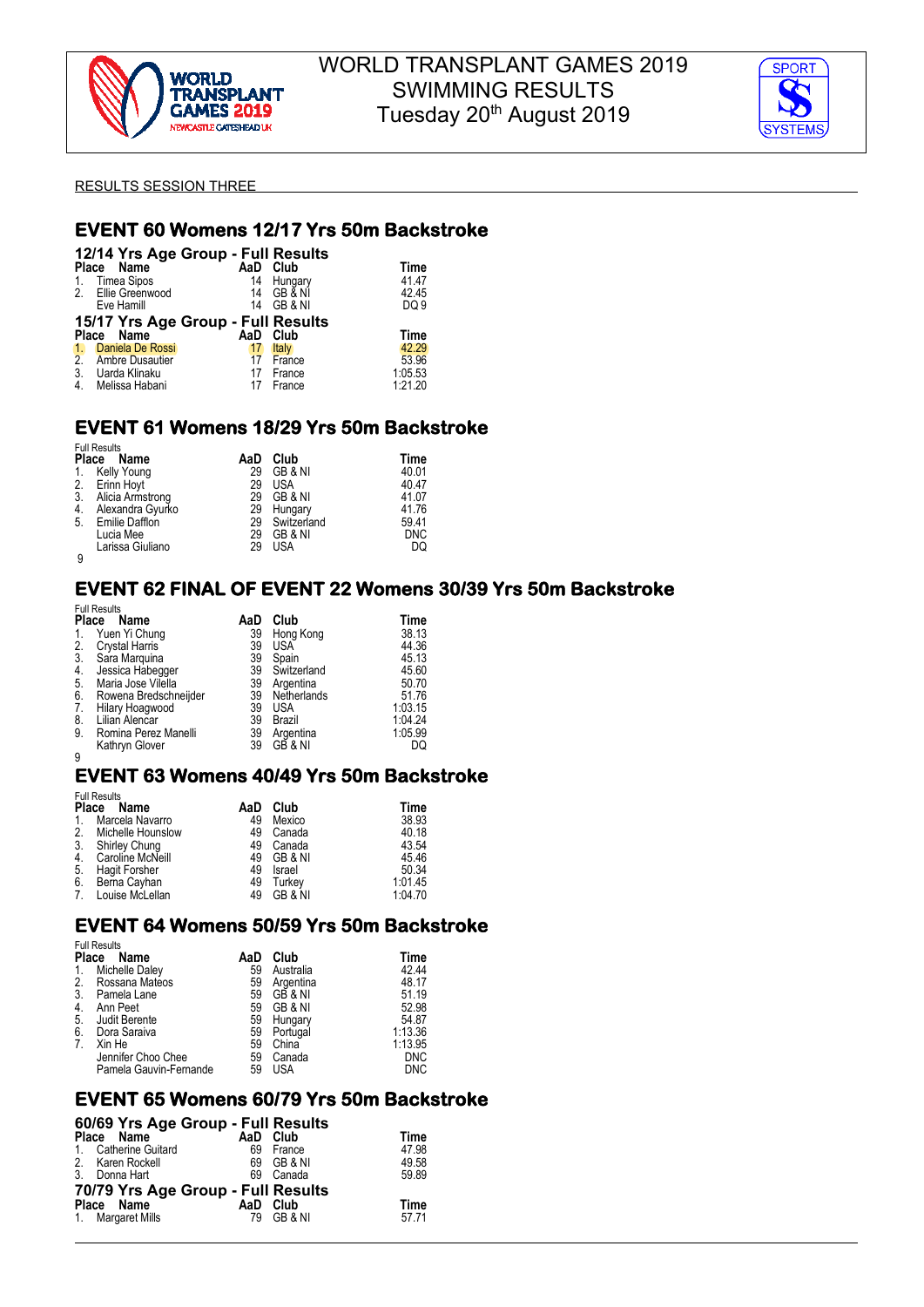



Full Results

## **EVENT 66 Mens 12/17 Yrs 100m Freestyle**

| 12/14 Yrs Age Group - Full Results<br>Place Name<br>1. Mateo Ezequiel Cocaro |          | AaD Club<br>14 Argentina                 | Time<br>1:31.37                          | 50<br>39.10             |
|------------------------------------------------------------------------------|----------|------------------------------------------|------------------------------------------|-------------------------|
| 15/17 Yrs Age Group - Full Results<br>Place Name                             |          | AaD Club                                 | Time                                     | 50                      |
| 1. Paul Meikle<br>2. Rhys Bonnell<br>3. Adam Domonkos<br>4. Saad Qayyum      | 17<br>17 | GB & NI<br>GB & NI<br>Hungary<br>GB & NÌ | 1:06.11<br>1:07.02<br>1:13.02<br>1:16.94 | 31.62<br>33.87<br>33.48 |

## **EVENT 67 Mens 18/29 Yrs 100m Freestyle**

|                | <b>Full Results</b> |     |            |            |       |
|----------------|---------------------|-----|------------|------------|-------|
| <b>Place</b>   | Name                | AaD | Club       | Time       | 50    |
| 1.             | Andre Jorge         | 29  | Portugal   | 1:00.48    | 28.73 |
| 2.             | Declan Bennett      | 29  | GB & NI    | 1:01.91    | 29.73 |
| 3 <sub>1</sub> | Brandon Kerrigan    | 29  | <b>USA</b> | 1:03.89    | 27.71 |
| 4.             | Lewis Watt          | 29  | GB & NI    | 1:03.92    |       |
| 5.             | Andres Lobato       | 29  | Mexico     | 1:09.03    | 32.76 |
| 6.             | Peter Quittner      | 29  | Hungary    | 1:09.04    | 32.32 |
| 7.             | Ka Kit Chan         | 29  | Hong Kong  | 1:14.77    | 33.71 |
| 8.             | Joshua Joplin       | 29  | <b>USA</b> | 1:14.88    | 32.12 |
|                | Mark Barna          | 29  | Hungary    | <b>DNC</b> |       |

### **EVENT 68 Mens 30/39 Yrs 100m Freestyle**

| <b>Place</b> | <b>Full Results</b><br>Name | AaD | Club         | Time       | 50    |
|--------------|-----------------------------|-----|--------------|------------|-------|
| 1.           | Liam Barnett                | 39  | GB & NI      | 54.74      | 26.26 |
| 2.           | Christopher Bagley          | 39  | <b>USA</b>   | 55.92      | 26.59 |
| 3.           | Jeandre Geldenhuys          | 39  | South Africa | 1:00.21    | 28.30 |
| 4.           | Lucas Ferrini               | 39  | Argentina    | 1:02.10    | 29.51 |
| 5.           | <b>Benoit Raymond</b>       | 39  | Canada       | 1:08.29    | 31.47 |
| 6.           | Noel Marsden                | 39  | Ireland      | 1:43.40    | 47.19 |
|              | Zitani Mourad               | 39  | Algeria      | <b>DNC</b> |       |
|              | Cagin Sigin                 | 39  | Turkey       | DNC        |       |

### **EVENT 69 FINAL OF EVENT 20 Mens 40/49 Yrs 100m Freestyle**

| ı uli i vəsullə        |                                                        |             |         |       |
|------------------------|--------------------------------------------------------|-------------|---------|-------|
| Name                   | AaD                                                    | Club        | Time    | 50    |
| <b>Michael Brett</b>   | 49                                                     | Canada      | 1:01.85 | 29.20 |
| <b>Matthew Burrows</b> | 49                                                     | GB & NI     | 1:03.44 | 30.10 |
|                        | 49                                                     | Brazil      | 1:06.98 | 31.42 |
| Michael Mackinnon      | 49                                                     | Australia   | 1:13.30 | 34.16 |
| Uwe Albrect            | 49                                                     | Germany     | 1:17.82 | 37.53 |
| Peter Barendse         | 49                                                     | Netherlands | 1:19.56 | 36.44 |
| David Fisher           | 49                                                     | GB & NI     | 1:19.83 | 32.87 |
| Darren Smith           | 49                                                     | GB & NI     | 1:21.57 | 37.63 |
|                        | 49                                                     | China       | 1:26.52 | 37.61 |
| <b>Troy Scudds</b>     | 49                                                     | Australia   | 1:28.74 | 38.10 |
|                        | <b>Place</b><br>Rodrigo Machado<br>Jianhui Tang<br>10. |             |         |       |

### **EVENT 70 FINAL OF EVENT 21 Mens 50/59 Yrs 100m Freestyle**

| <b>Place</b>   | <b>Full Results</b><br>Name | AaD | Club          | Time    | 50      |
|----------------|-----------------------------|-----|---------------|---------|---------|
| 1.             | Ross Minichilli             | 59  | Australia     | 1:05.90 | 30.25   |
| 2.             | <b>Richard Percival</b>     | 59  | GB & NI       | 1:10.41 | 33.31   |
| 3 <sup>°</sup> | <b>Andrea Sironi</b>        | 59  | Italy         | 1:10.96 |         |
| 4.             | Andrzej Lewandowski         | 59  | Poland        | 1:14.52 | 35.56   |
| 5.             | Mick Anson                  | 59  | GB & NI       | 1:15.20 |         |
| 6.             | Peter Van Maurik            | 59  | Netherlands   | 1:21.00 | 35.36   |
| 7.             | Paul Turner                 | 59  | Australia     | 2:11.73 | 59.84   |
| 8.             | <b>Phil Talbert</b>         | 59  | USA           | 2:15.94 |         |
| 9.             | Eli Yashar                  | 59  | <b>Israel</b> | 2:27.16 | 1:02.06 |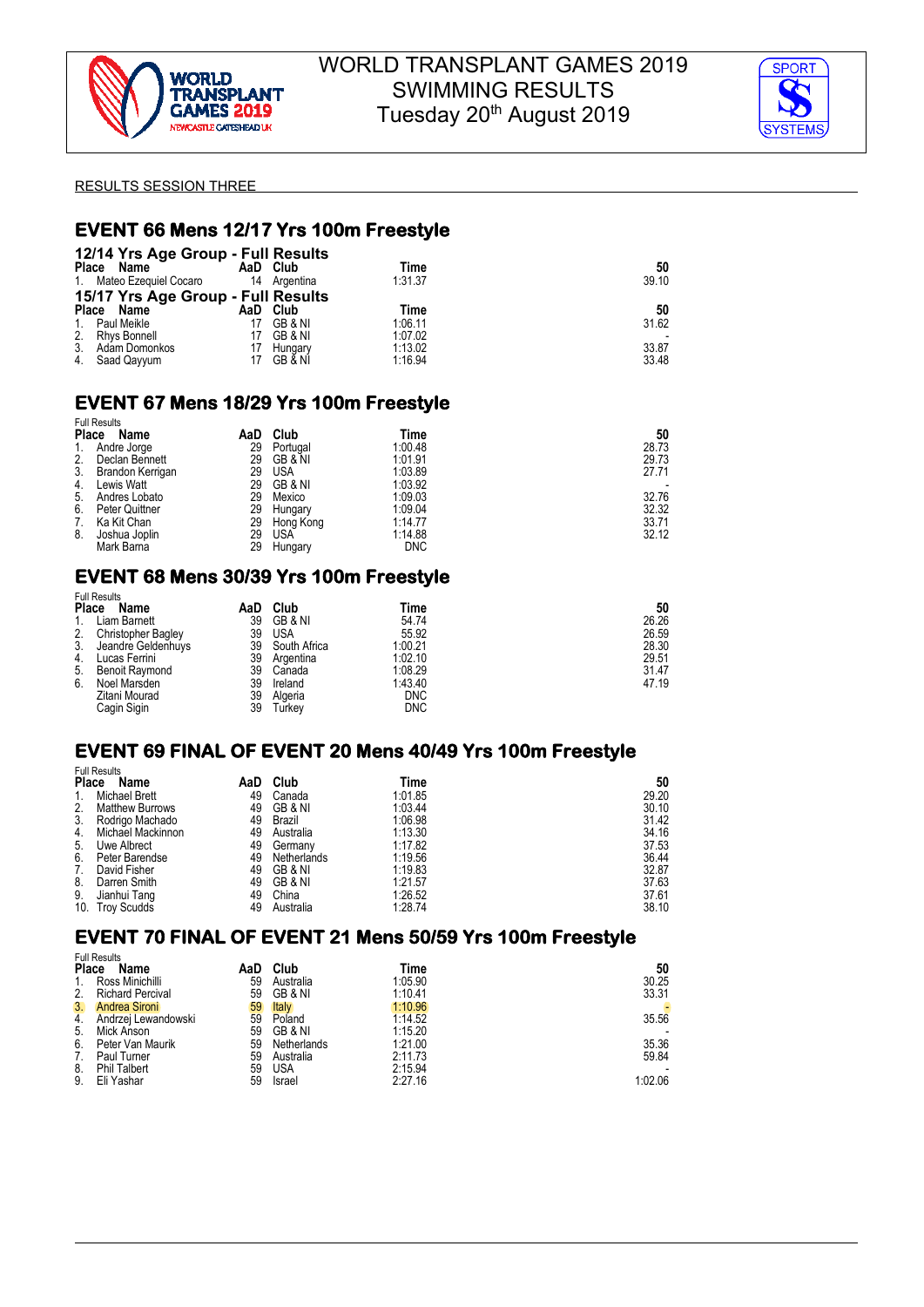



# **EVENT 71 Mens 60/69 Yrs 100m Freestyle**

|              | <b>Full Results</b> |     |           |         |       |
|--------------|---------------------|-----|-----------|---------|-------|
| <b>Place</b> | Name                | AaD | Club      | Time    | 50    |
| 1.           | Chikara Wakamatsu   | 69  | Japan     | 1:15.48 | 35.29 |
| 2.           | <b>Fred Nelis</b>   | 69  | USA       | 1:22.34 | 39.32 |
| 3.           | Simon Randerson     | 69  | GB & NI   | 1:24.61 | 39.96 |
| 4.           | Jinxiang Lu         | 69  | China     | 1:29.54 | 41.56 |
| 5.           | John Coman          | 69  | Australia | 1:35.54 | 44.04 |
| 6.           | Francisco Ventaja   | 69  | Spain     | 1:44.34 | 45.80 |
| 7.           | Peter Heffernan     | 69  | Ireland   | 1:46.73 | 46.83 |
| 8.           | Xi Hong Cai         | 69  | China     | 2:12.15 | 56.42 |

#### **EVENT 72 Mens 70/79 Yrs 100m Freestyle**  Full Results

|              | ี นแ เ งษมเม  |     |         |         |       |
|--------------|---------------|-----|---------|---------|-------|
| <b>Place</b> | Name          | AaD | Club    | Time    | 50    |
|              | David Landes  | 79  | USA     | 1:16.35 | 35.30 |
| 2.           | William Noble | 79  | GB & NI | 1:33.97 | 43.10 |
| ્ર           | Tom Glennon   | 79  | USA     | 1:50.86 | 47.75 |
| 4.           | George Eros   | 79  | Israel  | 2:11.45 | 55.81 |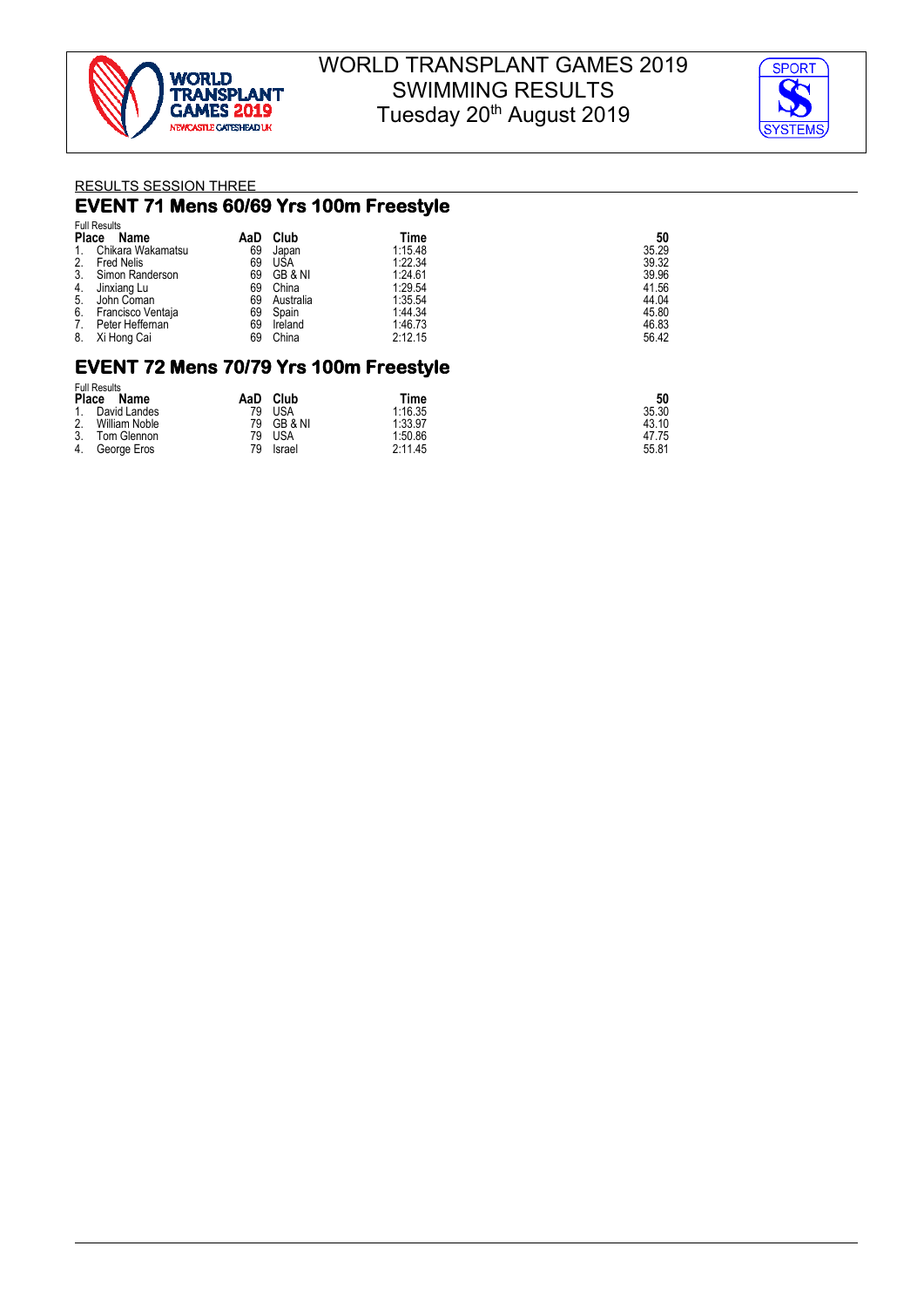



## **EVENT 73 Womens 12/17 Yrs 100m Freestyle**

| 12/14 Yrs Age Group - Full Results |                                    |    |           |         |       |  |
|------------------------------------|------------------------------------|----|-----------|---------|-------|--|
|                                    | Place Name                         |    | AaD Club  | Time    | 50    |  |
|                                    | 1. Eve Hamill                      | 14 | GB & NI   | 1:27.20 | 38.53 |  |
|                                    | 15/17 Yrs Age Group - Full Results |    |           |         |       |  |
| <b>Place</b>                       | Name                               |    | AaD Club  | Time    | 50    |  |
| $1_{\ldots}$                       | Dana Carroll                       |    | Australia | 1:11.96 | 34.21 |  |
|                                    | 2. Daniela De Rossi                | 17 | Italy     | 1:13.40 | 35.16 |  |
| 3 <sub>l</sub>                     | Uarda Klinaku                      |    | France    | 1:50.76 | 53.53 |  |
|                                    | 4. Melissa Habani                  |    | France    | 2:34.62 | 59.86 |  |

## **EVENT 74 Womens 18/29 Yrs 100m Freestyle**

| <b>Full Results</b> |                                                           |             |            |       |
|---------------------|-----------------------------------------------------------|-------------|------------|-------|
| Name                | AaD                                                       | Club        | Time       | 50    |
| Nicole Mackenzie    | 29                                                        | GB & NI     | 1:09.96    | 32.57 |
| Larissa Giuliano    | 29                                                        | USA         | 1:11.64    | 32.85 |
|                     | 29                                                        | Hungary     | 1:18.20    | 36.34 |
|                     | 29                                                        | France      | 1:40.46    | 45.52 |
| Emilie Dafflon      | 29                                                        | Switzerland | 2:08.55    | 59.40 |
| Lucia Mee           | 29                                                        | GB & NI     | <b>DNC</b> |       |
|                     | <b>Place</b><br>Alexandra Gyurko<br>Domitille Charpentier |             |            |       |

## **EVENT 75 Womens 30/39 Yrs 100m Freestyle**

| <b>Full Results</b> |                       |     |             |            |         |
|---------------------|-----------------------|-----|-------------|------------|---------|
| <b>Place</b>        | Name                  | AaD | Club        | Time       | 50      |
| 1.                  | Jillian Best          | 39  | Canada      | 1:05.93    | 31.68   |
| 2.                  | Jodie Cox             | 39  | GB & NI     | 1:10.86    | 33.75   |
| 3.                  | Sara Marguina         | 39  | Spain       | 1:24.33    | 39.40   |
| 4.                  | Janka Penther         | 39  | GB & NI     | 1:31.30    | 42.92   |
| 5.                  | <b>Crystal Harris</b> | 39  | <b>USA</b>  | 1:33.66    | 43.00   |
| 6.                  | Tara Lowther          | 39  | Australia   | 1:58.13    |         |
| 7.                  | Paula Medina Gomez    | 39  | Colombia    | 2:05.40    |         |
| 8.                  | Lilian Alencar        | 39  | Brazil      | 2:22.54    | 1:05.39 |
|                     | Hilary Hoagwood       | 39  | <b>USA</b>  | <b>DNC</b> |         |
|                     | Jessica Habegger      | 39  | Switzerland | <b>DNC</b> |         |

## **EVENT 76 Womens 40/49 Yrs 100m Freestyle**

|              | <b>Full Results</b>   |     |              |         |       |
|--------------|-----------------------|-----|--------------|---------|-------|
| <b>Place</b> | Name                  | AaD | Club         | Time    | 50    |
| 1.           | Caroline McNeill      | 49  | GB & NI      | 1:18.02 | 36.48 |
| 2.           | Michelle Hounslow     | 49  | Canada       | 1:18.42 | 37.59 |
| 3.           | Rosaura Escudero      |     | 49 Argentina | 1:29.34 | 42.29 |
|              | 4. Hagit Forsher      | 49  | Israel       | 1:32.15 | 44.06 |
| 5.           | Susan Bennett         | 49  | GB & NI      | 1:39.37 | 43.07 |
| 6.           | Angela Rathien        | 49  | Germany      | 1:44.55 | 46.41 |
| 7.           | Elvira Cebrian Pedron | 49  | Spain        | 2:04.40 | 52.96 |

## **EVENT 77 Womens 50/59 Yrs 100m Freestyle**

| i uli i vcoulto             |     |               |            |         |  |
|-----------------------------|-----|---------------|------------|---------|--|
| <b>Place</b><br>Name        | AaD | Club          | Time       | 50      |  |
| Patricia Zuppan-Hood<br>1.  | 59  | <b>USA</b>    | 1:17.90    | 35.92   |  |
| 2.<br>Catherine Whitworth   | 59  | GB & NI       | 1:26.93    | 41.27   |  |
| 3.<br>Gillian Ferguson      | 59  | GB & NI       | 1:34.47    | 45.84   |  |
| 4.<br>Judit Berente         | 59  | Hungary       | 1:37.70    | 46.79   |  |
| 5.<br>Pamela Lane           | 59  | GB & NÌ       | 1:45.25    | 46.92   |  |
| 6.<br>Rowena Thomas Breese  | 59  | GB & NI       | 1:58.91    | 55.88   |  |
| 7.<br>Simone Avelino        | 59  | Brazil        | 2:02.46    | 52.50   |  |
| 8.<br>Eti Ester Chen Breier | 59  | <b>Israel</b> | 2:14.09    | 1:00.27 |  |
| Pamela Gauvin-Fernande      | 59  | USA           | <b>DNC</b> |         |  |
|                             |     |               |            |         |  |

# **EVENT 78 Womens 60/79 Yrs 100m Freestyle**

#### **60/69 Yrs Age Group - Full Results**

Full Results

| <b>Place</b><br>Name                             | AaD | Club    | Time    | 50                       |
|--------------------------------------------------|-----|---------|---------|--------------------------|
| 1.<br>Karen Rockell                              | 69  | GB & NI | 1:36.10 | 47.62                    |
| 2. Judit Jeszenkovits                            | 69  | Hungary | 1:45.38 | 48.81                    |
| 3. Allegra Martin                                | 69  | GB & NÌ | 1:57.46 | 55.11                    |
| 4. Kathleen Gerlach                              | 69  | USA     | 3:16.97 | $\overline{\phantom{a}}$ |
| 70/79 Yrs Age Group - Full Results<br>Place Name | AaD | Club    | Time    | 50                       |
| 1. Margaret Mills                                | 79  | GB & NI | 1:45.14 | 48.68                    |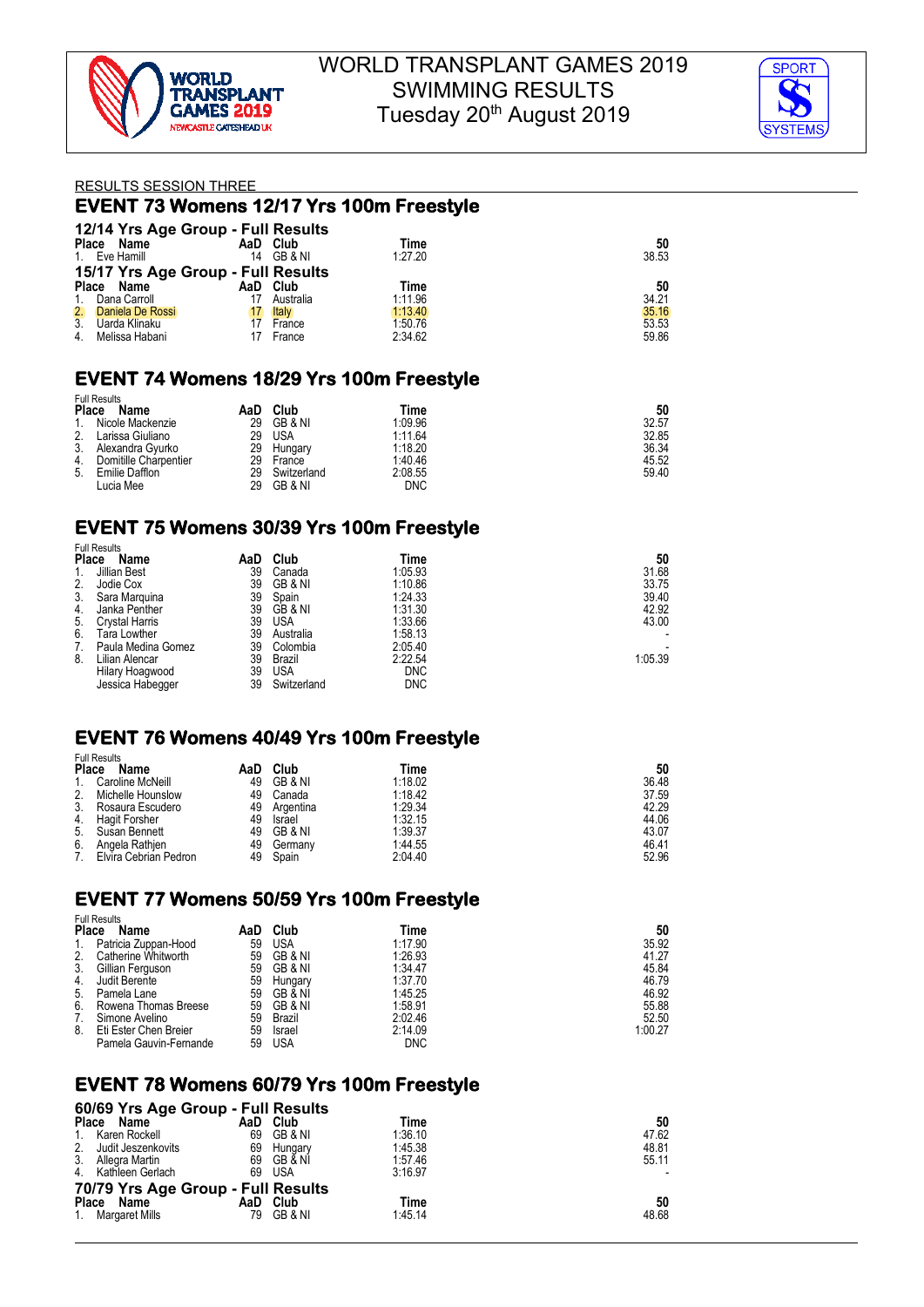



### **EVENT 79 Mens Donor Family 50m Freestyle**

|    | <b>Full Results</b> |     |         |            |
|----|---------------------|-----|---------|------------|
|    | Place Name          | AaD | Club    | Time       |
|    | 1. Kari Kangasniemi |     | Finland | 28.29      |
|    | 2. Phil Penhaligan  |     | GB & NI | 37.75      |
| 3. | Simon Maceachen     |     | GB & NI | 39.40      |
|    | 4. Riccardo Rao     | 9   | Italy   | 57.43      |
|    | Tim Abercrombie     |     | GB & NI | <b>DNC</b> |

## **EVENT 80 Womens Open 200m Freestyle Team**

| <b>Full Results</b> |             |           |            |                          |         |                          |
|---------------------|-------------|-----------|------------|--------------------------|---------|--------------------------|
| <b>Place</b>        | Name<br>A.G | Club      | Time       | 50                       | 100     | 150                      |
| GB & NI A<br>1.     |             | GB & NI   | 2:10.10    | 31.73                    | 1:05.51 | 1:38.84                  |
| 2.<br>USA A         |             | USA       | 2:11.90    | 32.70                    | 1:08.13 | 1:40.83                  |
| 3.<br>GB & NI B     |             | GB & NI   | 2:28.09    | 36.35                    | 1:15.49 | 1:53.94                  |
| Canada<br>4.        |             | Canada    | 2:28.16    | 36.92                    | 1:12.00 | 1:58.44                  |
| 5.<br>Argentina     |             | Argentina | 2:35.32    | 36.75                    | 1:15.96 | 1:58.50                  |
| 6.<br>Hungary       |             | Hungary   | 2:39.77    | 36.88                    | 1:19.13 | 2:04.88                  |
| USA B               |             | USA       | 2:57.79    | $\overline{\phantom{a}}$ | 1:35.96 | $\overline{\phantom{a}}$ |
| <b>Brazil</b>       |             | Brazil    | DNC        |                          |         |                          |
| France              |             | France    | <b>DNC</b> |                          |         |                          |

# **EVENT 81 Mens Open 200m Medley Team**

|                | <b>Full Results</b>  |             |         |         |         |         |  |  |
|----------------|----------------------|-------------|---------|---------|---------|---------|--|--|
|                | <b>Place</b><br>Name | Club<br>A.G | Time    | 50      | 100     | 150     |  |  |
|                | 1. GB&NIA            | GB & NI     | 2:06.99 | 34.38   | 1:06.97 | 1:37.30 |  |  |
| 2.             | USA A                | USA         | 2:12.41 | 36.09   | 1:20.31 | 1:46.73 |  |  |
| 3.             | Poland               | Poland      | 2:20.61 | 31.99   | 1:11.88 | 1:47.83 |  |  |
|                | 4. GB&NIB            | GB & NI     | 2:20.82 | 35.69   | 1:14.76 | 1:52.60 |  |  |
| 5.<br>6.<br>7. | Hungary              | Hungary     | 2:27.98 | 40.86   | 1:21.34 | 1:56.15 |  |  |
|                | Argentina            | Argentina   | 2:37.50 | 38.68   | 1:28.99 | 1:59.69 |  |  |
|                | USA B                | USA         | 3:06.38 | 1:01.34 | 1:49.87 | 1:51.44 |  |  |
|                | Hong Kong            | Hong Kong   | DQ 13   |         |         |         |  |  |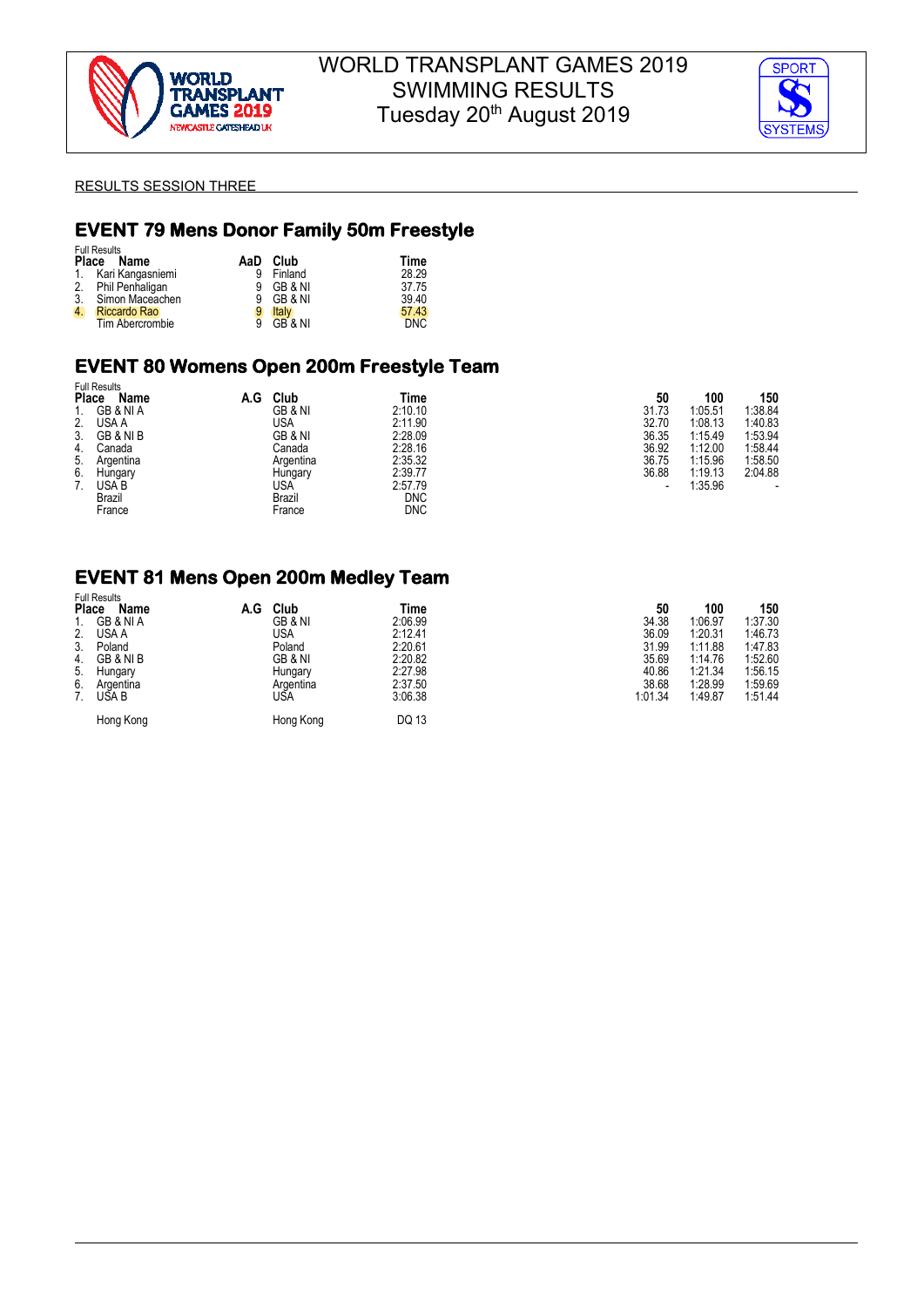



### **EVENT 201 Boys 11 Yrs/Under 25m Freestyle**

| <b>Full Results</b> |           |  |       |  |  |
|---------------------|-----------|--|-------|--|--|
| Place Name          | AaD Club  |  | Time  |  |  |
| 1. Declan Budgell   | 11 Canada |  | 28.93 |  |  |

#### **EVENT 202 Girls 11 Yrs/Under 25m Freestyle**

|    | <b>Full Results</b> |              |
|----|---------------------|--------------|
| ni |                     | $\mathbf{H}$ |

|    | Place Name          | AaD | Club       | Time       |
|----|---------------------|-----|------------|------------|
|    | 1. Ava Taylor       | 11  | GB & NI    | 18.90      |
|    | 2. Amelia Green     | 11  | GB & NI    | 19.31      |
|    | 3. Addison McArthur | 11  | Canada     | 24.37      |
| 4. | Saho Kikuchi        | 11  | Japan      | 35.22      |
|    | Jade Kangasniemi    |     | 11 Finland | <b>DNC</b> |

#### **EVENT 203 Girls 11 Yrs/Under 50m Backstroke**

| <b>Full Results</b> |          |            |       |
|---------------------|----------|------------|-------|
| Place Name          | AaD Club |            | Time  |
| 1. Ava Taylor       |          | 11 GB & NI | 50.56 |

#### **EVENT 204 Boys 11 Yrs/Under 25m Breaststroke**

Full Results **Place Name AaD Club Time** 1. Alek Cartron 11 France 25.38

### **EVENT 205 Girls 11 Yrs/Under 25m Breaststroke**

| <b>Full Results</b> |  |            |       |  |  |  |  |  |  |  |
|---------------------|--|------------|-------|--|--|--|--|--|--|--|
| Place Name          |  | AaD Club   | Time  |  |  |  |  |  |  |  |
| 1. Sina Wonneberger |  | 11 Germany | 26.19 |  |  |  |  |  |  |  |
| 2. Phoebe Pace      |  | 11 GB & NI | 27.19 |  |  |  |  |  |  |  |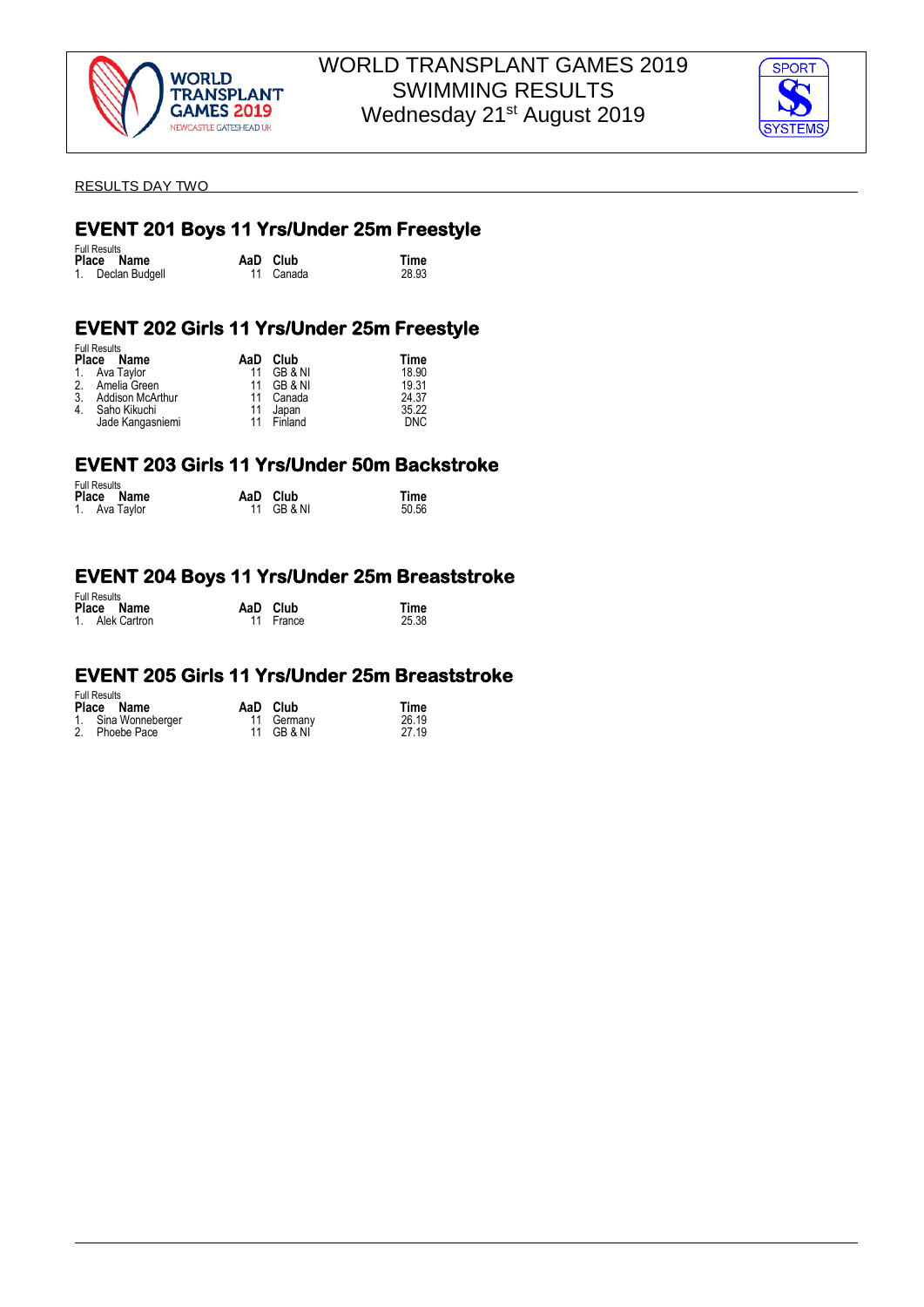



# **EVENT 211 Mens 12/17 Yrs 200m Freestyle**

| 12/14 Yrs Age Group - Full Results |     |              |         |       |         |         |  |  |  |  |
|------------------------------------|-----|--------------|---------|-------|---------|---------|--|--|--|--|
| <b>Place</b><br>Name               | AaD | Club         | Time    | 50    | 100     | 150     |  |  |  |  |
| 1. Mateo Ezeguiel Cocaro           |     | 14 Argentina | 3:41.72 | 42.59 | 1:38.29 | 2:42.09 |  |  |  |  |
| 15/17 Yrs Age Group - Full Results |     |              |         |       |         |         |  |  |  |  |
| Place<br>Name                      | AaD | Club         | Time    | 50    | 100     | 150     |  |  |  |  |
| Paul Meikle<br>1.                  |     | GB & NI      | 2:38.16 | 33.59 | 1:12.44 | 1:55.51 |  |  |  |  |
| $2^{2}$<br>Adam Domonkos           |     | Hungary      | 2:45.26 | 35.36 | 1:15.45 | 2:01.87 |  |  |  |  |

## **EVENT 212 Womens 15/17 Yrs 200m Freestyle**

|         | <b>Full Results</b><br>Place<br>Name | AaD | Club                 | Time                  | 50             | 100                | 150                                 |
|---------|--------------------------------------|-----|----------------------|-----------------------|----------------|--------------------|-------------------------------------|
| 1<br>2. | Dana Carroll<br>Hollie May Simpson   |     | Australia<br>GB & NI | 2:43.49<br>3:40.61    | 37.32<br>48.78 | 1:17.79<br>1:44.45 | 2:00.88<br>$\overline{\phantom{a}}$ |
| 3.      | Uarda Klinaku<br>Ambre Dusautier     |     | France<br>France     | 4:22.71<br><b>DNF</b> | 53.59          | 2:00.48            | 3:15.02                             |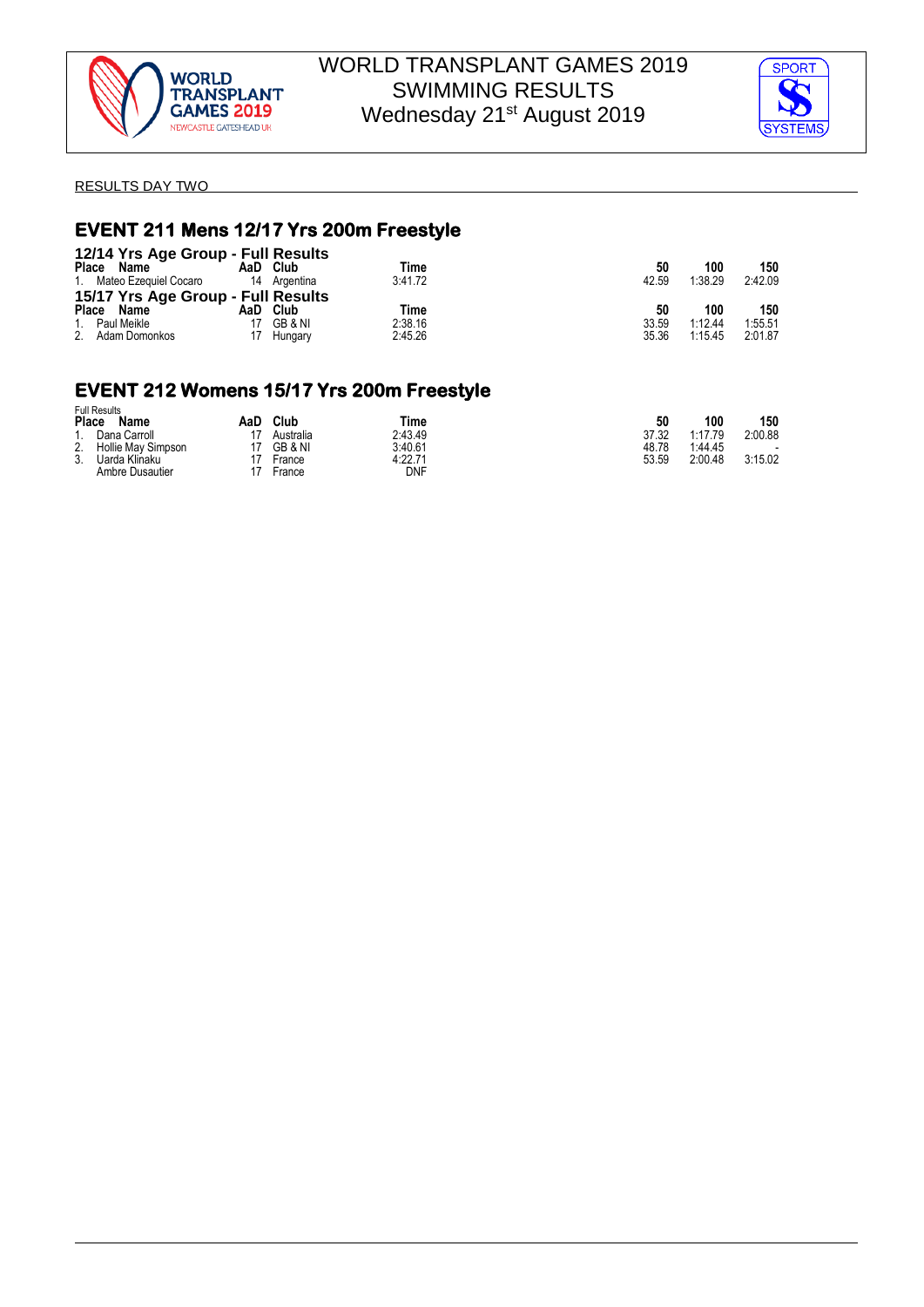



#### **EVENT 213 Mens 18/29 Yrs 400m Freestyle**

|                | <b>Full Results</b>    |              |            |              |              |              |              |              |              |
|----------------|------------------------|--------------|------------|--------------|--------------|--------------|--------------|--------------|--------------|
|                | <b>Place</b><br>Name   |              | AaD Club   |              | Time         |              |              |              |              |
| 1.             | Peter Quittner         | 29           | Hungary    |              | 5:37.35      |              |              |              |              |
|                | 50m 36.97              | 100m 1:18.57 |            | 150m 2:01.16 | 200m 2:45.14 | 250m 3:29.39 | 300m 4:13.18 | 350m 4:56.59 | 400m 5:37.35 |
| 2.             | Kieran Heycock         |              | 29 GB & NI |              | 5:39.82      |              |              |              |              |
|                | 50m 34.21              | 100m 1:13.69 |            | 150m 4:56.29 | 200m 2:38.88 | $250m -$     | $300m -$     | $350m -$     | 400m 5:39.82 |
| 3 <sub>1</sub> | Lewis Watt             |              | 29 GB & NI |              | 5:50.64      |              |              |              |              |
|                | 50m 2:02.54            | 100m 1:18.76 |            | $150m -$     | 200m 2:47.31 | 250m 3:33.56 | 300m 4:19.96 | 350m 5:05.21 | 400m 5:50.64 |
| 4.             | Brandon Kerrigan       |              | 29 USA     |              | 6:12.14      |              |              |              |              |
|                | 50m 37.88              | 100m 1:19.97 |            | 150m 2:03.82 | $200m -$     | $250m -$     | 300m 4:31.18 | $350m -$     | 400m 6:12.14 |
| 5.             | Jesus Arconada Perez   | 29           | Spain      |              | 7:48.31      |              |              |              |              |
|                | 50m 41.73              | 100m 1:34.53 |            | 150m 2:34.92 | $200m -$     | 250m 4:38.54 | 300m 5:42.65 | 350m 6:47.30 | 400m 7:48.31 |
|                | Cameron Lloyd          | 29           | GB & NI    |              | <b>DNC</b>   |              |              |              |              |
|                | Levente Korcsik        | 29           | Hungary    |              | <b>DNC</b>   |              |              |              |              |
|                | Carmelo Mendoza Guerre | 29           | Colombia   |              | <b>DNC</b>   |              |              |              |              |

# **EVENT 214 Mens 30/39 Yrs 400m Freestyle**

|              | <b>Full Results</b>    |                 |              |              |              |              |              |              |
|--------------|------------------------|-----------------|--------------|--------------|--------------|--------------|--------------|--------------|
| <b>Place</b> | Name                   | AaD Club        |              | Time         |              |              |              |              |
| 1.           | Lucas Ferrini          | 39<br>Argentina |              | 5:11.37      |              |              |              |              |
|              | 50m 34.30              | 100m 1:11.30    | 150m 1:50.12 | 200m 2:29.56 | 250m 3:10.17 | 300m 3:50.96 | 350m 4:32.07 | 400m 5:11.37 |
|              | 2. Jaroslaw Mazurowski | 39 Poland       |              | 5:46.94      |              |              |              |              |
|              | 50m 37.73              | 100m 1:18.91    | 150m 2:02.38 | 200m 2:46.07 | 250m 3:32.20 | $300m -$     | 350m 5:03.28 | 400m 5:46.94 |
| 3.           | Mohsen Mehri           | 39<br>Iran      |              | 6:06.50      |              |              |              |              |
|              | 50m 37.58              | 100m 1:21.28    | 150m 2:07.27 | 200m 2:54.63 | 250m 3:41.96 | 300m 4:31.99 | 350m 5:19.89 | 400m 6:06.50 |
| 4.           | David Deri             | 39<br>Hungary   |              | 7:38.86      |              |              |              |              |
|              | 50m 46.83              | 1:44.31<br>100m | 150m 2:45.36 | 200m 3:46.92 | 250m 4:46.14 | 300m 5:46.14 | 350m 6:45.45 | 400m 7:38.86 |
|              | 5. Emmanuel Gastaud    | 39<br>France    |              | 7:43.23      |              |              |              |              |
|              | 50m 47.68              | 100m 1:41.21    | 150m 2:40.19 | 200m 3:40.62 | 250m 6:47.35 | 300m 5:43.11 | $350m -$     | 400m 7:43.23 |
| 6.           | Samuel Delgado Diaz    | 39 Spain        |              | 9:48.52      |              |              |              |              |
|              | 50m 1:09.73            | 100m 2:23.98    | 150m 2:42.12 | 200m 5:00.17 | 250m 3:44.14 | 300m 7:26.51 | 350m 6:15.24 | 400m 9:48.52 |
|              | Mohammadiavad Hefzi    | 39<br>Iran      |              | DNF          |              |              |              |              |

## **EVENT 215 Mens 40/49 Yrs 400m Freestyle**

|    | <b>Full Results</b>  |                              |              |              |              |              |              |
|----|----------------------|------------------------------|--------------|--------------|--------------|--------------|--------------|
|    | Place Name           | AaD Club                     | Time         |              |              |              |              |
|    | 1. Michael Brett     | 49<br>Canada                 | 5:17.05      |              |              |              |              |
|    | 50m 36.51            | 100m 1:16.82<br>150m 1:59.04 | 200m 2:41.41 | 250m 3:23.40 | 300m 4:03.15 | 350m 4:41.08 | 400m 5:17.05 |
|    | 2. David Farmer      | 49 USA                       | 5:49.27      |              |              |              |              |
|    | 50m 39.96            | 100m 1:23.23<br>150m 2:08.10 | 200m 2:53.87 | 250m 3:39.02 | 300m 4:24.16 | 350m 5:08.47 | 400m 5:49.27 |
|    | 3. Hernan Sachero    | 49 Argentina                 | 5:55.81      |              |              |              |              |
|    | 50m 38.89            | 100m 1:21.31<br>150m 2:06.15 | 200m 2:51.43 | 250m 3:39.01 | 300m 4:25.56 | 350m 5:12.95 | 400m 5:55.81 |
| 4. | Michael Mackinnon    | 49 Australia                 | 5:59.81      |              |              |              |              |
|    | 50m 36.26            | 100m 1:19.36<br>150m 2:05.56 | 200m 2:53.36 | 250m 3:40.62 | 300m 4:28.53 | 350m 5:15.29 | 400m 5:59.81 |
|    | 5. Uwe Albrect       | 49<br>Germany                | 6:05.91      |              |              |              |              |
|    | 50m 40.34            | 100m 1:23.81<br>150m 2:10.53 | 200m 2:59.01 | 250m 3:47.88 | 300m 4:35.50 | 350m 5:22.41 | 400m 6:05.91 |
| 6. | Elmar Sprink         | 49<br>Germany                | 6:55.43      |              |              |              |              |
|    | 50m 39.69            | 100m 1:26.34<br>150m 2:17.62 | 200m 3:11.08 | 250m 4:05.82 | 300m 5:02.05 | 350m 5:58.75 | 400m 6:55.43 |
|    | 7. Tim Jenkins       | 49 GB & NI                   | 7:01.18      |              |              |              |              |
|    | 50m 47.21            | 100m 1:37.86<br>150m 2:30.39 | 200m 3:23.26 | 250m 4:16.85 | 300m 5:10.93 | 350m 6:05.76 | 400m 7:01.18 |
|    | 8. Darren Smith      | 49 GB & NI                   | 7:04.39      |              |              |              |              |
|    | 50m 44.81            | 150m 2:29.76<br>100m 1:35.69 | 200m 3:24.69 | 250m 4:20.75 | 300m 5:16.49 | 350m 6:12.29 | 400m 7:04.39 |
|    | 9. Troy Scudds       | 49 Australia                 | 7:37.55      |              |              |              |              |
|    | 50m 46.48            | 100m 1:40.01<br>150m 2:37.23 | 200m 3:37.57 | 250m 4:37.04 | 300m 5:38.81 | 350m 6:37.93 | 400m 7:37.55 |
|    | 10. Jonathan Hickman | Canada<br>49                 | 8:09.10      |              |              |              |              |
|    | 50m 49.94            | 150m 2:46.66<br>100m 1:45.81 | 200m 3:48.22 | $250m -$     | 300m 5:59.53 | $350m -$     | 400m 8:09.10 |
|    | 11. Rod Marshdale    | 49<br>Australia              | 8:55.65      |              |              |              |              |
|    | 50m 56.76            | 100m 1:59.62<br>150m 3:09.39 | 200m 4:18.84 | 250m 5:30.63 | 300m 6:43.80 | 350m 7:55.56 | 400m 8:55.65 |
|    | Miha Gasperin        | 49<br>Slovenia               | <b>DNC</b>   |              |              |              |              |
|    | lan Norman           | GB & NI<br>49                | <b>DNC</b>   |              |              |              |              |

#### **EVENT 216 Mens 50/59 Yrs 400m Freestyle**  Full Results

| <b>Place</b> | Name                  | Club<br>AaD                     | Time         |              |              |              |              |
|--------------|-----------------------|---------------------------------|--------------|--------------|--------------|--------------|--------------|
|              | Ross Minichilli       | 59<br>Australia                 | 5:53.18      |              |              |              |              |
|              | 50m 37.42             | 150m 2:04.01<br>100m 1:19.91    | 200m 2:48.42 | 250m 3:33.85 | 300m 4:19.77 | 350m 5:08.15 | 400m 5:53.18 |
|              | 2. Mick Anson         | 59 GB & NI                      | 6:06.98      |              |              |              |              |
|              | 50m 2:15.00           | 100m 1:26.95<br>150m 5:24.69    | 200m 3:02.68 | $250m -$     | $300m -$     | $350m -$     | 400m 6:06.98 |
|              | 3. Alberto Zanetti    | 59 Italy                        | 6.35.63      |              |              |              |              |
|              | 50 <sub>m</sub> 41.92 | 150m 2:20.89<br>100m 1:29.98    | 200m 3:12.32 | 250m 4:03.81 | 300m 4:56.20 | 350m 5:47.38 | 400m 6:35.63 |
|              | 4. Gabriel Novoa      | 59 Argentina                    | 7:23.10      |              |              |              |              |
|              | 46.39<br>50m          | 150m 2:38.19<br>100m 1:42.08    | 200m 3:35.53 | 250m 4:33.90 | 300m 5:33.31 | 350m 6:28.87 | 400m 7:23.10 |
|              | 5. Lucio Fior         | 59 Italy                        | 8.21.09      |              |              |              |              |
|              | 50 <sub>m</sub> 52.96 | 100m 1:55.23<br>150m 2:59.50    | 200m 4:04.96 | 250m 5:11.79 | 300m 6:17.32 | 350m 7:22.82 | 400m 8:21.09 |
| 6.           | Lars Santesson        | 59<br>Sweden                    | 9:17.93      |              |              |              |              |
|              | 50m 49.90             | 150m 2:58.86<br>1:51.51<br>100m | 200m 4:12.28 | 250m 5:27.20 | 300m 6:41.50 | 350m 7:59.80 | 400m 9:17.93 |
|              | Claude Laflamme       | 59<br>Canada                    | <b>DNC</b>   |              |              |              |              |
|              | Martin Krimbacher     | 59<br>Austria                   | <b>DNC</b>   |              |              |              |              |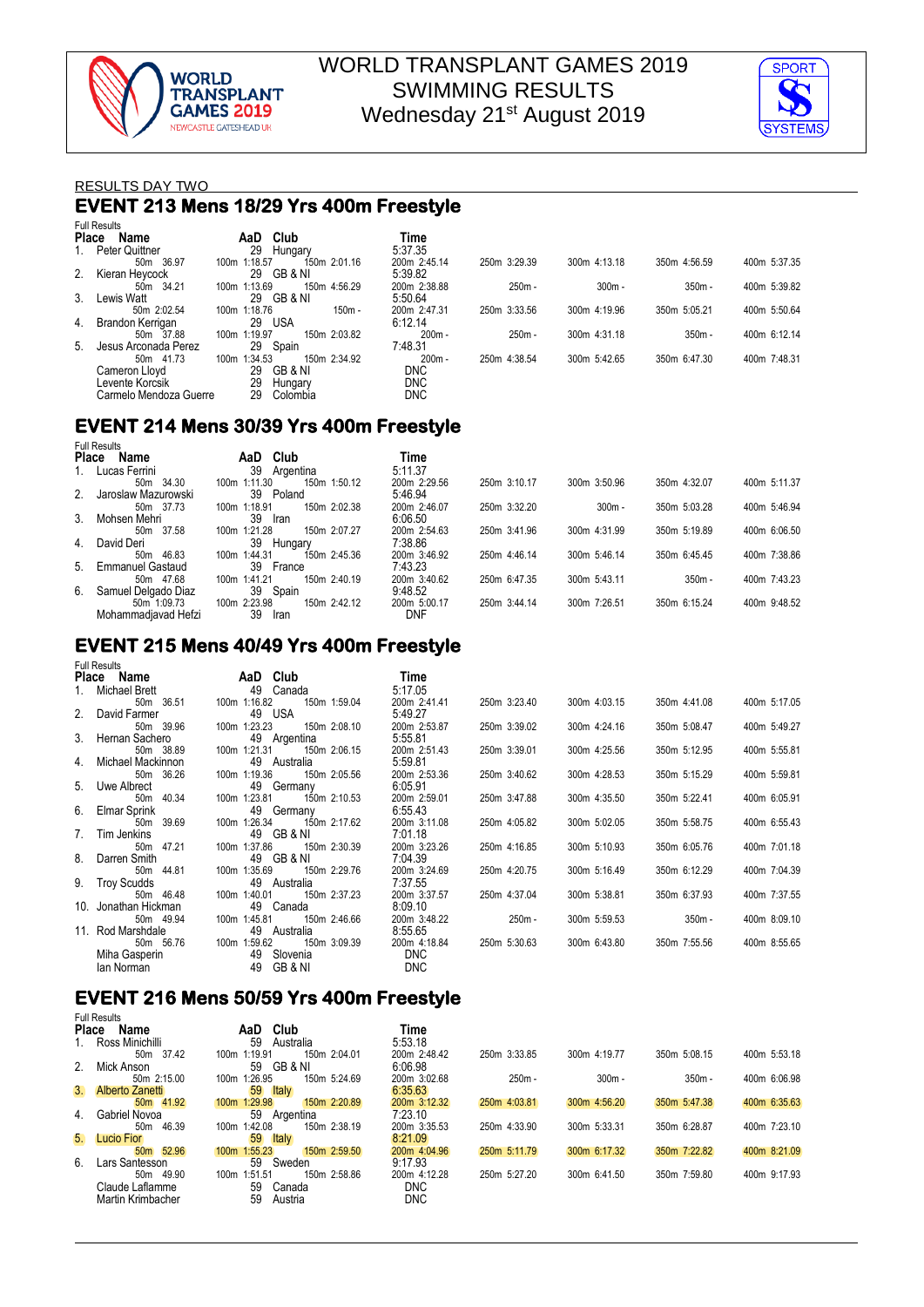

# WORLD TRANSPLANT GAMES 2019 SWIMMING RESULTS Wednesday 21<sup>st</sup> August 2019



#### RESULTS DAY TWO

## **EVENT 217 Mens 60/69 Yrs 400m Freestyle**

|              | <b>Full Results</b>    |                  |              |              |              |              |               |               |
|--------------|------------------------|------------------|--------------|--------------|--------------|--------------|---------------|---------------|
| <b>Place</b> | Name                   | AaD Club         |              | Time         |              |              |               |               |
| 1.           | Jim Gill               | <b>USA</b><br>69 |              | 6:12.75      |              |              |               |               |
|              | 50m 45.37              | 100m 1:32.67     | 150m 2:20.93 | 200m 3:08.57 | 250m 3:55.76 | 300m 4:42.18 | 350m 5:28.52  | 400m 6:12.75  |
|              | 2. Simon Randerson     | 69 GB & NI       |              | 7:00.99      |              |              |               |               |
|              | 50m 45.82              | 1:38.00<br>100m  | 150m 2:32.10 | 200m 3:27.60 | 250m 4:22.83 | 300m 5:18.01 | 350m 6:11.82  | 400m 7:00.99  |
|              | 3. Francisco Ventaja   | 69 Spain         |              | 8:18.91      |              |              |               |               |
|              | 50m 49.43              | 100m 1:44.44     | 150m 2:47.80 | 200m 3:52.24 | 250m 4:58.33 | 300m 6:04.66 | 350m 7:11.41  | 400m 8:18.91  |
|              | 4. Peter Heffernan     | 69               | Ireland      | 8:39.92      |              |              |               |               |
|              | 50m 52.35              | 100m 1:53.70     | 150m 3:01.52 | 200m 4:08.26 | 250m 5:16.94 | 300m 6:23.94 | $350m -$      | 400m 8:39.92  |
|              | 5. Jean Michel Borne   | 69 France        |              | 9:22.46      |              |              |               |               |
|              | 50m 50.30              | 1:58.93<br>100m  | 150m 3:09.39 | 200m 6:47.50 | 250m 8:08.14 | 300m 9:22.46 | $350m -$      | 400m 9:22.46  |
| 6.           | <b>Richard Adams</b>   | 69 GB & NI       |              | 9:30.10      |              |              |               |               |
|              | 50m 58.47              | 100m 2:08.55     | 150m 3:21.74 | 200m 4:34.59 | 250m 5:48.84 | 300m 7:03.16 | 350m 8:18.17  | 400m 9:30.10  |
| 7.           | Xi Hong Cai            | 69 China         |              | 10:17.20     |              |              |               |               |
|              | 50m 59.29              | 100m 2:12.08     | 150m 3:30.21 | 200m 4:50.89 | 250m 6:11.54 | 300m 7:34.61 | 350m 8:57.61  | 400m 10:17.20 |
| 8.           | Terje Aarsand          | 69 Norway        |              | 12:25.45     |              |              |               |               |
|              | 50m 49.04              | 1:56.96<br>100m  | 150m 3:49.67 | 200m 5:46.58 | 250m 7:37.05 | 300m 9:11.76 | 350m 11:03.38 | 400m 12:25.45 |
| 9.           | Vicente Granados-Cabez | 69<br>Spain      |              | 12:33.44     |              |              |               |               |
|              | 50m 1:17.58            | 100m 2:49.66     | 150m 4:25.25 | 200m 6:03.10 | 250m 7:41.09 | $300m -$     | 350m 10:57.32 | 400m 12:33.44 |
|              | John Coman             | 69               | Australia    | <b>DNC</b>   |              |              |               |               |

## **EVENT 218 Mens 70/79 Yrs 400m Freestyle**

|                | <b>Full Results</b>   |                  |              |              |              |              |              |              |
|----------------|-----------------------|------------------|--------------|--------------|--------------|--------------|--------------|--------------|
| <b>Place</b>   | Name                  | Club<br>AaD      |              | Time         |              |              |              |              |
|                | Arthur Deffaa         | USA<br>79.       |              | 6:54.68      |              |              |              |              |
|                | 50m 47.41             | 100m 1:39.65     | 150m 2:34.31 | 200m 3:27.03 | 250m 4:21.44 | 300m 5:13.12 | 350m 6:05.47 | 400m 6:54.68 |
| 2.             | Robert Kirkbride      | 79.<br>Australia |              | 7:27.32      |              |              |              |              |
|                | 50m 51.56             | 100m 1:47.17     | 150m 2:45.74 | 200m 3:43.64 | 250m 4:41.56 | 300m 5:37.81 | 350m 6:33.99 | 400m 7:27.32 |
| 3 <sub>1</sub> | Roberto Cantoni       | 79<br>Italy      |              | 8:26.01      |              |              |              |              |
|                | 50 <sub>m</sub> 57.18 | 100m 1:58.73     | 150m 3:02.52 | 200m 4:06.89 | 250m 5:12.24 | 300m 6:17.09 | 350m 7:23.75 | 400m 8:26.01 |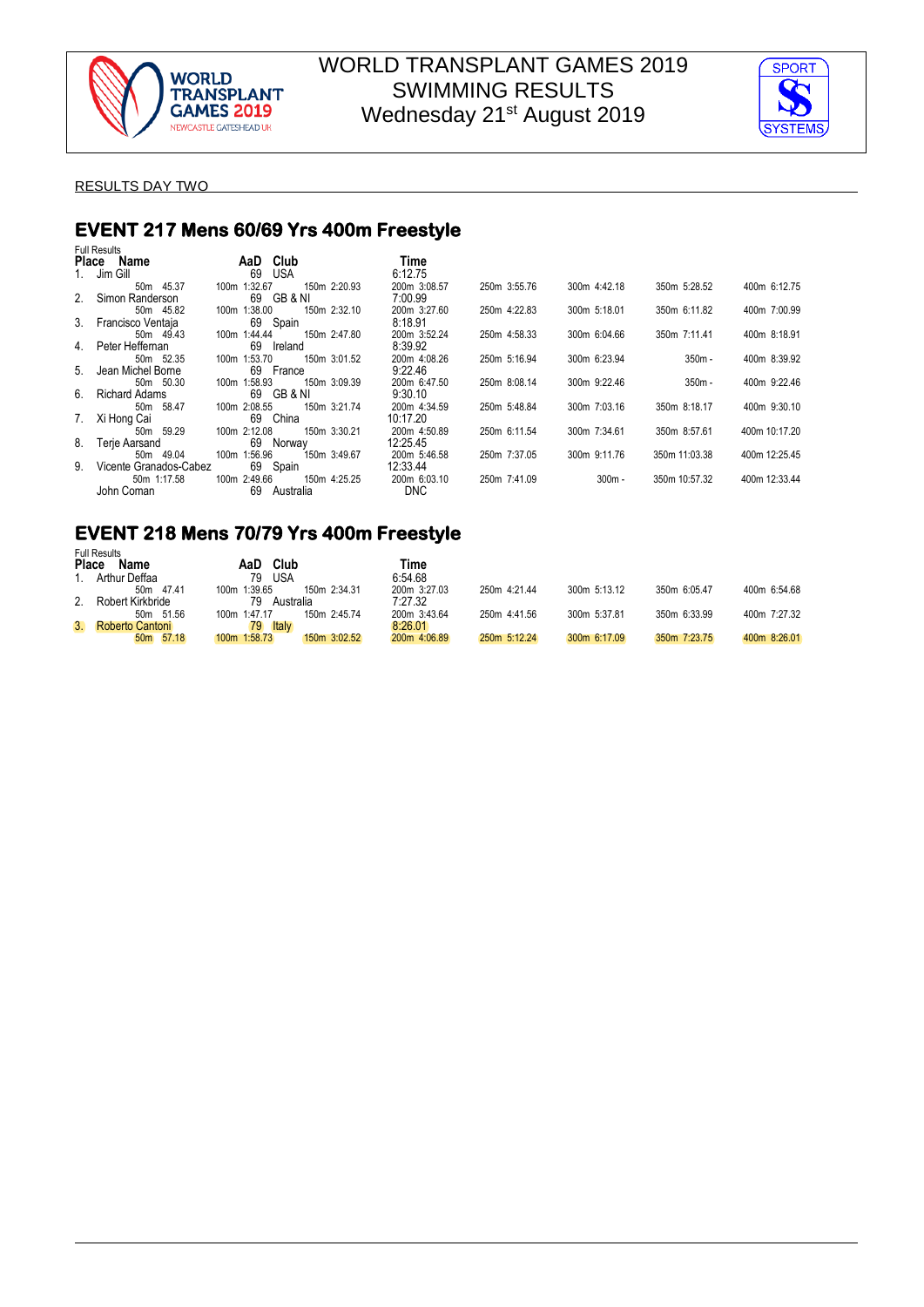



## **EVENT 219 Womens 18/29 Yrs 400m Freestyle**

| <b>Place</b>   | <b>Full Results</b><br>Name | Club<br>AaD                  | Time         |              |              |              |              |
|----------------|-----------------------------|------------------------------|--------------|--------------|--------------|--------------|--------------|
| 1.             | Kelly Young                 | 29 GB & NI                   | 5:48.96      |              |              |              |              |
|                | 50m 39.62                   | 150m 2:07.93<br>100m 1:23.04 | 200m 2:52.90 | 250m 3:38.90 | 300m 4:25.00 | 350m 5:07.98 | 400m 5:48.96 |
| 2.             | Alexandra Gyurko            | 29<br>Hungary                | 5:51.84      |              |              |              |              |
|                | 50m 39.39                   | 150m 2:07.64<br>100m 1:22.64 | 200m 2:52.96 | 250m 3:39.35 | 300m 4:25.27 | 350m 5:09.89 | 400m 5:51.84 |
| 3 <sub>1</sub> | Elizabeth Morris            | 29 GB & NI                   | 6:29.81      |              |              |              |              |
|                | 50m 41.81                   | 100m 1:27.02<br>150m 2:16.59 | 200m 3:06.40 | 250m 3:57.79 | 300m 4:48.50 | 350m 5:40.68 | 400m 6:29.81 |
| 4.             | Ella Gibson                 | 29 GB & NI                   | 6:47.66      |              |              |              |              |
|                | 50m 2:19.46                 | 100m 1:28.74<br>150m 4:07.41 | 200m 3:13.05 | 250m 5:56.78 | 300m 5:02.67 | $350m -$     | 400m 6:47.66 |
| 5.             | Erika Aguirre               | 29<br>Mexico                 | 9:36.72      |              |              |              |              |
|                | 49.06<br>50 <sub>m</sub>    | 150m 2:48.55<br>100m 1:43.46 | 200m 3:52.29 | 250m 6:04.65 | 300m 7:16.04 | 350m 8:30.90 | 400m 9:36.72 |

# **EVENT 220 Womens 30/39 Yrs 400m Freestyle**

|                | <b>Full Results</b>      |                 |              |              |              |              |              |               |
|----------------|--------------------------|-----------------|--------------|--------------|--------------|--------------|--------------|---------------|
| <b>Place</b>   | Name                     | Club<br>AaD     |              | Time         |              |              |              |               |
|                | Jillian Best             | Canada<br>39    |              | 5:21.36      |              |              |              |               |
|                | 50m 34.95                | 100m 1:13.32    | 150m 1:54.02 | 200m 2:35.15 | 250m 3:17.35 | 300m 3:59.89 | 350m 4:41.82 | 400m 5:21.36  |
| 2 <sub>1</sub> | Jodie Cox                | 39<br>GB & NI   |              | 5:48.55      |              |              |              |               |
|                | 38.64<br>50m             | 100m 1:21.04    | 150m 2:05.65 | 200m 2:49.73 | 250m 3:34.94 | 300m 4:19.36 | 350m 5:05.34 | 400m 5:48.55  |
| 3.             | Nadia Stock              | GB & NI<br>39   |              | 7:12.63      |              |              |              |               |
|                | 45.26<br>50 <sub>m</sub> | 1:37.73<br>100m | 150m 2:32.40 | 200m 3:28.49 | 250m 4:24.70 | 300m 5:23.45 | 350m 6:19.19 | 400m 7:12.63  |
| 4.             | Patricia Fonseca         | 39<br>Brazil    |              | 8:36.51      |              |              |              |               |
|                | 50m 53.35                | 1:56.65<br>100m | 150m 3:04.25 | 200m 4:11.28 | 250m 5:18.98 | 300m 6:25.65 | 350m 7:33.34 | 400m 8:36.51  |
| 5.             | Debora Reichert          | 39<br>Brazil    |              | 8:42.95      |              |              |              |               |
|                | $50m$ 3:20.26            | 100m 2:11.93    | $150m -$     | 200m 4:25.46 | $250m -$     | $300m -$     | $350m -$     | 400m 8:42.95  |
| 6.             | Tatiana Narvaez Orozco   | 39<br>Colombia  |              | 10:09.94     |              |              |              |               |
|                | 50m 1:03.64              | $100m -$        | 150m 3:35.04 | 200m 4:51.49 | $250m -$     | 300m 7:31.97 | $350m -$     | 400m 10:09.94 |

## **EVENT 221 Womens 40/49 Yrs 400m Freestyle**

|              | <b>Full Results</b>     |                              |              |              |              |              |               |
|--------------|-------------------------|------------------------------|--------------|--------------|--------------|--------------|---------------|
| <b>Place</b> | Name                    | AaD Club                     | Time         |              |              |              |               |
|              | Rosaura Escudero        | 49<br>Argentina              | 7:11.18      |              |              |              |               |
|              | 50m 47.32               | 150m 2:37.49<br>100m 1:40.37 | 200m 3:33.44 | 250m 4:30.68 | 300m 5:26.45 | 350m 6:21.82 | 400m 7:11.18  |
|              | 2. Hagit Forsher        | 49<br>Israel                 | 7:35.77      |              |              |              |               |
|              | 50m 49.06               | 100m 1:44.09<br>150m 2:42.85 | 200m 3:42.61 | 250m -       | 300m 5:39.68 | $350m -$     | 400m 7:35.77  |
|              | 3. Angela Rathjen       | 49<br>Germany                | 7:44.72      |              |              |              |               |
|              | 50m 49.62               | 150m 2:49.66<br>100m 1:46.91 | 200m 3:49.36 | 250m 4:51.11 | 300m 5:51.29 | 350m 6:52.23 | 400m 7:44.72  |
|              | 4. Priscilla Pignolatti | 49<br>Brazil                 | 8:50.38      |              |              |              |               |
|              | 50m 55.13               | 150m 5:20.79<br>100m 1:56.13 | 200m 4:11.97 | 250m 7:40.41 | 300m 6:31.00 | $350m -$     | 400m 8:50.38  |
|              | 5. Githa Otte           | Belaium<br>49                | 9:18.83      |              |              |              |               |
|              | 50m 53.60               | 100m 2:01.20<br>150m 3:13.67 | 200m 4:30.71 | 250m 5:41.73 | 300m 6:56.91 | 350m 8:09.05 | 400m 9:18.83  |
| 6.           | Sinead McGowan          | 49<br>Ireland                | 10:00.46     |              |              |              |               |
|              | 50m 58.98               | 150m 6:06.50<br>$100m -$     | $200m -$     | 250m 8:47.04 | 300m 7:26.81 | $350m -$     | 400m 10:00.46 |

## **EVENT 222 Womens 50/59 Yrs 400m Freestyle**

|    | <b>Full Results</b>            |                 |                            |                          |              |               |               |               |
|----|--------------------------------|-----------------|----------------------------|--------------------------|--------------|---------------|---------------|---------------|
|    | Place Name                     | AaD Club        |                            | Time                     |              |               |               |               |
|    | 1. Deirdre Faul                | 59              | Ireland                    | 6:34.09                  |              |               |               |               |
|    | 50m 42.95                      | 100m 1:31.05    | 150m 2:21.65               | 200m 3:12.89             | 250m 4:04.40 | 300m 4:55.13  | 350m 5:46.05  | 400m 6:34.09  |
|    | 2. Maria Taborda               |                 | 59 Portugal                | 6:49.29                  |              |               |               |               |
|    | 45.08<br>50m                   | 1:36.34<br>100m | 150m 2:29.34               | 200m 3:21.50             | 250m 4:13.51 | 300m 5:06.04  | 350m 5:59.81  | 400m 6:49.29  |
|    | 3. Catherine Whitworth         | 59              | GB & NI                    | 7:11.75                  |              |               |               |               |
|    | 50m 45.39                      | 100m 1:37.52    | 150m 2:33.23               | 200m 3:28.96             | 250m 4:25.76 | 300m 5:22.05  | 350m 6:19.64  | 400m 7:11.75  |
| 4. | Judit Berente                  | 59              | Hungary                    | 7:50.99                  |              |               |               |               |
|    | 50m 49.59                      | 100m 1:50.26    | 150m 2:50.58               | 200m 3:52.32             | 250m 4:53.30 | 300m 5:55.14  | 350m 6:55.87  | 400m 7:50.99  |
| 5. | Deborah Chudy                  | 59              | GB & NI                    | 8:24.83                  |              |               |               |               |
|    | 50m 52.44                      | 100m 1:53.02    | 150m 2:57.88               | 200m 4:02.77             | 250m 5:09.42 | 300m 6:15.56  | 350m 7:22.19  | 400m 8:24.83  |
|    | 6. Rowena Thomas Breese        |                 | 59 GB & NI                 | 8:51.24                  |              |               |               |               |
|    | 50m 54.62                      | 100m 2:03.24    | 150m 3:11.30<br>59 GB & NI | 200m 4:21.47<br>8:54.92  | 250m 5:29.05 | 300m 6:37.99  | 350m 7:46.95  | 400m 8:51.24  |
|    | 7. Caroline White<br>50m 55.07 | 100m 2:00.07    | 150m 3:09.42               | 200m 4:21.52             | 250m 5:29.57 | 300m 6:40.79  | 350m 7:51.09  | 400m 8:54.92  |
|    | 8. Carol Fitzsimons            |                 | 59 USA                     | 9:32.78                  |              |               |               |               |
|    | 50m 1:06.99                    | 100m 2:20.27    | 150m 3:33.76               | 200m 4:48.28             | 250m 6:04.00 | 300m 7:15.89  | 350m 8:29.33  | 400m 9:32.78  |
|    | 9. Lynette Lepore              |                 | 59 Australia               | 10:39.46                 |              |               |               |               |
|    | 50m 1:09.92                    | 100m 2:32.62    | 150m 3:54.07               | 200m 5:17.22             | 250m 6:38.22 | 300m 8:01.01  | 350m 9:20.18  | 400m 10:39.46 |
|    | 10. Elizabeth Schick           | 59              | Switzerland                | 12:29.28                 |              |               |               |               |
|    | 50m 1:19.56                    | 100m 2:53.21    |                            | $150m -$<br>200m 6:03.38 | 250m 4:28.04 | 300m 9:18.27  | 350m 10:57.63 | 400m 12:29.28 |
|    | 11. Elisabeth Kepley           | 59              | USA                        | 15:28.06                 |              |               |               |               |
|    | 50m 1:43.47                    | 100m 3:35.42    | 150m 5:38.43               | 200m 7:30.22             | 250m 9:35.61 | 300m 11:31.04 | 350m 13:36.68 | 400m 15:28.06 |
|    | Monika Pilger                  | 59              | Germany                    | <b>DNC</b>               |              |               |               |               |
|    | Simone Avelino                 | 59              | Brazil                     | <b>DNC</b>               |              |               |               |               |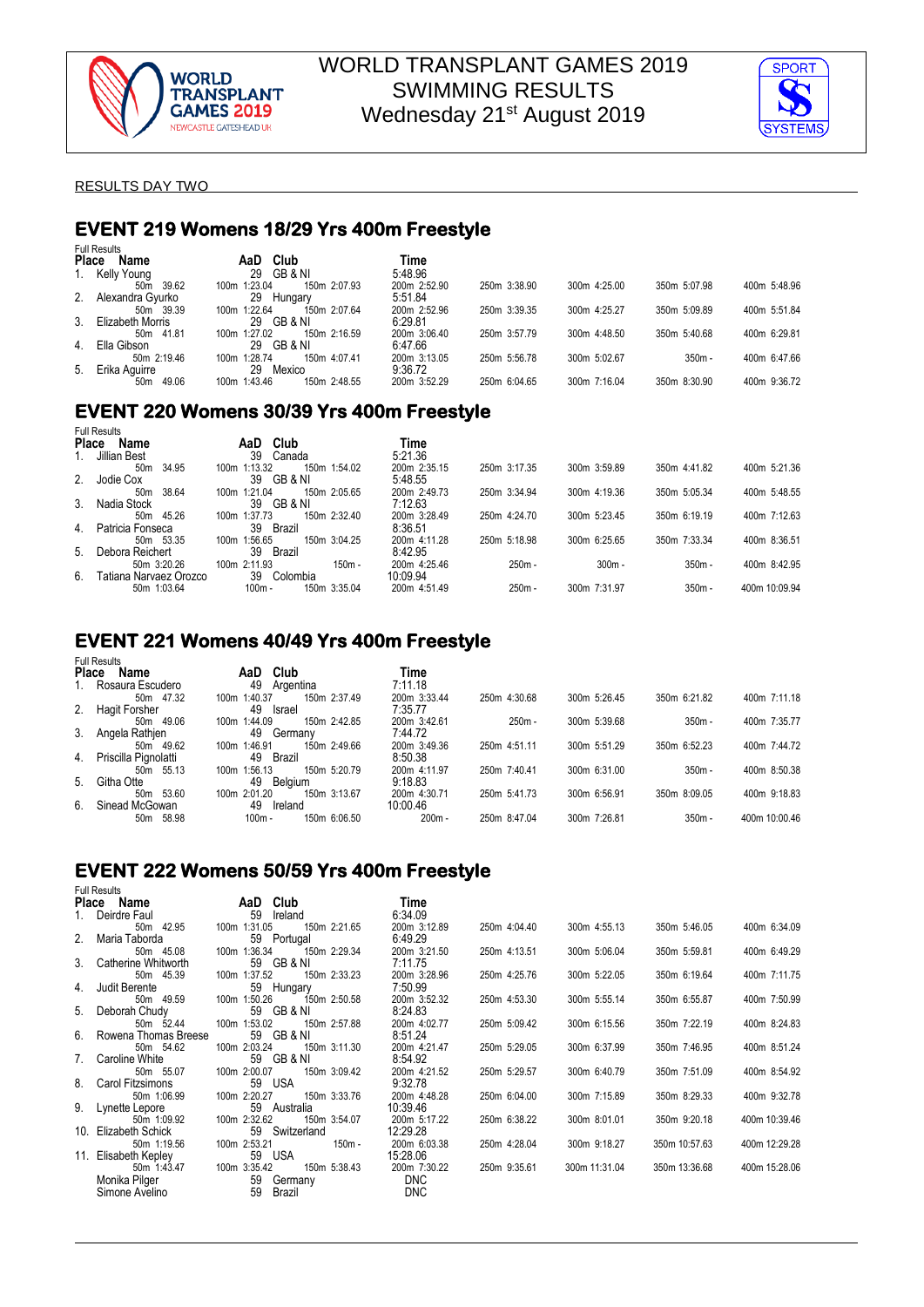



## **EVENT 223 Womens 60/79 Yrs 400m Freestyle**

|    | 60/69 Yrs Age Group - Full Results |                                    |              |               |               |              |               |  |
|----|------------------------------------|------------------------------------|--------------|---------------|---------------|--------------|---------------|--|
|    | Name<br><b>Place</b>               | AaD Club                           | Time         |               |               |              |               |  |
|    | Catherine Guitard                  | 69<br>France                       | 7:06.35      |               |               |              |               |  |
|    | 50m 47.73                          | 100m 1:39.36<br>150m 2:33.33       | 200m 3:27.39 | 250m 4:22.84  | 300m 5:18.00  | 350m 6:13.85 | 400m 7:06.35  |  |
| 2. | Judit Jeszenkovits                 | 69<br>Hungary                      | 8:06.99      |               |               |              |               |  |
|    | 50m 51.93                          | 150m 2:56.25<br>100m 1:53.02       | 200m 3:58.52 | 250m 5:02.61  | 300m 6:05.68  | 350m 7:08.82 | 400m 8:06.99  |  |
| 3. | Susan Rudolph                      | 69 USA                             | 18:20.10     |               |               |              |               |  |
|    | 50m 1:53.91                        | $150m -$<br>$100m -$               | 200m 8:31.94 | 250m 10:51.53 | 300m 13:21.98 | $350m -$     | 400m 18:20.10 |  |
|    |                                    | 70/79 Yrs Age Group - Full Results |              |               |               |              |               |  |
|    | Name<br><b>Place</b>               | Club<br>AaD                        | Time         |               |               |              |               |  |
|    | Monica Moss                        | GB & NI<br>79                      | 9:03.80      |               |               |              |               |  |
|    | 53.44<br>50 <sub>m</sub>           | 100m 1:58.51<br>150m 3:10.76       | 200m 4:20.81 | 250m 5:33.50  | 300m 6:44.29  | 350m 7:57.49 | 400m 9:03.80  |  |
|    |                                    |                                    |              |               |               |              |               |  |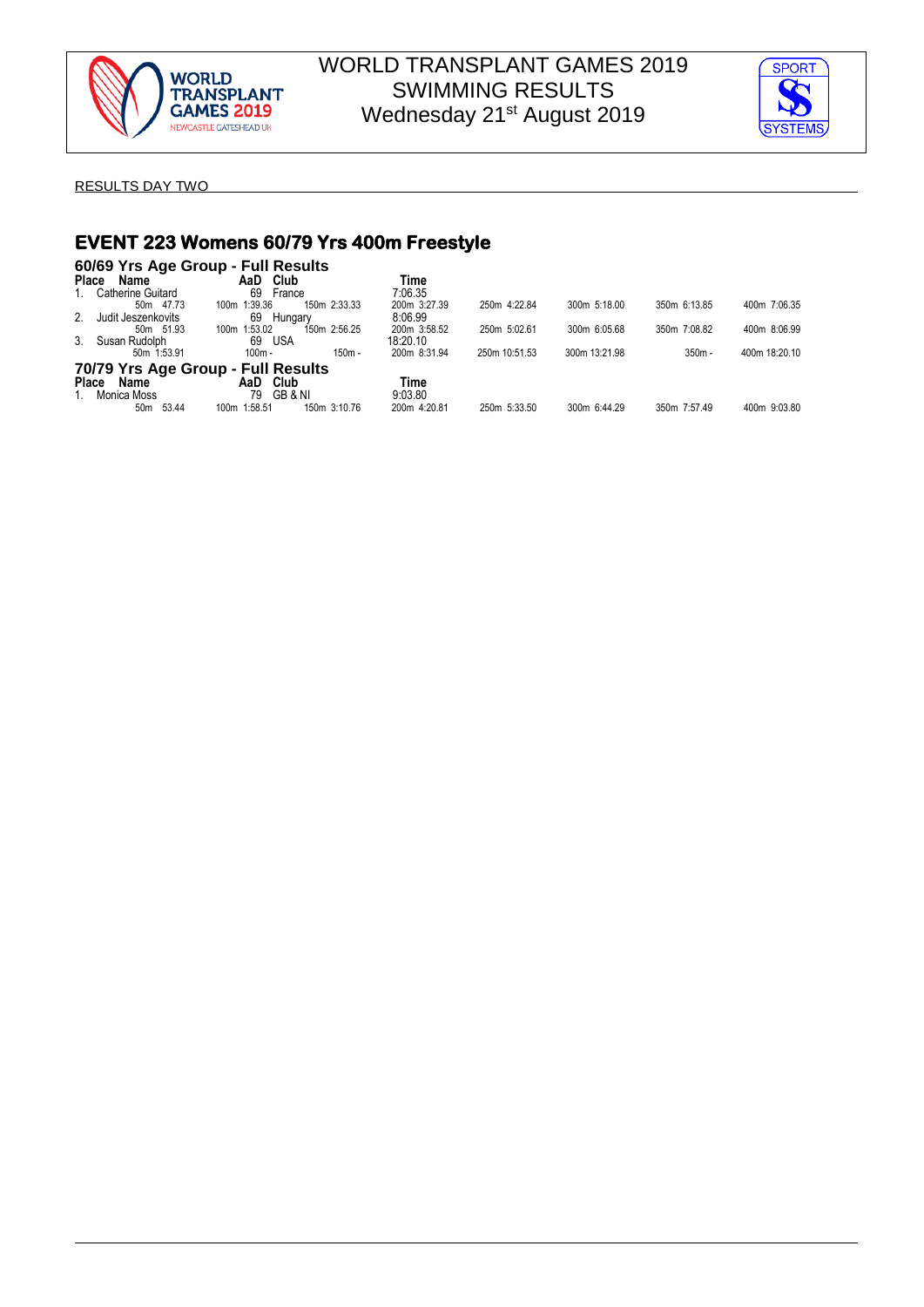



| <b>EVENT 224 Mens 18/39 Yrs 200m IM</b>                                                                                                                                                                                   |                                                                                                                        |                                                                                   |                                     |                                             |                                             |
|---------------------------------------------------------------------------------------------------------------------------------------------------------------------------------------------------------------------------|------------------------------------------------------------------------------------------------------------------------|-----------------------------------------------------------------------------------|-------------------------------------|---------------------------------------------|---------------------------------------------|
| 18/29 Yrs Age Group - Full Results<br>Place Name<br>Cameron Lloyd<br>30/39 Yrs Age Group - Full Results<br>Place Name<br><b>Christopher Bagley</b><br>1.<br>2.<br>Andres Prieto                                           | AaD Club<br>29 GB & NI<br>AaD Club<br>39 USA<br>39<br>Colombia                                                         | Time<br>3:25.85<br>Time<br>2:28.00<br>3:03.93                                     | 50<br>39.73<br>50<br>28.37<br>39.70 | 100<br>1:30.27<br>100<br>1:08.29<br>1:29.02 | 150<br>2:34.84<br>150<br>1:53.82<br>2:19.30 |
| <b>EVENT 225 Mens 40/59 Yrs 200m IM</b>                                                                                                                                                                                   |                                                                                                                        |                                                                                   |                                     |                                             |                                             |
| 40/49 Yrs Age Group - Full Results<br>Place Name<br>Michael Brett<br>1.<br>2.<br>Matt Castle<br>3.<br>Rodrigo Machado<br>Peter Barendse<br>lan Norman<br>Jianhui Tang<br>50/59 Yrs Age Group - Full Results<br>Place Name | AaD Club<br>49<br>Canada<br>49<br>USA<br>49<br>Brazil<br>Netherlands<br>49<br>49<br>GB & NI<br>China<br>49<br>AaD Club | Time<br>2:39.27<br>2:54.10<br>2:54.46<br><b>DNC</b><br><b>DNC</b><br>DQ 7<br>Time | 50<br>31.88<br>34.46<br>34.50<br>50 | 100<br>1:13.52<br>1:21.04<br>1:20.31<br>100 | 150<br>2:01.89<br>2:12.00<br>2:08.95<br>150 |
| Andrea Sironi<br>Lucio Fior<br>Guoxiang Shen                                                                                                                                                                              | 59<br>Italy<br>59<br>Italy<br>59<br>China                                                                              | <b>DNC</b><br>DQ 7<br>DQ 7                                                        |                                     |                                             |                                             |
| <b>EVENT 226 Mens 60/79 Yrs 200m IM</b><br>60/69 Yrs Age Group - Full Results                                                                                                                                             |                                                                                                                        |                                                                                   |                                     |                                             |                                             |
| Place Name<br>Jim Gill<br>$1_{-}$<br>2.<br>Chikara Wakamatsu<br><b>Richard Adams</b>                                                                                                                                      | AaD Club<br>69<br>USA<br>69<br>Japan<br>69 GB & NI                                                                     | Time<br>3:15.67<br>3:25.02<br>DQ 7                                                | 50<br>43.69<br>43.39                | 100<br>1:39.13<br>1:38.16                   | 150<br>2:33.17<br>2:38.14                   |
| 70/79 Yrs Age Group - Full Results<br>Place Name<br>Arthur Deffaa<br>2.<br>Robert Kirkbride                                                                                                                               | AaD Club<br>USA<br>79<br>79<br>Australia                                                                               | Time<br>3:36.85<br>4:23.46                                                        | 50<br>43.26<br>1:03.61              | 100<br>1:43.36<br>2:15.27                   | 150<br>2:48.80<br>3:32.87                   |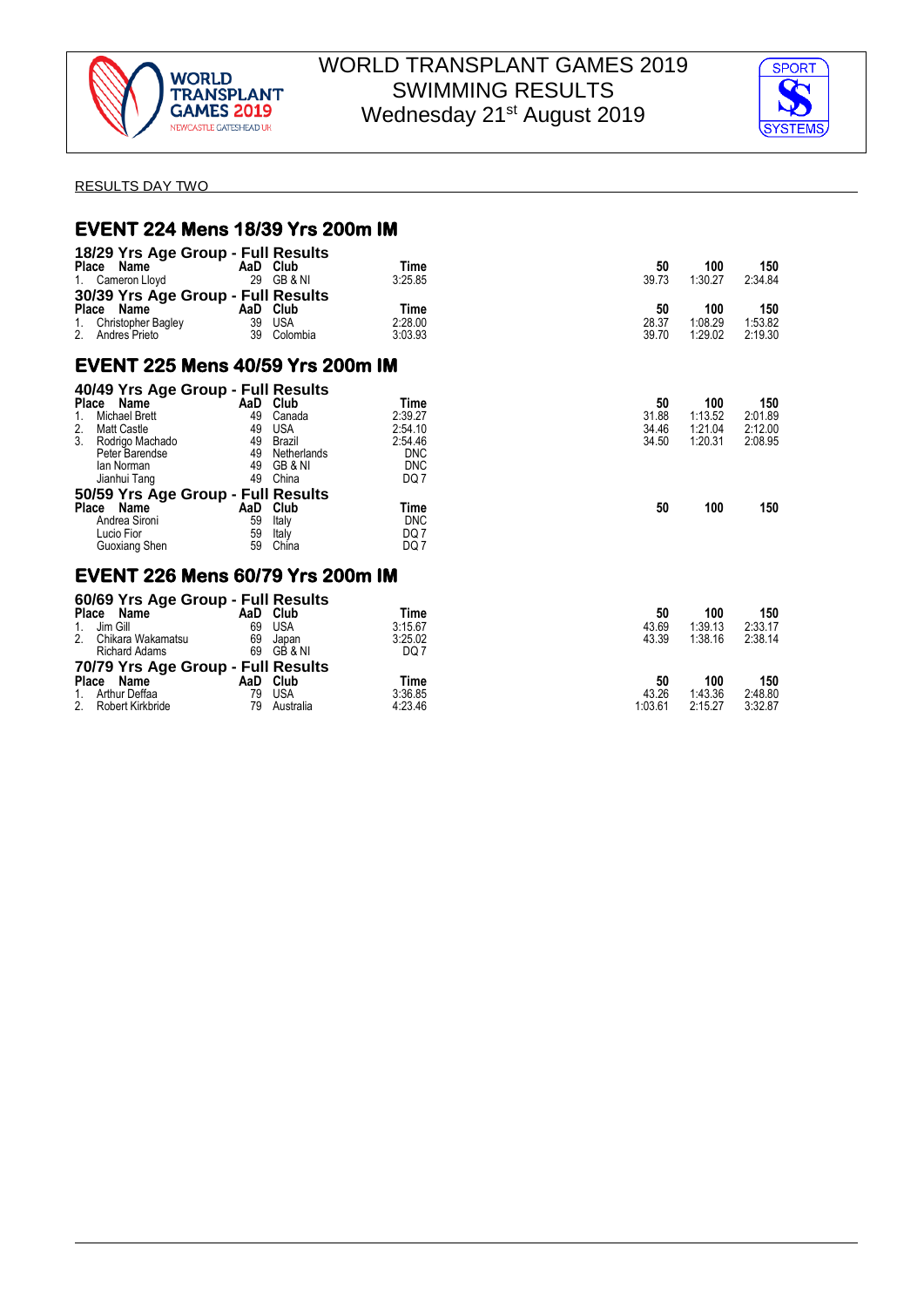



### **EVENT 227 Womens 30/49 Yrs 200m IM**

| 30/39 Yrs Age Group - Full Results<br><b>Place</b><br>Name<br>Jillian Best<br>2 <sub>1</sub><br>Janka Penther<br>Paula Medina Gomez<br><b>Tara Lowther</b> | AaD<br>39<br>39<br>39<br>39 | Club<br>Canada<br>GB & NI<br>Colombia<br>Australia | Time<br>2:55.73<br>4:31.09<br><b>DNC</b><br>DQ 8 | 50<br>34.93<br>3:35.78 | 100<br>1:22.37<br>2:22.21 | 150<br>2:15.80            |
|------------------------------------------------------------------------------------------------------------------------------------------------------------|-----------------------------|----------------------------------------------------|--------------------------------------------------|------------------------|---------------------------|---------------------------|
| 40/49 Yrs Age Group - Full Results<br><b>Place</b><br>Name<br>Marcela Navarro<br>2.<br>Shirley Chung                                                       | AaD<br>49<br>49             | Club<br>Mexico<br>Canada                           | Time<br>3:04.60<br>3:19.95                       | 50<br>39.83<br>40.08   | 100<br>1:25.34<br>1:32.85 | 150<br>2:20.79<br>2:34.14 |

## **EVENT 228 Womens 50/59 Yrs 200m IM**

|              | <b>Full Results</b>  |     |           |         |                          |         |         |
|--------------|----------------------|-----|-----------|---------|--------------------------|---------|---------|
| <b>Place</b> | Name                 | AaD | Club      | Time    | 50                       | 100     | 150     |
| 1.           | Michelle Daley       | 59  | Australia | 3:28.08 | 42.55                    | 1:36.85 | 2:40.30 |
| 2.           | Patricia Zuppan-Hood | 59  | USA       | 3:42.37 | 39.83                    | 1:35.72 | 2:50.10 |
| 3.           | Catherine Whitworth  | 59  | GB & NI   | 3:49.35 | $\overline{\phantom{a}}$ | 1:54.22 |         |
| 4.           | Rossana Mateos       | 59  | Argentina | 3:52.02 | 44.24                    | 1:42.71 | 2:57.88 |
| 5.           | Maria De Witte       | 59  | Belaium   | 4:11.17 |                          | 2:09.27 | 3:14.46 |
| 6.           | Rowena Thomas Breese | 59  | GB & NI   | 4:50.06 | 1:06.78                  | 2:21.06 | 3:45.75 |
|              | Carol Fitzsimons     | 59  | USA       | DQ 8    |                          |         |         |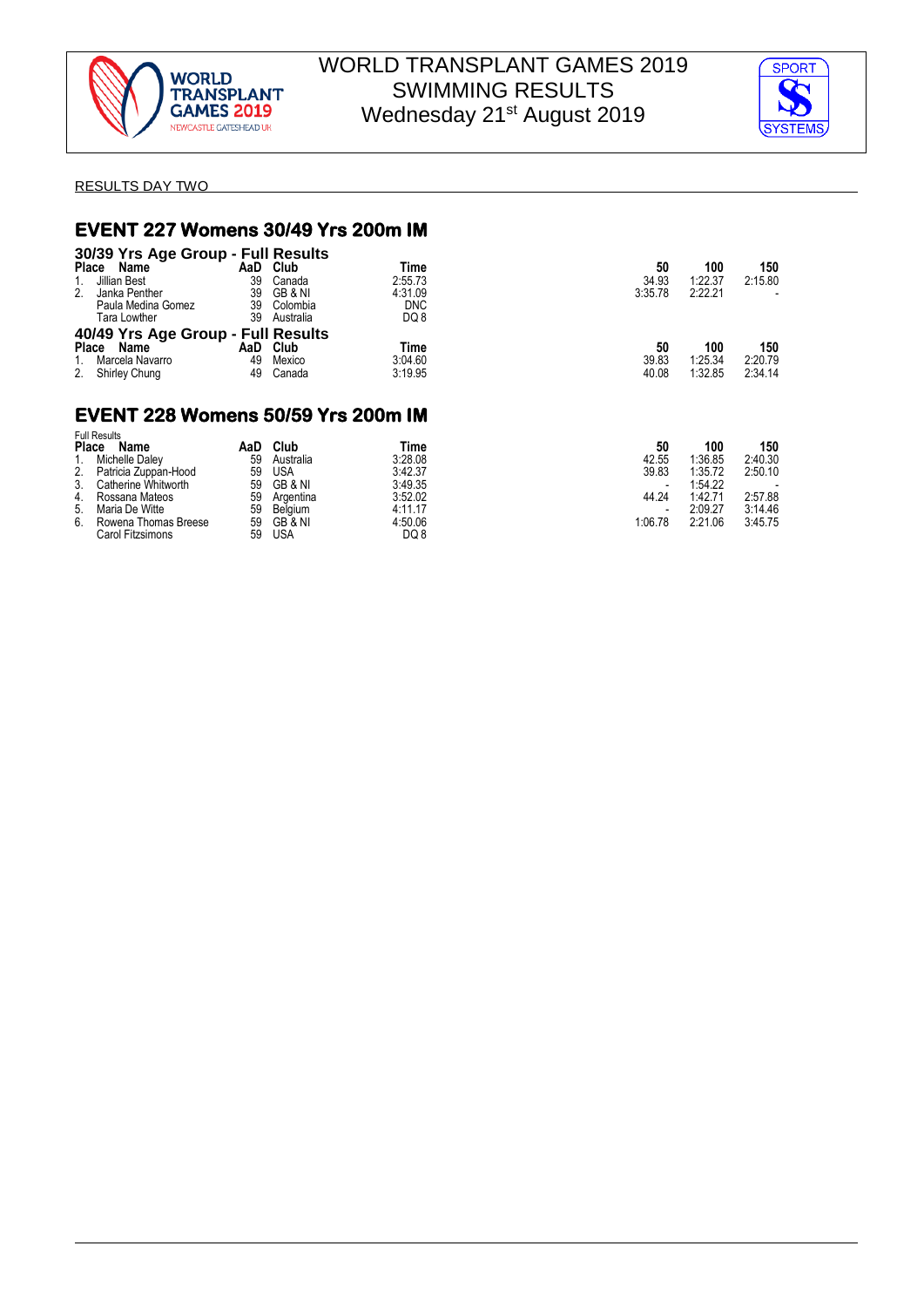



# **EVENT 229 Mens 18/29 Yrs 50m Freestyle**

|       | <b>Full Results</b> |     |             |       |
|-------|---------------------|-----|-------------|-------|
| Place | Name                | AaD | Club        | Time  |
| 1.    | Brandon Kerrigan    | 29  | <b>USA</b>  | 26.18 |
| 2.    | Lewis Watt          | 29  | GB & NI     | 28.16 |
| 3.    | Declan Bennett      | 29  | GB & NI     | 29.10 |
| 4.    | Andre Jorge         | 29  | Portugal    | 29.76 |
| 5.    | Mark Barna          | 29  | Hungary     | 29.89 |
| 5.    | Aleks Walczak       | 29  | Poland      | 29.89 |
| 7.    | Lars Van Hulzen     | 29  | Netherlands | 30.22 |
| 8.    | Levente Korcsik     | 29  | Hungary     | 30.68 |
| 9.    | Joshua Joplin       | 29  | <b>USA</b>  | 30.80 |
|       | 10. Andres Lobato   | 29  | Mexico      | 31.18 |
|       | 11. Peter Quittner  | 29  | Hungary     | 31.97 |
|       | Robbie Thompson     | 29  | Canada      | DNC   |

#### **EVENT 231 Mens 50/59 Yrs 50m Freestyle**  Full Result

|                  | Full Results             |     |              |            |
|------------------|--------------------------|-----|--------------|------------|
| <b>Place</b>     | <b>Name</b>              | AaD | Club         | Time       |
| 1.               | Ross Minichilli          | 59  | Australia    | 29.06      |
| 2.               | <b>Andrea Sironi</b>     | 59  | <b>Italy</b> | 30.20      |
| $\overline{3}$ . | <b>Richard Percival</b>  | 59  | GB & NI      | 31.64      |
| 4.               | James Shuck              | 59  | <b>USA</b>   | 32.70      |
| 5.               | Andrzej Lewandowski      | 59  | Poland       | 32.83      |
| 6.               | <b>Thorsten Krasselt</b> | 59  | Germany      | 35.33      |
| 7.               | Marcelo Gianesi          | 59  | Brazil       | 38.00      |
| 8.               | Wayne Lang               | 59  | GB & NI      | 40.90      |
| 9.               | Julio Santos Ferreira    | 59  | Brazil       | 42.43      |
|                  | 10. Laszlo Istvan Iker   | 59  | Hungary      | 43.17      |
| 11.              | <b>Phil Talbert</b>      | 59  | <b>USA</b>   | 43.75      |
|                  | 12. Eli Yashar           | 59  | Israel       | 59.66      |
|                  | Peter Van Maurik         | 59  | Netherlands  | <b>DNC</b> |
|                  |                          |     |              |            |

#### **EVENT 233 Womens 40/49 Yrs 50m Freestyle**  Full Results

| Place            | <b>FUIL RESULS</b><br>Name | AaD | Club       | Time    |
|------------------|----------------------------|-----|------------|---------|
| 1.               | Michelle Hounslow          | 49  | Canada     | 35.05   |
| 2.               | Marcela Navarro            | 49  | Mexico     | 35.64   |
| $\overline{3}$ . | Caroline McNeill           | 49  | GB & NI    | 35.80   |
| 4.               | Rosaura Escudero           | 49  | Argentina  | 39.25   |
| $\frac{5}{6}$    | Agnieszka Rapacz           | 49  | <b>USA</b> | 40.66   |
|                  | Susan Bennett              | 49  | GB & NI    | 41.01   |
| 7.               | <b>Hagit Forsher</b>       | 49  | Israel     | 41.27   |
| 8.               | Gabriela Noronha           | 49  | Brazil     | 48.51   |
| 9.               | Berna Cayhan               | 49  | Turkey     | 51.84   |
|                  | 10. Elvira Cebrian Pedron  | 49  | Spain      | 52.39   |
| 11.              | Orla Hogan                 | 49  | Ireland    | 1:16.33 |
|                  | Louise McLellan            | 49  | GB & NI    | DNC     |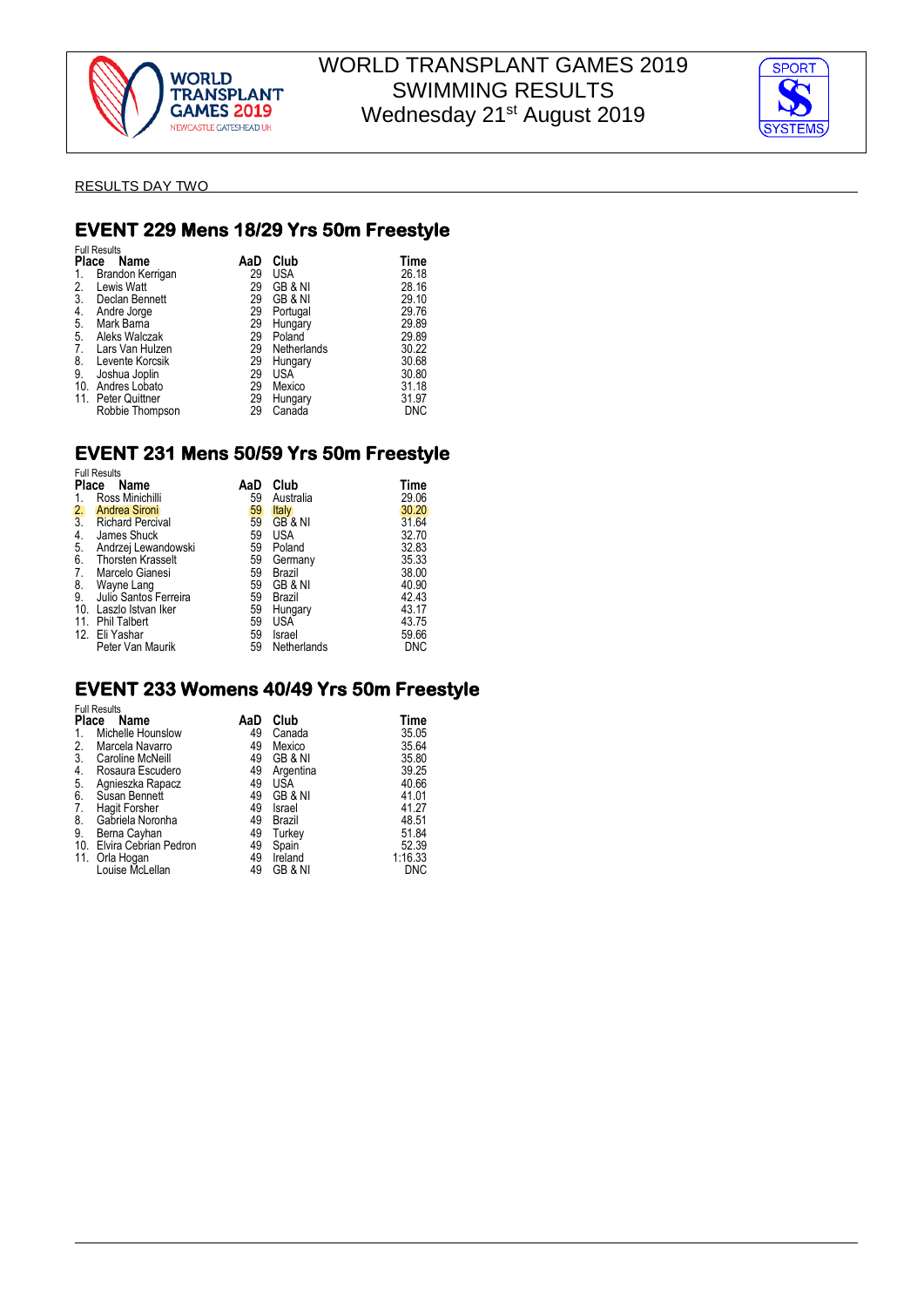



# **EVENT 241 Mens 12/17 Yrs 50m Freestyle**

|                 | 12/14 Yrs Age Group - Full Results |     |            |       |
|-----------------|------------------------------------|-----|------------|-------|
| Place           | Name                               | AaD | Club       | Time  |
| $\mathbf{1}$ .  | Mateo Ezequiel Cocaro              | 14  | Argentina  | 38.88 |
| 2.              | Kian Shah-Ackroyd                  | 14  | <b>USA</b> | 39.65 |
| 3 <sub>1</sub>  | <b>Brock Chessell</b>              | 14  | Canada     | 53.88 |
|                 | 15/17 Yrs Age Group - Full Results |     |            |       |
| <b>Place</b>    | Name                               | AaD | Club       | Time  |
| 1.              | <b>Rhys Bonnell</b>                | 17  | GB & NI    | 28.00 |
| $\frac{2}{3}$ . | Saad Qayyum                        | 17  | GB & NI    | 31.61 |
|                 | Adam Domonkos                      | 17  | Hungary    | 32.30 |
| 4.              | Keita Nishio                       | 17  | Japan      | 33.25 |
|                 | George Penhaligan                  | 17  | GB & NI    | DQ    |
| 10              |                                    |     |            |       |

### **EVENT 242 FINAL OF EVENT 229 Mens 18/29 Yrs 50m Freestyle**

| <b>Full Results</b>  |     |             |                    |
|----------------------|-----|-------------|--------------------|
| <b>Place</b><br>Name | AaD | Club        | Time               |
| Brandon Kerrigan     | 29  | <b>USA</b>  | 26.39              |
| Andre Jorge          | 29  | Portugal    | 26.90              |
| Declan Bennett       | 29  | GB & NI     | 27.51              |
| Lewis Watt           | 29  | GB & NI     | 27.94              |
| Aleks Walczak        | 29  | Poland      | 28.43              |
| Lars Van Hulzen      | 29  | Netherlands | 30.88              |
| Joshua Joplin        | 29  | <b>USA</b>  | 30.94              |
| Mark Barna           | 29  |             | 31.62              |
| Levente Korcsik      | 29  |             | 31.71              |
| 10. Andres Lobato    | 29  | Mexico      | 31.74              |
|                      |     |             | Hungary<br>Hungary |

#### **EVENT 243 Mens 30/39 Yrs 50m Freestyle**

| <b>Full Results</b> |                                                                                                                                                                    |              |       |
|---------------------|--------------------------------------------------------------------------------------------------------------------------------------------------------------------|--------------|-------|
| Name                | AaD                                                                                                                                                                | Club         | Time  |
|                     | 39                                                                                                                                                                 | GB & NI      | 24.73 |
|                     | 39                                                                                                                                                                 | South Africa | 26.95 |
|                     | 39                                                                                                                                                                 | Argentina    | 28.07 |
|                     | 39                                                                                                                                                                 | Canada       | 29.14 |
|                     | 39                                                                                                                                                                 | Canada       | 30.51 |
| Ross Broom          | 39                                                                                                                                                                 | GB & NI      | 32.50 |
|                     | 39                                                                                                                                                                 | Finland      | 37.39 |
|                     | 39                                                                                                                                                                 | GB & NI      | 37.62 |
|                     | 39                                                                                                                                                                 | Hong Kong    | 42.64 |
|                     | <b>Place</b><br>1. Liam Barnett<br>2. Jeandre Geldenhuys<br>3. Lucas Ferrini<br>Benoit Raymond<br>Anthony Parsons<br>Tomi Palovaara<br>Martin Lane<br>Kin Wai Wong |              |       |

### **EVENT 244 FINAL OF EVENT 230 Mens 40/49 Yrs 50m Freestyle**

|                | <b>Full Results</b>    |     |             |       |
|----------------|------------------------|-----|-------------|-------|
|                | Place Name             | AaD | Club        | Time  |
| 1.             | <b>Matthew Burrows</b> | 49  | GB & NI     | 28.03 |
| 2.             | Matt Castle            | 49  | USA         | 28.43 |
| 3 <sub>1</sub> | Michael Mackinnon      | 49  | Australia   | 31.54 |
| 4.             | David Fisher           | 49  | GB & NI     | 31.65 |
| 5 <sub>1</sub> | Peter Barendse         | 49  | Netherlands | 32.82 |
| 5.             | Elmar Sprink           | 49  | Germany     | 32.82 |
| 7.             | Alexander Ceranka      | 49  | Germany     | 33.48 |
| 8.             | Darren Smith           | 49  | GB & NI     | 35.16 |
|                | Jianhui Tang           | 49  | China       | DNC   |
|                | Rod Marshdale          | 49  | Australia   | DNC   |
|                |                        |     |             |       |

## **EVENT 245 FINAL OF EVENT 231 Mens 50/59 Yrs 50m Freestyle**

|    | <b>Full Results</b>     |     |              |       |
|----|-------------------------|-----|--------------|-------|
|    | Place<br>Name           | AaD | Club         | Time  |
| 1. | Ross Minichilli         | 59  | Australia    | 29.42 |
|    | 2. James Shuck          | 59  | <b>USA</b>   | 29.55 |
|    | 3. Andrea Sironi        | 59  | <b>Italy</b> | 29.66 |
| 4. | Andrzej Lewandowski     | 59  | Poland       | 31.02 |
| 5. | <b>Richard Percival</b> | 59  | GB & NI      | 31.76 |
| 6. | Thorsten Krasselt       | 59  | Germany      | 35.29 |
| 7. | Julio Santos Ferreira   | 59  | Brazil       | 45.00 |
| 8. | Laszlo Istvan Iker      | 59  | Hungary      | 45.28 |
|    | Marcelo Gianesi         | 59  | Brazil       | DNC   |
|    | Wayne Lang              | 59  | GB & NI      | DNC   |
|    |                         |     |              |       |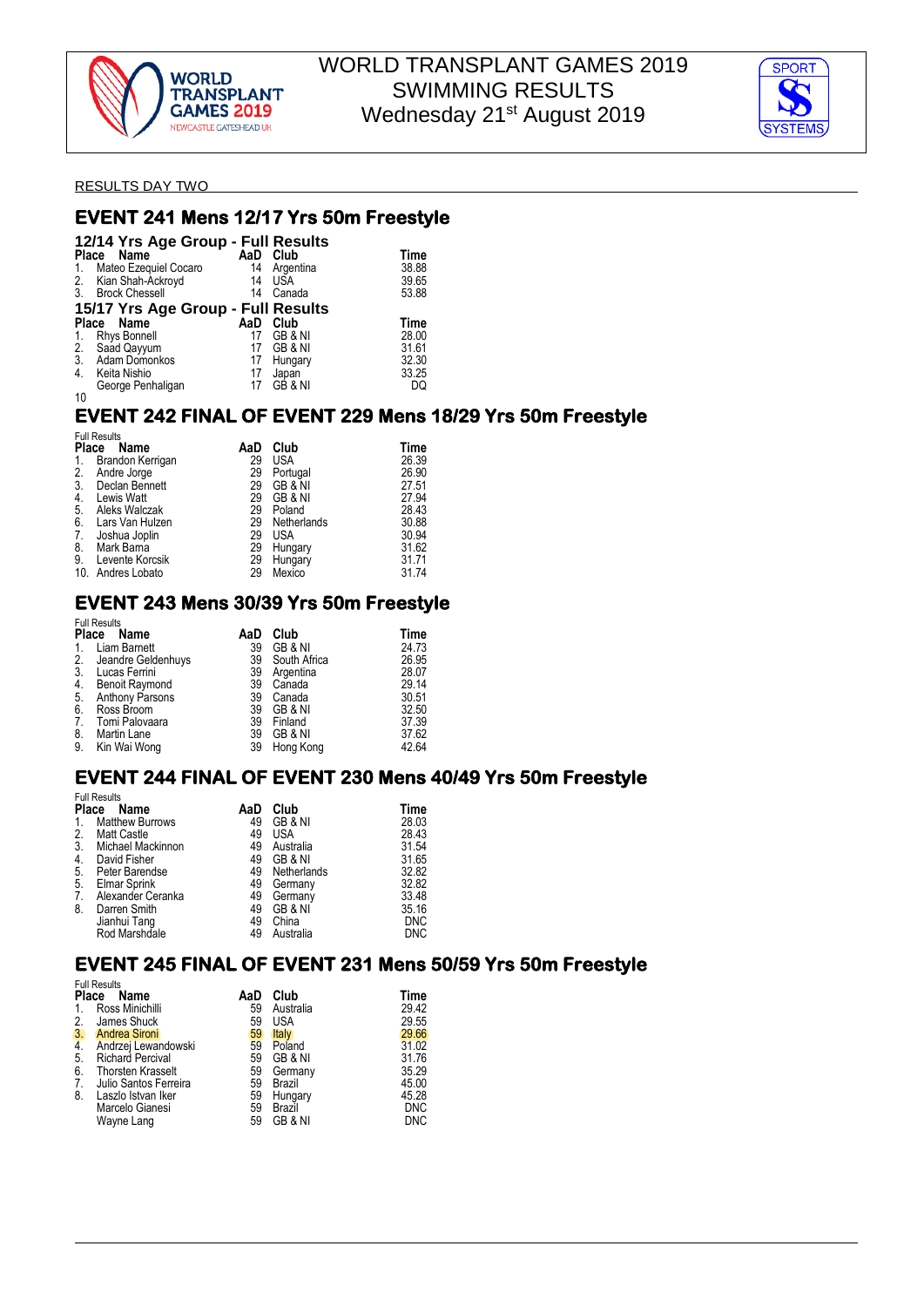



## **EVENT 246 Mens 60/69 Yrs 50m Freestyle**

|    | <b>Full Results</b>  |     |            |            |
|----|----------------------|-----|------------|------------|
|    | Place Name           | AaD | Club       | Time       |
| 1. | Fred Nelis           | 69  | <b>USA</b> | 33.79      |
|    | 2. John Coman        | 69  | Australia  | 41.15      |
|    | 3. Peter Jakubovics  |     | 69 Hungary | 43.78      |
| 4. | Jozsef Nadasdy       |     | 69 Hungary | 45.80      |
|    | 5. Francisco Ventaja | 69  | Spain      | 49.93      |
|    | Petros Kakolyris     | 69  | Greece     | <b>DNC</b> |
|    | Jinxiang Lu          | 69  | China      | <b>DNC</b> |

## **EVENT 247 Mens 70/79 Yrs 50m Freestyle**

| <b>Full Results</b>    |     |            |            |
|------------------------|-----|------------|------------|
| Place Name             | AaD | Club       | Time       |
| David Landes           | 79  | USA        | 32.12      |
| 2. William Noble       | 79  | GB & NI    | 38.85      |
| 3. Tom Glennon         | 79  | <b>USA</b> | 44.01      |
| Per Glaso              | 79  | Norway     | 50.68      |
| Veijo Uotinen          | 79  |            | 51.04      |
| Jean-Claude Le Bourhis | 79  | France     | <b>DNC</b> |
|                        |     |            | Finland    |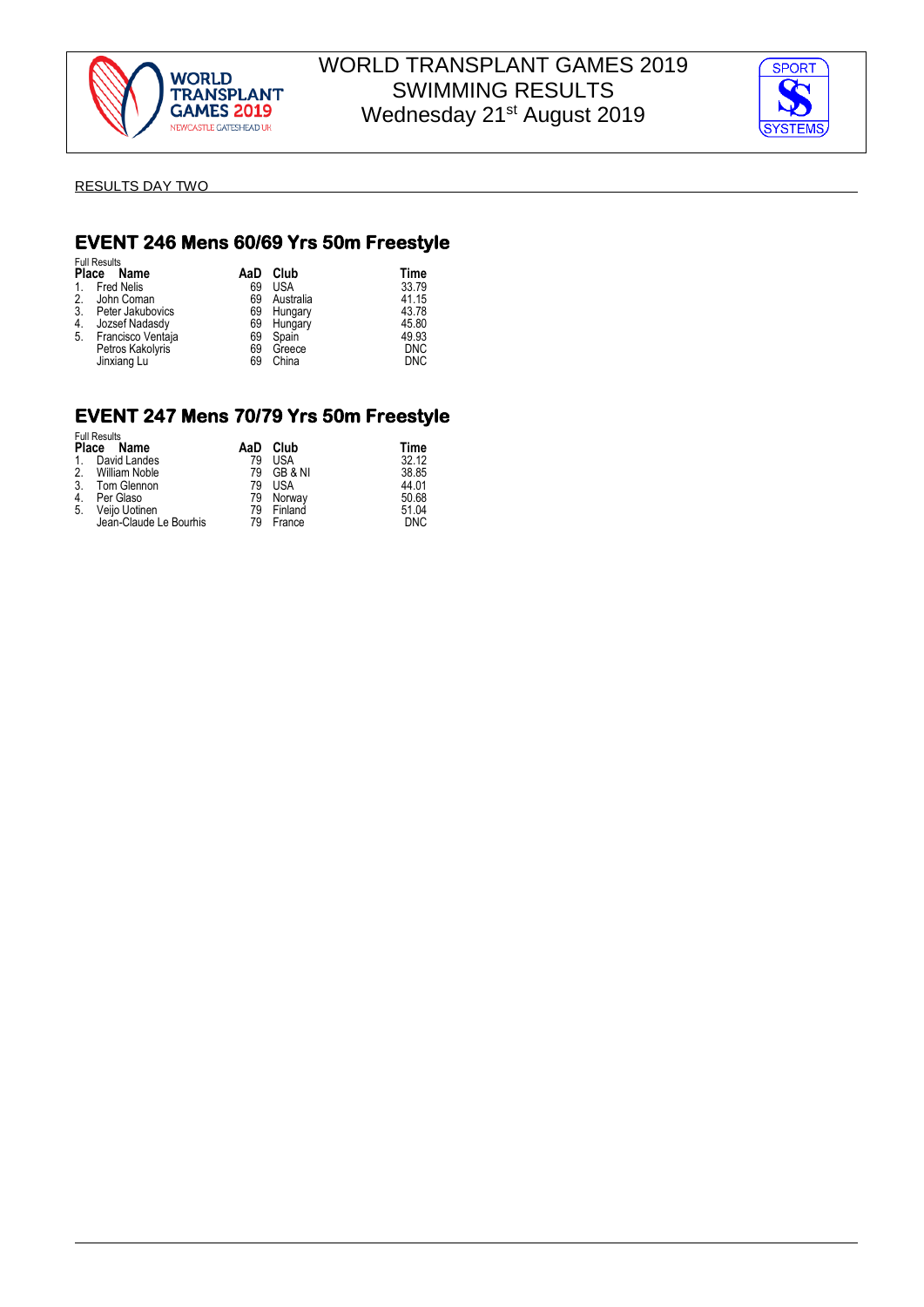



# **EVENT 248 Womens 12/17 Yrs 50m Freestyle**

|    | 12/14 Yrs Age Group - Full Results<br>Place Name<br>1. Timea Sipos                                   | AaD Club<br>14 | Hungary                                                              | Time<br>35.32                           |
|----|------------------------------------------------------------------------------------------------------|----------------|----------------------------------------------------------------------|-----------------------------------------|
|    | 2. Eve Hamill                                                                                        | 14             | GB & NI                                                              | 38.90                                   |
|    | 15/17 Yrs Age Group - Full Results<br>Place Name                                                     | AaD            | Club                                                                 | Time                                    |
| 1. | Dana Carroll<br>2. Daniela De Rossi<br>3. Kristen Henry<br>4. Milagros Juarez Raniti<br>Alina Nyholm | 17<br>17<br>17 | Australia<br><b>Italy</b><br>17 South Africa<br>Argentina<br>Finland | 32.42<br>33.00<br>35.04<br>46.77<br>DNC |

# **EVENT 249 Womens 18/29 Yrs 50m Freestyle**

|            | <b>Full Results</b>      |     |            |       |
|------------|--------------------------|-----|------------|-------|
| Place Name |                          | AaD | Club       | Time  |
|            | 1. Larissa Giuliano      | 29  | <b>USA</b> | 30.99 |
|            | 2. Nicole Mackenzie      | 29  | GB & NI    | 31.21 |
|            | 3. Erinn Hoyt            | 29  | USA        | 32.45 |
|            | 4. Ella Gibson           | 29  | GB & NI    | 35.10 |
| 5.         | Lucia Mee                | 29  | GB & NI    | 43.43 |
|            | 6. Domitille Charpentier | 29  | France     | 44.47 |

## **EVENT 250 FINAL OF EVENT 232 Womens 30/39 Yrs 50m Freestyle**

|                                            | <b>Full Results</b>                   |     |           |       |
|--------------------------------------------|---------------------------------------|-----|-----------|-------|
|                                            | Place Name                            | AaD | Club      | Time  |
| 1.                                         | Jodie Cox                             | 39  | GB & NI   | 30.94 |
|                                            | 2. Yuen Yi Chung<br>3. Kathryn Glover | 39  | Hong Kong | 31.73 |
|                                            |                                       | 39  | GB & NI   | 36.16 |
| $\begin{array}{c} 4 \\ 5 \\ 6 \end{array}$ | Sara Marquina                         | 39  | Spain     | 36.17 |
|                                            | <b>Crystal Harris</b>                 | 39  | USA       | 40.15 |
|                                            | Marie-Eve Chainey                     | 39  | Canada    | 44.52 |
| 7.                                         | Paula Medina Gomez                    | 39  | Colombia  | 48.84 |
| 8.<br>9.                                   | Romina Perez Manelli                  | 39  | Argentina | 48.93 |
|                                            | Lilian Alencar                        | 39  | Brazil    | 56.76 |
|                                            | Maria Jose Vilella                    | 39  | Argentina | DNC   |
|                                            |                                       |     |           |       |

### **EVENT 251 FINAL OF EVENT 233 Womens 40/49 Yrs 50m Freestyle**

|                                       | <b>Full Results</b>      |     |           |       |
|---------------------------------------|--------------------------|-----|-----------|-------|
|                                       | Place Name               | AaD | Club      | Time  |
| 1.                                    | Michelle Hounslow        | 49  | Canada    | 33.65 |
|                                       | 2. Caroline McNeill      | 49  | GB & NI   | 34.19 |
| 3.                                    | Marcela Navarro          | 49  | Mexico    | 34.86 |
| 4.                                    | Rosaura Escudero         | 49  | Argentina | 36.82 |
| $\begin{array}{c} 5 \\ 6 \end{array}$ | Agnieszka Rapacz         | 49  | USA       | 40.29 |
|                                       | Hagit Forsher            | 49  | Israel    | 41.30 |
| 7.                                    | Susan Bennett            | 49  | GB & NI   | 41.82 |
| 8.                                    | Gabriela Noronha         | 49  | Brazil    | 47.61 |
|                                       | 9. Elvira Cebrian Pedron | 49  | Spain     | 49.10 |
|                                       | 10. Berna Cayhan         | 49  | Turkev    | 53.67 |
|                                       |                          |     |           |       |

## **EVENT 252 Womens 50/59 Yrs 50m Freestyle**

| AaD                                                                                                                                                                                                           | Club       | Time    |
|---------------------------------------------------------------------------------------------------------------------------------------------------------------------------------------------------------------|------------|---------|
| 59                                                                                                                                                                                                            | <b>USA</b> | 31.84   |
| 59                                                                                                                                                                                                            | Argentina  | 36.83   |
| 59                                                                                                                                                                                                            | GB & NI    | 39.97   |
| 59                                                                                                                                                                                                            | GB & NI    | 40.42   |
| 59                                                                                                                                                                                                            | GB & NI    | 41.05   |
| 59                                                                                                                                                                                                            |            | 41.85   |
| 59                                                                                                                                                                                                            | Ireland    | 51.22   |
| 59                                                                                                                                                                                                            | Brazil     | 53.50   |
| 59                                                                                                                                                                                                            | Israel     | 56.68   |
| <b>Full Results</b><br>Place Name<br>1. Patricia Zuppan-Hood<br>2. Rossana Mateos<br>Gillian Ferguson<br>Pamela Lane<br>Ann Peet<br>Judit Berente<br>Sheila Gregan<br>Simone Avelino<br>Eti Ester Chen Breier |            | Hungary |

## **EVENT 253 Womens 60/79 Yrs 50m Freestyle**

|         | 60/69 Yrs Age Group - Full Results         |          |         |       |
|---------|--------------------------------------------|----------|---------|-------|
|         | Place Name                                 | AaD Club |         | Time  |
| $1_{-}$ | Karen Rockell                              | 69       | GB & NI | 40.81 |
|         |                                            | 69       | Hungary | 45.82 |
|         | 2. Judit Jeszenkovits<br>3. Allegra Martin | 69       | GB & NÌ | 52.24 |
| 4.      | Bonnie Di Bernardo                         | 69       | Canada  | 59.52 |
|         | Carolina Panico                            | 69       | Italy   | DNC   |
|         | 70/79 Yrs Age Group - Full Results         |          |         |       |
|         | Place Name                                 | AaD      | Club    | Time  |
|         | 1. Monica Moss                             | 79       | GB & NI | 45.31 |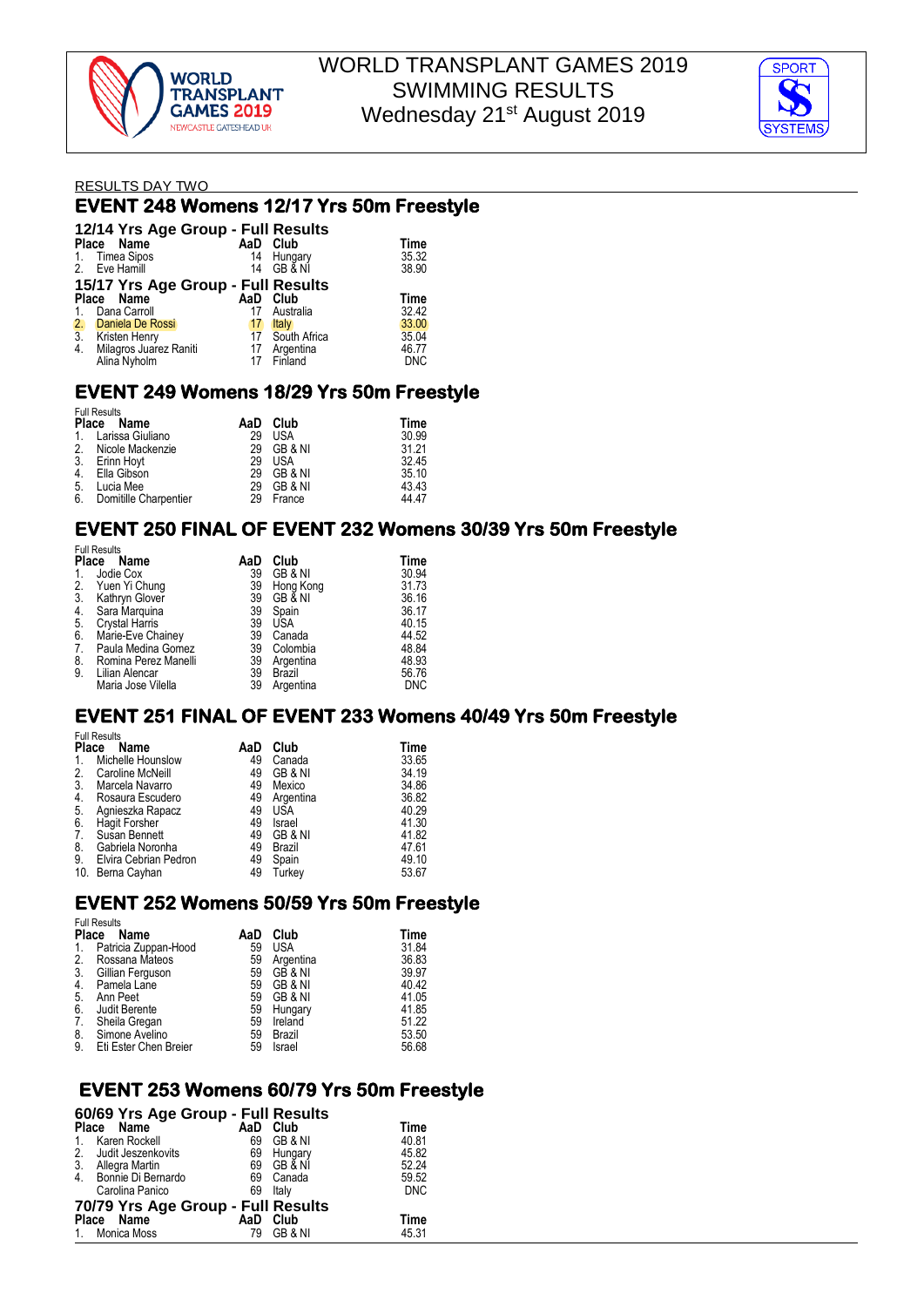



| <b>EVENT 254 Mens 15/17 Yrs 100m Backstroke</b>                     |                 |                            |                            |             |
|---------------------------------------------------------------------|-----------------|----------------------------|----------------------------|-------------|
| <b>Full Results</b><br>Place Name<br>Paul Meikle<br>2. Rhys Bonnell | AaD<br>17<br>17 | Club<br>GB & NI<br>GB & NI | Time<br>1:24.56<br>1:26.74 | 50<br>41.43 |

#### **EVENT 255 Mens 18/39 Yrs 100m Backstroke**

| 18/29 Yrs Age Group - Full Results |    |            |         |       |
|------------------------------------|----|------------|---------|-------|
| Place Name                         |    | AaD Club   | Time    | 50    |
| Aleks Walczak<br>$1_{\cdot}$       | 29 | Poland     | 1:25.54 | 36.94 |
| 2. Cameron Lloyd                   |    | 29 GB & NI | 1:34.69 | 46.86 |
| 30/39 Yrs Age Group - Full Results |    |            |         |       |
| Place Name                         |    | AaD Club   | Time    | 50    |
| 1. Benoit Raymond                  | 39 | Canada     | 1:26.74 | 42.51 |
| 2. Jakub Janczewski                | 39 | Poland     | 1:34.07 |       |
| 3.<br>Yudai Kimura                 | 39 | Japan      | 1:35.76 |       |

# **EVENT 256 Mens 40/59 Yrs 100m Backstroke (Result under protest)**

|    | 40/49 Yrs Age Group - Full Results<br>Place Name<br>1. Rodrigo Machado | 49       | AaD Club<br>Brazil | Time<br>1:21.08       | 50<br>39.39 |
|----|------------------------------------------------------------------------|----------|--------------------|-----------------------|-------------|
|    | 50/59 Yrs Age Group - Full Results<br>Place Name                       | AaD Club |                    | Time                  | 50          |
| 1. | Mick Anson                                                             | 59       | GB & NI            | 1:32.54               |             |
| 2. | <b>Richard Percival</b>                                                | 59       | GB & NI<br>USA     | 1:33.92<br><b>DNC</b> |             |
|    | James Shuck<br>Peter Van Maurik                                        | 59<br>59 | Netherlands        | DQ 13                 |             |

## **EVENT 257 Mens 60/69 Yrs 100m Backstroke**

|    | <b>Full Results</b>  |     |            |         |         |            |         |
|----|----------------------|-----|------------|---------|---------|------------|---------|
|    | <b>Place</b><br>Name | AaD | Club       |         | Time    |            | 50      |
| 1. | <b>Fred Nelis</b>    | 69  | <b>USA</b> |         | 1:40.01 |            | 49.86   |
| 2. | Simon Randerson      | 69  | GB & NI    |         | 1:44.27 |            | ٠       |
| 3. | Peter Heffernan      | 69  | Ireland    |         | 1:59.22 |            |         |
| 4. | Jozsef Nadasdy       | 69  | Hungary    |         | 2:08.12 |            | 1:01.92 |
| 5. | Jack Eigel           | 69  | USA        |         | 2:32.62 |            | 1:10.92 |
|    | Xi Hong Cai          | 69  | China      |         | DNC     |            |         |
|    | Peter Jakubovics     | 69  |            | Hungary |         | <b>DNC</b> |         |

## **EVENT 258 Mens 70/79 Yrs 100m Backstroke**

|                  | <b>Full Results</b> |     |             |            |         |
|------------------|---------------------|-----|-------------|------------|---------|
|                  | Place<br>Name       | AaD | Club        | Time       | 50      |
| 1.               | William Noble       | 79  | GB & NI     | 1:45.40    | 52.08   |
| 2.               | Veijo Uotinen       | 79  | Finland     | 2:08.17    | 1:00.31 |
| 3 <sub>1</sub>   | Roberto Cantoni     | 79. | Italy       | 2:13.48    |         |
| $\overline{4}$ . | Johan Duin          | 79  | Netherlands | 3:01.31    | 1:30.27 |
|                  | Tom Glennon         | 79  | USA         | <b>DNC</b> |         |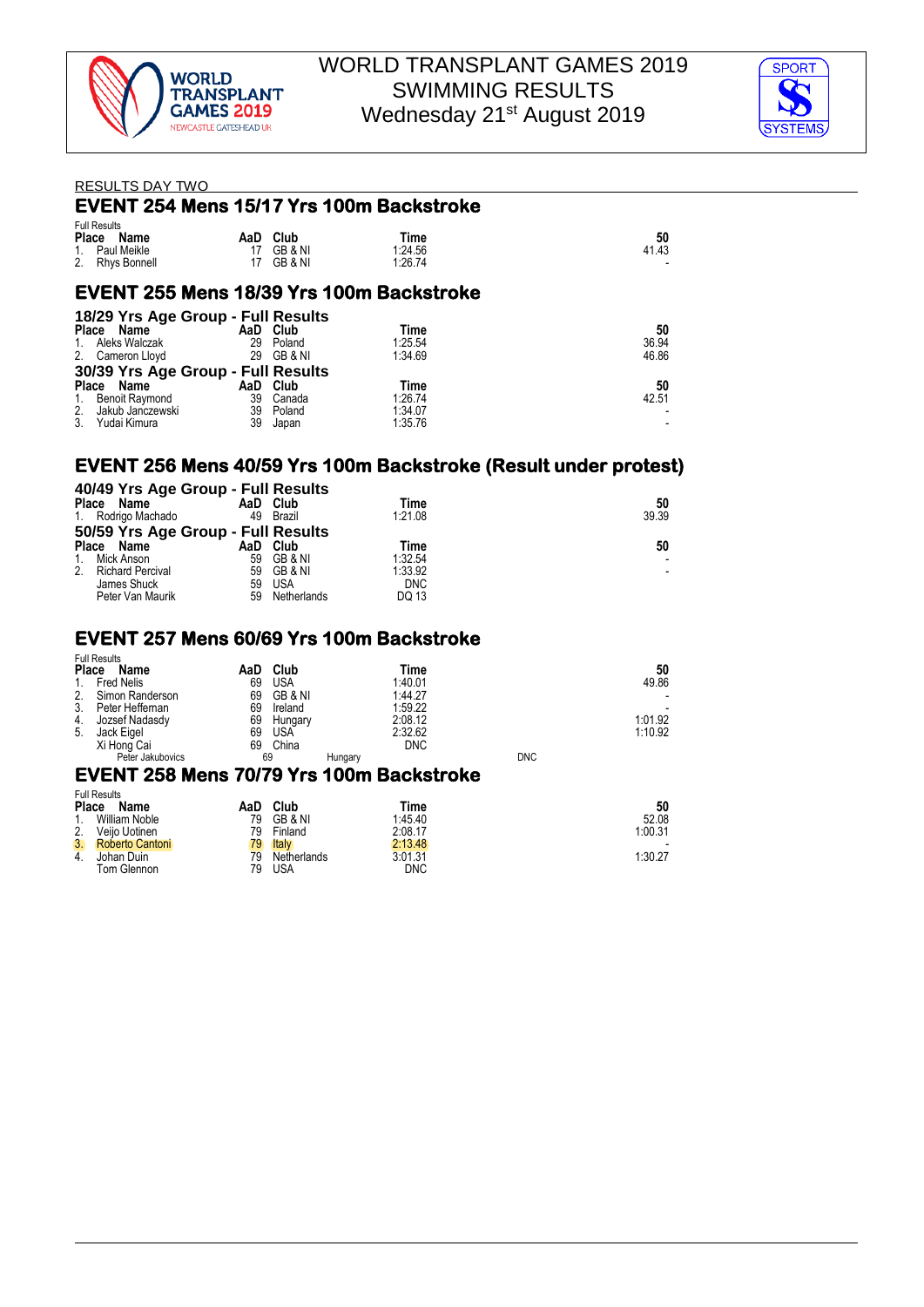



### **EVENT 259 Womens 12/14 Yrs 100m Backstroke**

| <b>Full Results</b>  |     |         |         |    |  |
|----------------------|-----|---------|---------|----|--|
| <b>Place</b><br>Name | AaD | Club    | Time    | 50 |  |
| 1. Ellie Greenwood   | 14  | GB & NI | 1:33.83 |    |  |

## **EVENT 260 Womens 18/39 Yrs 100m Backstroke**

|                | 18/29 Yrs Age Group - Full Results |     |             |         |       |
|----------------|------------------------------------|-----|-------------|---------|-------|
| <b>Place</b>   | Name                               | AaD | Club        | Time    | 50    |
| 1.             | Larissa Giuliano                   | 29  | <b>USA</b>  | 1:20.44 | 38.92 |
| 2.             | Kelly Young                        | 29  | GB & NI     | 1:26.51 | 43.69 |
|                | 3. Elizabeth Morris                | 29  | GB & NI     | 1:33.42 | 42.80 |
| 4.             | Alexandra Gyurko                   | 29  | Hungary     | 1:37.23 | 47.23 |
|                | 30/39 Yrs Age Group - Full Results |     |             |         |       |
| <b>Place</b>   | Name                               | AaD | Club        | Time    | 50    |
| $1_{\cdot}$    | Yuen Yi Chung                      | 39  | Hong Kong   | 1:22.41 | 40.66 |
| 2.             | Sara Marguina                      | 39  | Spain       | 1:40.01 | -     |
| 3 <sub>1</sub> | Kathryn Glover                     | 39  | GB & NI     | 1:47.90 | 52.58 |
|                | 4. Rowena Bredschneijder           | 39  | Netherlands | 1:57.91 | 55.92 |

## **EVENT 261 Womens 40/59 Yrs 100m Backstroke**

|                    | 40/49 Yrs Age Group - Full Results |            |         |         |
|--------------------|------------------------------------|------------|---------|---------|
| Place Name         |                                    | AaD Club   | Time    | 50      |
| 1. Marcela Navarro | 49                                 | Mexico     | 1:26.79 | 42.18   |
| 2. Louise McLellan |                                    | 49 GB & NI | 2:25.25 | 1.11.89 |
|                    | 50/59 Yrs Age Group - Full Results |            |         |         |
| Place Name         |                                    | AaD Club   | Time    | 50      |
| 1. Pamela Lane     |                                    | 59 GB & NI | 2:15.34 | 1:04.22 |

## **EVENT 262 Womens 60/79 Yrs 100m Backstroke**

## **60/69 Yrs Age Group - Full Results**

| <b>Place</b><br>Name             | Club<br>AaD   | Time    | 50      |
|----------------------------------|---------------|---------|---------|
| Catherine Guitard<br>$1_{\cdot}$ | 69<br>France  | 1:43.77 | 51.55   |
| 2.<br>Karen Rockell              | GB & NI<br>69 | 2:00.37 | 59.99   |
| 3.<br>Donna Hart                 | 69<br>Canada  | 2:08.69 | 1:05.16 |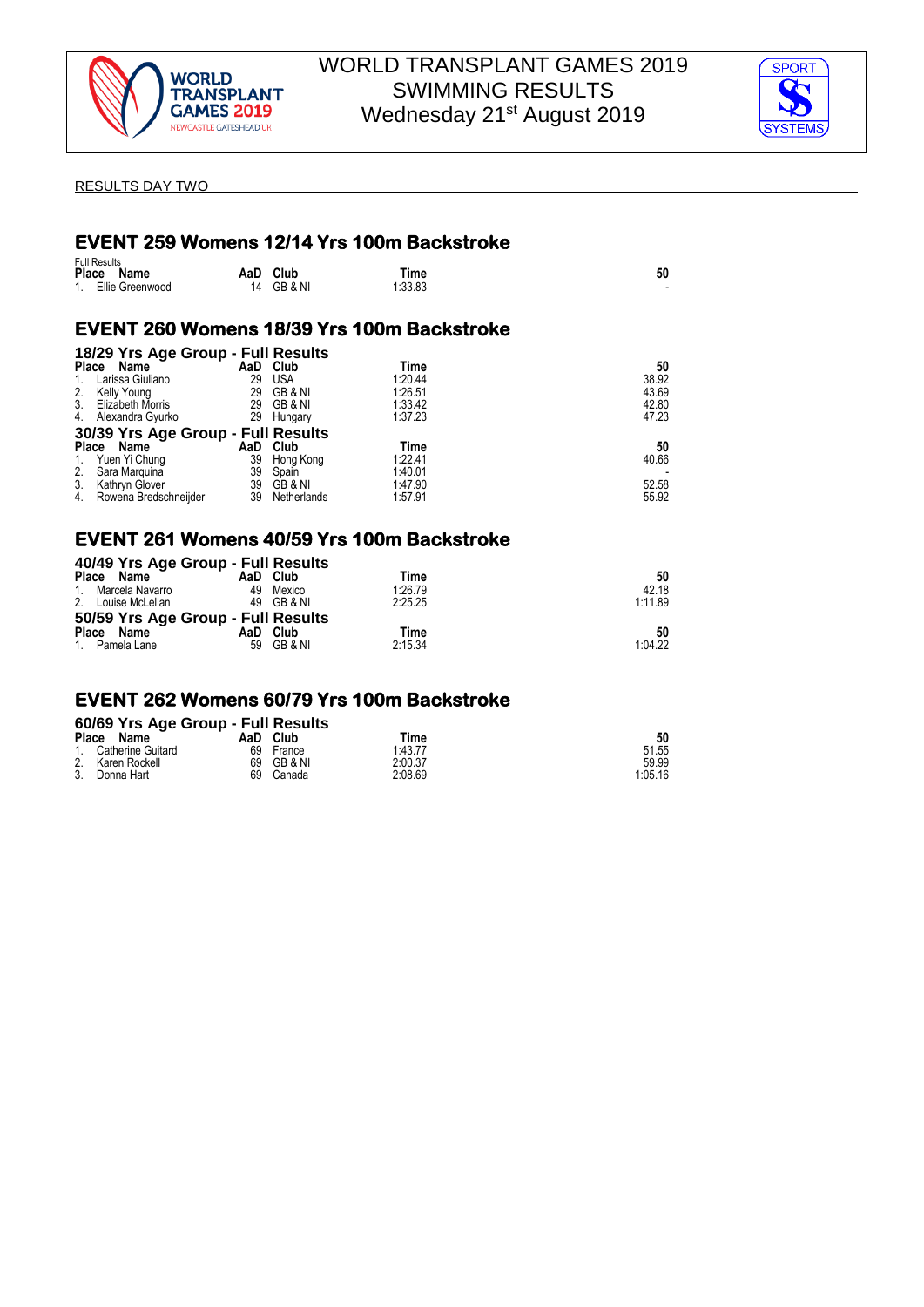



# **EVENT 263 Mens 12/17 Yrs 50m Breaststroke**

|    | 12/14 Yrs Age Group - Full Results |          |            |       |
|----|------------------------------------|----------|------------|-------|
|    | Place Name                         | AaD Club |            | Time  |
|    | 1. Kian Shah-Ackroyd               | 14       | <b>USA</b> | 48.49 |
|    | 2. Luca Biagetti                   |          | 14 GB & NI | 52.63 |
|    | 15/17 Yrs Age Group - Full Results |          |            |       |
|    | Place Name                         | AaD Club |            | Time  |
| 1. | Adam Domonkos                      | 17       | Hungary    | 40.59 |
|    | 2. Paul Meikle                     | 17       | GB & NI    | 41.22 |
|    | Saad Qayyum                        |          | 17 GB & NI | DO    |

### **EVENT 264 Mens 18/29 Yrs 50m Breaststroke**

| <b>Full Results</b> |                 |     |             |       |
|---------------------|-----------------|-----|-------------|-------|
|                     | Place Name      | AaD | Club        | Time  |
| 1.                  | Andre Jorge     | 29  | Portugal    | 31.63 |
| 2.                  | Mark Barna      |     | 29 Hungary  | 37.18 |
| 3.                  | Levente Korcsik |     | 29 Hungary  | 37.28 |
| 4.                  | Kieran Heycock  | 29  | GB & NI     | 39.32 |
| 5.                  | Lars Van Hulzen | 29  | Netherlands | 39.50 |
| 6.                  | Andres Lobato   | 29  | Mexico      | 43.82 |
| 7.                  | Joshua Joplin   | 29  | USA         | 45.84 |

### **EVENT 265 Mens 30/39 Yrs 50m Breaststroke**

|              | <b>Full Results</b>       |     |              |            |  |
|--------------|---------------------------|-----|--------------|------------|--|
| <b>Place</b> | Name                      | AaD | Club         | Time       |  |
| 1.           | <b>Christopher Bagley</b> | 39  | <b>USA</b>   | 31.61      |  |
| 2.           | Liam Barnett              | 39  | GB & NI      | 33.25      |  |
| 3.           | Jeandre Geldenhuys        | 39  | South Africa | 34.21      |  |
| 4.           | <b>Anthony Parsons</b>    | 39  | Canada       | 36.26      |  |
| 5.           | Andres Prieto             | 39  | Colombia     | 37.93      |  |
| 6.           | Yudai Kimura              | 39  | Japan        | 38.82      |  |
| 7.           | <b>Martin Lane</b>        | 39  | GB & NI      | 41.31      |  |
| 8.           | Jaroslaw Mazurowski       | 39  | Poland       | 43.77      |  |
| 9.           | Kin Wai Wong              | 39  | Hong Kong    | 54.25      |  |
|              | Jakub Janczewski          | 39  | Poland       | <b>DNC</b> |  |

### **EVENT 266 Mens 40/49 Yrs 50m Breaststroke**

|    | <b>Full Results</b>    |     |             |            |
|----|------------------------|-----|-------------|------------|
|    | Place Name             | AaD | Club        | Time       |
| 1. | <b>Matthew Burrows</b> | 49  | GB & NI     | 36.02      |
| 2. | Matt Castle            | 49  | <b>USA</b>  | 36.42      |
| 3. | Rodrigo Machado        |     | 49 Brazil   | 37.08      |
| 4. | Hernan Sachero         | 49  | Argentina   | 37.57      |
| 5. | Peter Barendse         | 49  | Netherlands | 41.68      |
|    | Eriend Gjerde          | 49  | Norway      | <b>DNC</b> |
|    | German Trujillo Salaza |     | 49 Ecuador  | <b>DNC</b> |
|    | Jean-Christophe Voise  | 49  | France      | DQ 15      |
|    |                        |     |             |            |

## **EVENT 267 FINAL OF EVENT 234 Mens 50/59 Yrs 50m Breaststroke**

|       | <b>Full Results</b> |     |  |
|-------|---------------------|-----|--|
| Diaco |                     | Nor |  |

| <b>Place</b> | Name                | AaD | Club        | Time    |
|--------------|---------------------|-----|-------------|---------|
| 1.           | Andrzej Lewandowski | 59  | Poland      | 38.19   |
| 2.           | Peter Van Maurik    | 59  | Netherlands | 38.79   |
| 3.           | Nicholas Stonehouse | 59  | GB & NI     | 45.24   |
| 4.           | Peter Hellriegel    | 59  | Germany     | 45.51   |
| 5.           | Laszlo Istvan Iker  | 59  | Hungary     | 58.40   |
| 6.           | <b>Phil Talbert</b> | 59  | <b>USA</b>  | 1:00.72 |
|              | Eli Yashar          | 59  | Israel      | DQ 15   |
|              | Hamish Barrie       | 59  | GB & NI     | DQ 15   |
|              | Andrea Sironi       | 59  | Italy       | DQ 15   |
|              | Paul Turner         | 59  | Australia   | DQ 15   |
|              |                     |     |             |         |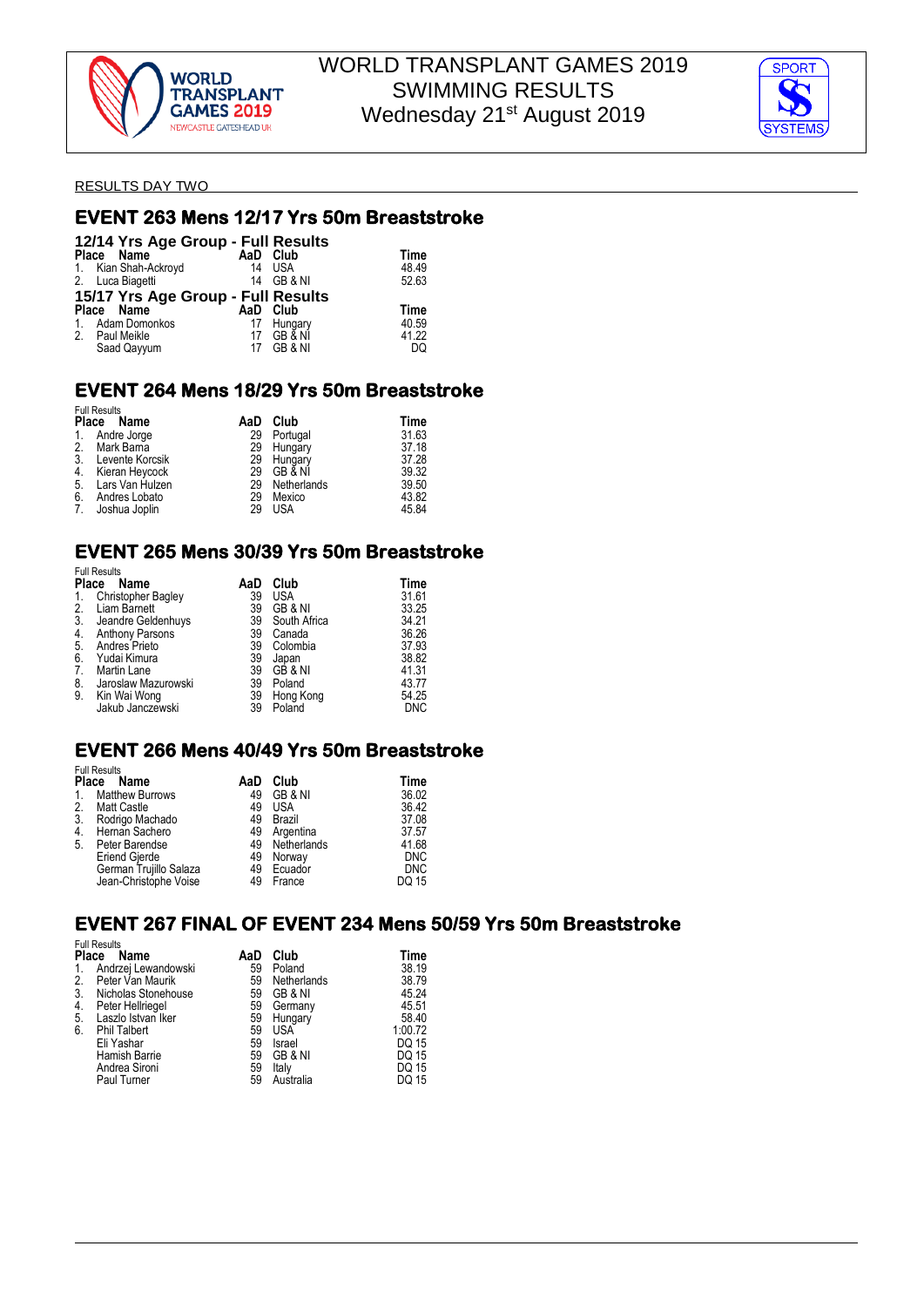



## **EVENT 268 Mens 60/69 Yrs 50m Breaststroke**

|    | <b>Full Results</b>   |     |              |       |
|----|-----------------------|-----|--------------|-------|
|    | Place Name            | AaD | Club         | Time  |
|    | 1. Chikara Wakamatsu  | 69  | Japan        | 43.14 |
|    | 2. Jinxiang Lu        | 69  | China        | 44.27 |
|    | 3. David John Drewett |     | 69 Australia | 52.38 |
| 4. | Jozsef Nadasdy        |     | 69 Hungary   | 53.61 |
|    | 5. Francisco Ventaja  |     | 69 Spain     | 54.47 |
|    | 6. Richard Adams      | 69  | GB & NI      | 54.55 |

# **EVENT 269 Mens 70/99 Yrs 50m Breaststroke**

|              | 70/79 Yrs Age Group - Full Results |     |             |             |  |  |  |  |  |
|--------------|------------------------------------|-----|-------------|-------------|--|--|--|--|--|
| <b>Place</b> | Name                               | AaD | Club        | <b>Time</b> |  |  |  |  |  |
| 1.           | David Landes                       | 79  | <b>USA</b>  | 44.08       |  |  |  |  |  |
| 2.           | Arthur Deffaa                      | 79  | <b>USA</b>  | 48.64       |  |  |  |  |  |
| 3.           | Robert Kirkbride                   | 79  | Australia   | 54.13       |  |  |  |  |  |
| 4.           | Per Glaso                          | 79  | Norway      | 59.34       |  |  |  |  |  |
| 5.           | Veijo Uotinen                      | 79  | Finland     | 1:00.30     |  |  |  |  |  |
| 6.           | Johan Duin                         | 79  | Netherlands | 1:13.84     |  |  |  |  |  |
|              | 80/99 Yrs Age Group - Full Results |     |             |             |  |  |  |  |  |
| <b>Place</b> | Name                               | AaD | Club        | <b>Time</b> |  |  |  |  |  |
|              | 1. Jean-Claude Le Bourhis          | 84  | France      | 3:29.13     |  |  |  |  |  |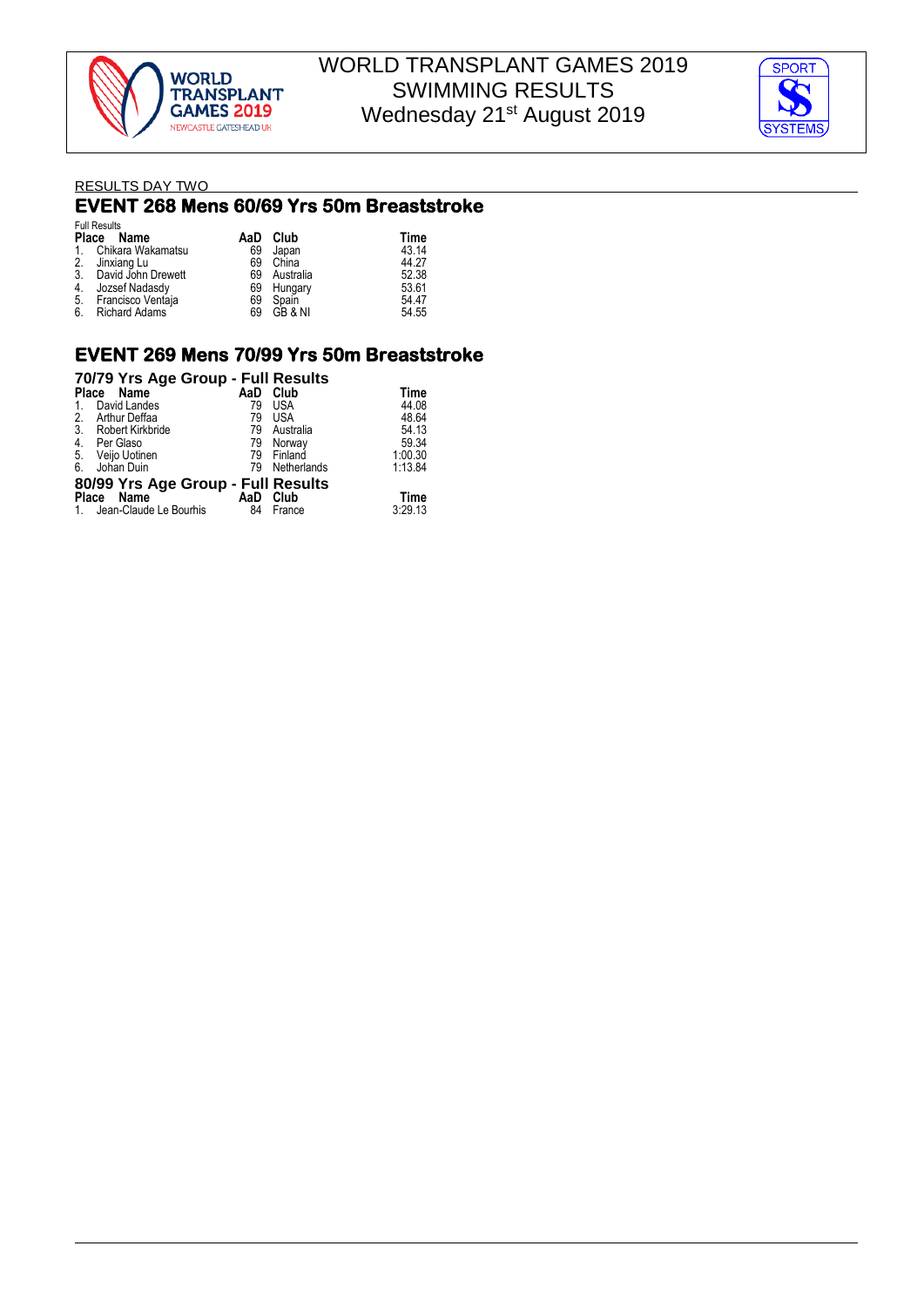



## **EVENT 270 Womens 12/17 Yrs 50m Breaststroke**

|                  | 12/14 Yrs Age Group - Full Results |     |              |         |
|------------------|------------------------------------|-----|--------------|---------|
| <b>Place</b>     | Name                               | AaD | Club         | Time    |
| 1.               | Maisie Danher                      | 14  | GB & NI      | 48.60   |
|                  | 2. Ellie Greenwood                 | 14  | GB & NI      | 48.78   |
|                  | 3. Timea Sipos                     | 14  | Hungary      | 49.12   |
| 4.               | Eve Hamill                         | 14  | GB & NI      | 54.68   |
|                  | 15/17 Yrs Age Group - Full Results |     |              |         |
| Place            | Name                               | AaD | Club         | Time    |
| 1.               | Dana Carroll                       | 17  | Australia    | 43.97   |
| 2.               | Wendy Wooden                       | 17  | <b>USA</b>   | 46.56   |
| $\overline{3}$ . | Kristen Henry                      | 17  | South Africa | 47.60   |
| 4.               | Elspeth French                     | 17  | GB & NI      | 48.48   |
| 5.               | Melissa Habani                     | 17  | France       | 1:13.14 |

## **EVENT 271 Womens 18/39 Yrs 50m Breaststroke**

|                  | 18/29 Yrs Age Group - Full Results |     |                |            |
|------------------|------------------------------------|-----|----------------|------------|
| <b>Place</b>     | Name                               | AaD | Club           | Time       |
| 1.               | Nicole Mackenzie                   | 29  | GB & NI        | 38.81      |
| 2.               | Erinn Hoyt                         | 29  | <b>USA</b>     | 44.87      |
|                  | 3. Domitille Charpentier           | 29  | France         | 59.04      |
| $\overline{4}$ . | Lucia Mee                          | 29  | GB & NI        | 59.15      |
|                  | 30/39 Yrs Age Group - Full Results |     |                |            |
| <b>Place</b>     | Name                               | AaD | Club           | Time       |
| 1.               | Jodie Cox                          | 39  | GB & NI        | 40.99      |
| 2.               | Yuen Yi Chung                      | 39  | Hong Kong      | 41.14      |
| 3.               | Kathryn Glover                     | 39  | GB & NI        | 45.89      |
| 4.               | Rowena Bredschneijder              |     | 39 Netherlands | 49.66      |
|                  | Jessica Habegger                   | 39  | Switzerland    | <b>DNC</b> |

#### **EVENT 272 Womens 40/49 Yrs 50m Breaststroke**

| 1.<br>2.<br>3.<br>4. | <b>Full Results</b><br>Place Name<br>Shirley Chung<br>Michelle Hounslow<br>Agnieszka Rapacz<br>Louise McLellan<br>Ying Zi Zheng | AaD<br>49<br>49<br>49<br>49<br>49 | Club<br>Canada<br>Canada<br><b>USA</b><br>GB & NI<br>China | Time<br>46.40<br>46.70<br>48.81<br>58.02<br><b>DNC</b> |
|----------------------|---------------------------------------------------------------------------------------------------------------------------------|-----------------------------------|------------------------------------------------------------|--------------------------------------------------------|
|                      | Orla Hogan                                                                                                                      | 49                                | Ireland                                                    | <b>DQ 17</b>                                           |
|                      | Gabriela Noronha<br>Elvira Cebrian Pedron                                                                                       | 49<br>49                          | Brazil<br>Spain                                            | <b>DQ 17</b><br>DQ                                     |

17

#### **EVENT 273 FINAL OF EVENT 235 Womens 50/59 Yrs 50m Breaststroke**

| Name          | AaD                                                                                                                                                                                  | Club      | Time    |
|---------------|--------------------------------------------------------------------------------------------------------------------------------------------------------------------------------------|-----------|---------|
|               | 59                                                                                                                                                                                   | Australia | 45.11   |
|               | 59                                                                                                                                                                                   | Ireland   | 47.56   |
|               | 59                                                                                                                                                                                   | GB & NI   | 47.83   |
|               | 59                                                                                                                                                                                   | Portugal  | 49.82   |
|               | 59                                                                                                                                                                                   | GB & NI   | 51.40   |
| Deborah Chudy | 59                                                                                                                                                                                   | GB & NI   | 55.74   |
| Pamela Lane   | 59                                                                                                                                                                                   | GB & NI   | 1:04.62 |
|               | 59                                                                                                                                                                                   | Israel    | 1:06.70 |
|               | 59                                                                                                                                                                                   | Ireland   | 1:07.35 |
|               | 59                                                                                                                                                                                   | Portugal  | 1:25.77 |
|               | <b>Full Results</b><br><b>Place</b><br>Michelle Daley<br>Deirdre Faul<br>Gillian Ferguson<br>Maria Taborda<br>Ann Peet<br>Eti Ester Chen Breier<br>Sheila Gregan<br>10. Dora Saraiva |           |         |

## **EVENT 274 Womens 60/69 Yrs 50m Breaststroke**

| <b>Full Results</b><br>Place Name |                     |    | AaD Club   | Time    |
|-----------------------------------|---------------------|----|------------|---------|
|                                   | 1. Allegra Martin   | 69 | GB & NI    | 55.35   |
|                                   | 2. Donna Hart       |    | 69 Canada  | 5615    |
|                                   | 3. Kathleen Gerlach | 69 | <b>USA</b> | 2:07.18 |
|                                   | Lydia Ledinek       | 69 | Belaium    | DQ 17   |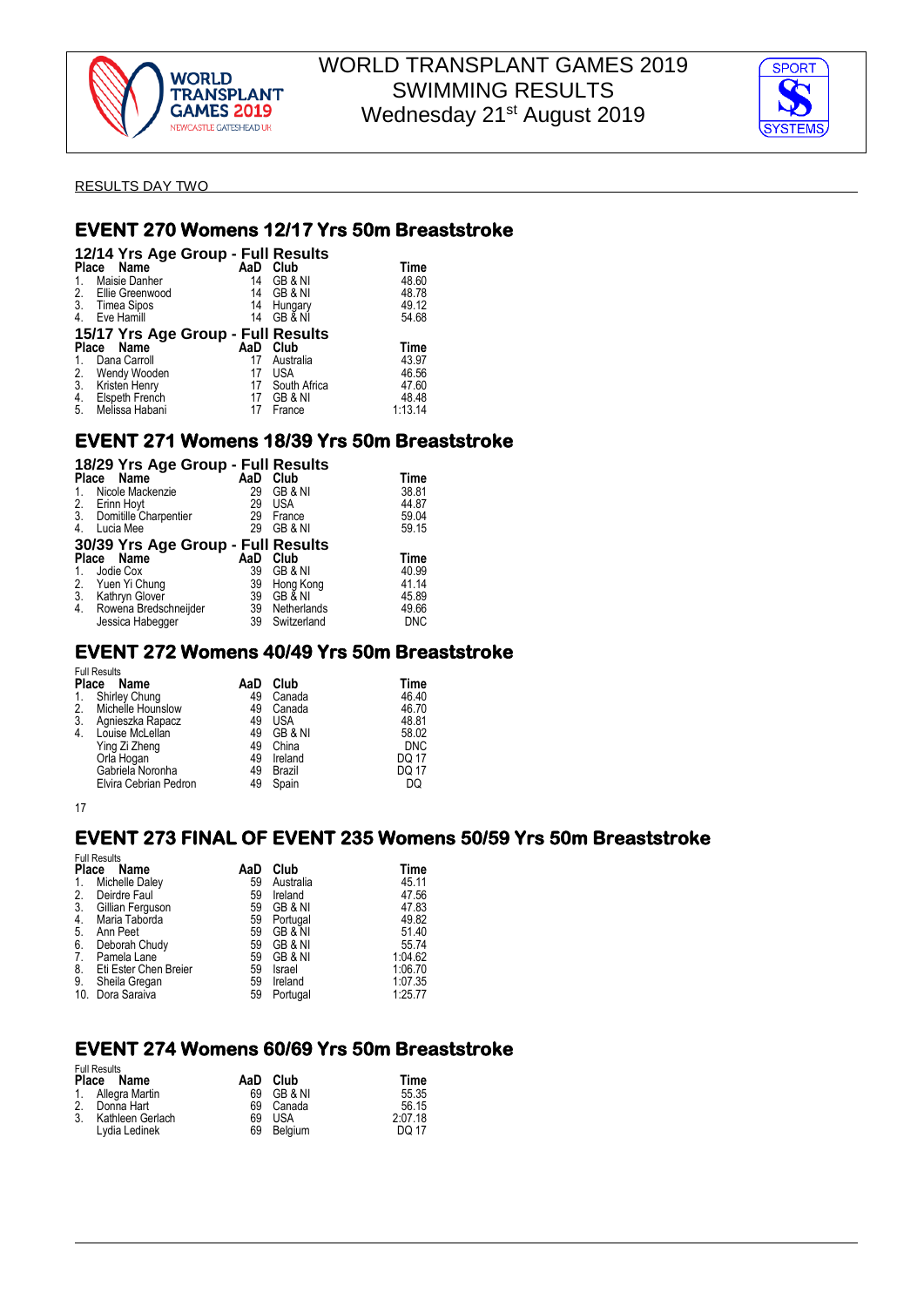



#### **EVENT 275 Womens Donor Family 50m Freestyle**  Full Results

|    | <b>FUIL RESUITS</b>        |     |              |         |
|----|----------------------------|-----|--------------|---------|
|    | Place Name                 | AaD | Club         | Time    |
| 1. | Serena Tucker              | 9   | GB & NI      | 34.22   |
| 2. | Gill Childs                | 9   | GB & NI      | 43.89   |
| 3. | Jenny Keery                | 9   | GB & NI      | 43.90   |
| 4. | Ulrike Wonneberger         | 9   | Germany      | 49.89   |
| 5. | C Cartron-Makardidjian     | 9   | France       | 53.46   |
| 6. | Kay Dambach                | 9   | <b>USA</b>   | 55.21   |
| 7. | Adrienne Smith             | 9   | New Zealand  | 55.53   |
| 8. | Frithe Johnson             | 9   | GB & NI      | 55.70   |
| 9. | Sylvie Charbonneau         | 9   | Canada       | 56.16   |
|    | 10. Monica Rennetti        | 9   | <b>Italy</b> | 1:03.12 |
|    | 11. Lorraine Cade          | 9   | Canada       | 1:09.62 |
|    | 12. E Barbosa Silva De Mor | 9   | Brazil       | 1:13.76 |
|    |                            |     |              |         |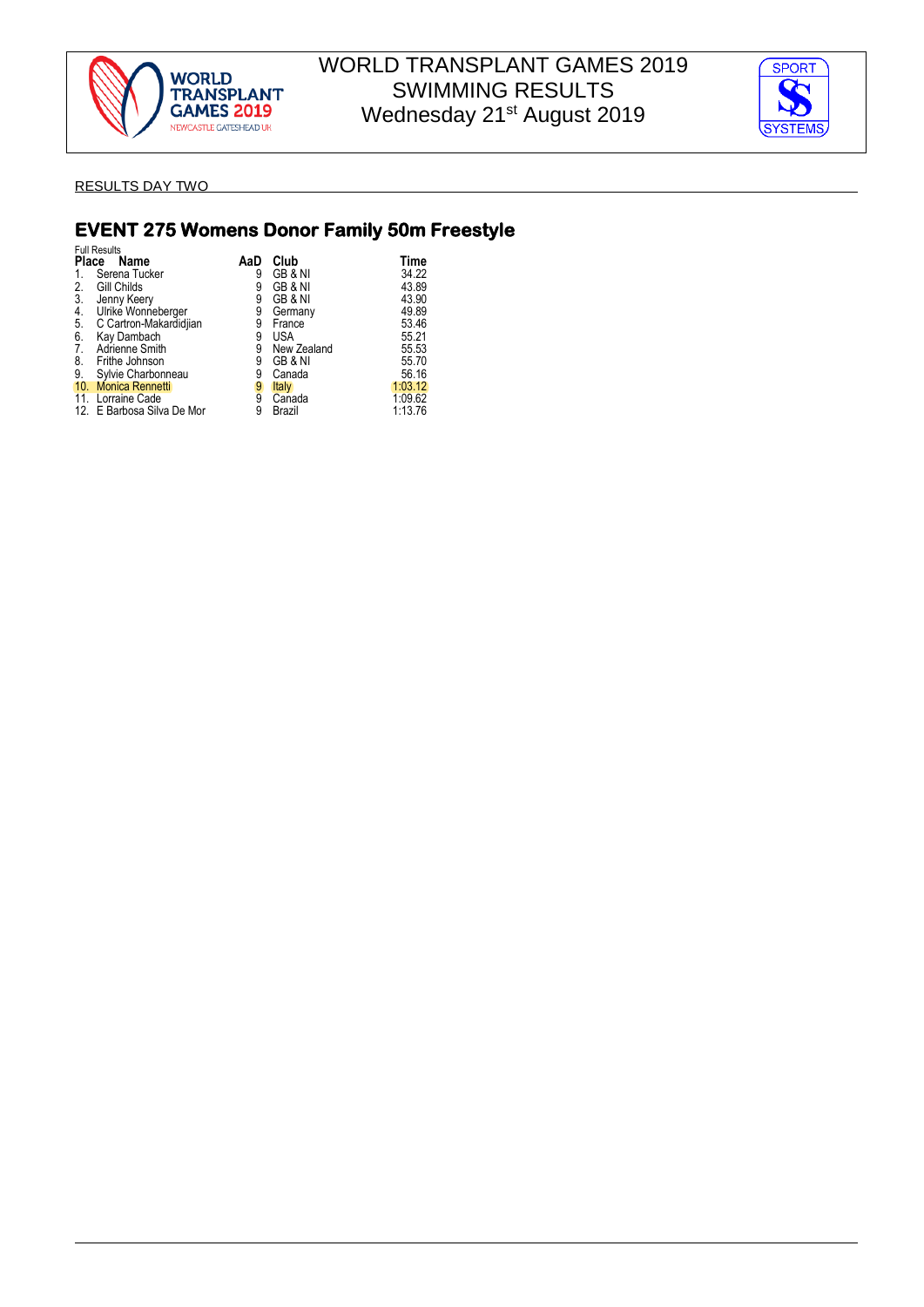